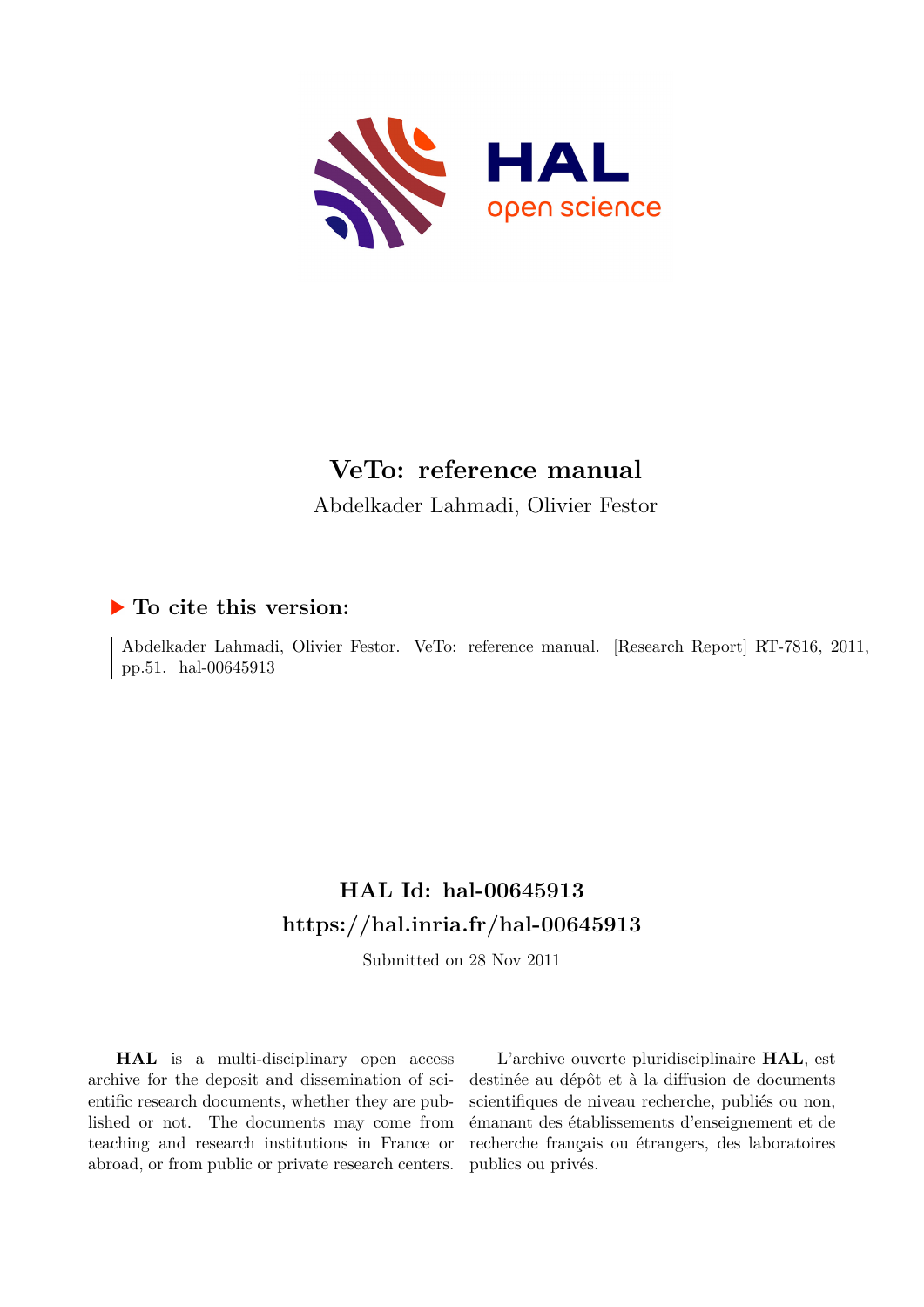

INSTITUT NATIONAL DE RECHERCHE EN INFORMATIQUE ET EN AUTOMATIQUE

# *VeTo: reference manual*

Abdelkader Lahmadi — Olivier Festor



N° 7816

February 2011

Thème COM

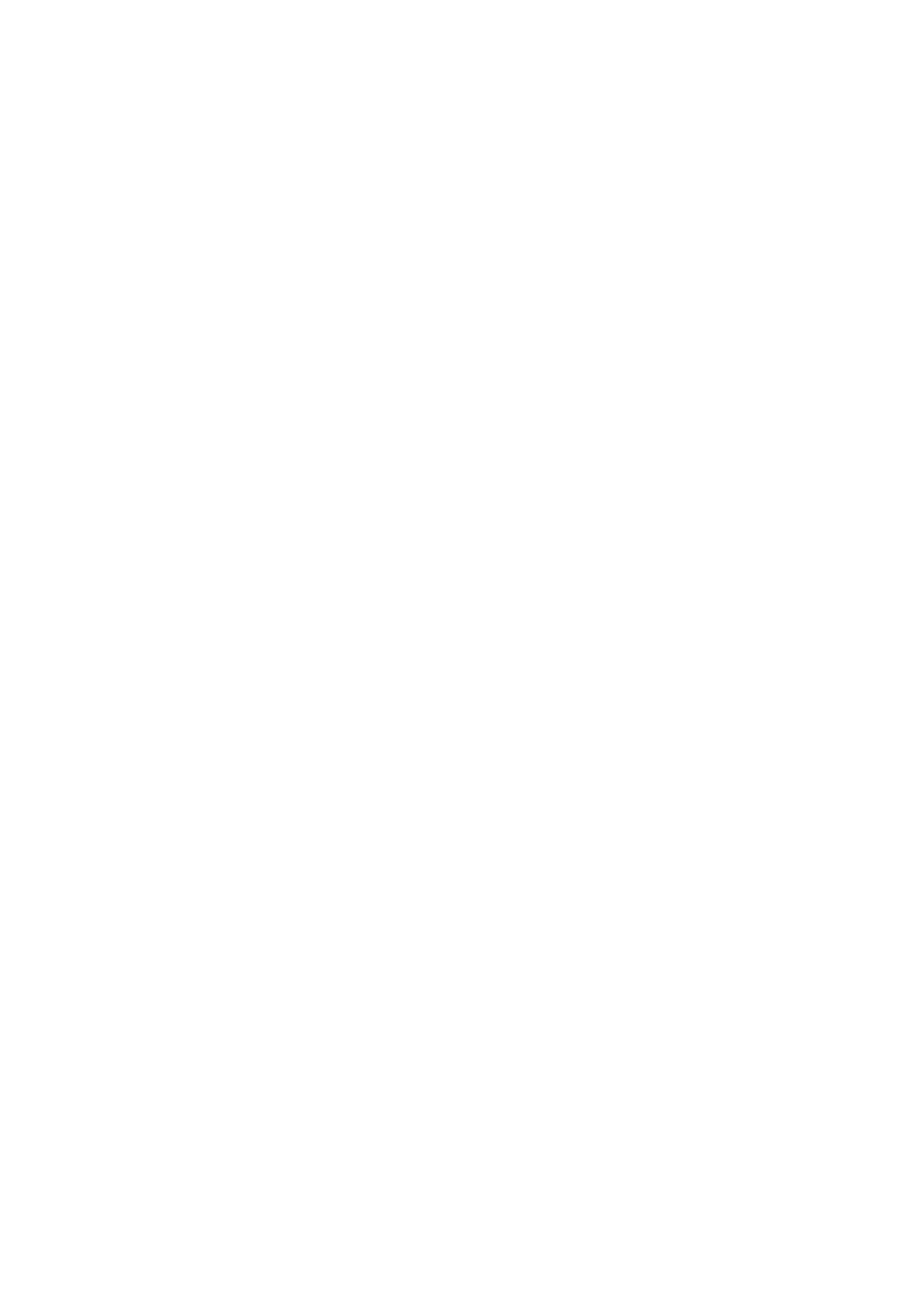

# VeTo: reference manual

Abdelkader Lahmadi , Olivier Festor

Thème  $COM -$  Systèmes communicants Equipes-Projets Madynes ´

Rapport technique n° 7816 — February 2011 — 48 pages

Abstract: The SIP protocol is established as the defacto standard for media session signaling, in particular for voice-over IP services. Many research works and alert bulletins have reported various vulnerabilities in this protocol. These vulnerabilities are either inherent to the protocol specification or arise as flaws within SIP stack implementations or erroneous configurations. To protect SIP-based networks from the exploitation of such vulnerabilities, patches may be released for the implementation bugs, the SIP specification may be revisited to cover the specification errors and configuration guidelines can be issued to offer good configuration receipts to administrators. The time to patching and revisiting specification may be considerable. To overcome this problem, a first-line of defense against SIP vulnerabilities has to be developed. In [2], we have presented a stateful firewall architecture dedicated to SIP-based networks protection. The firewall runtime uses a domain specific language, called VeTo. Its design, syntax and semantics are described in this work.

Key-words: VoIP, SIP, vulnerabilities, language, protection, VeTo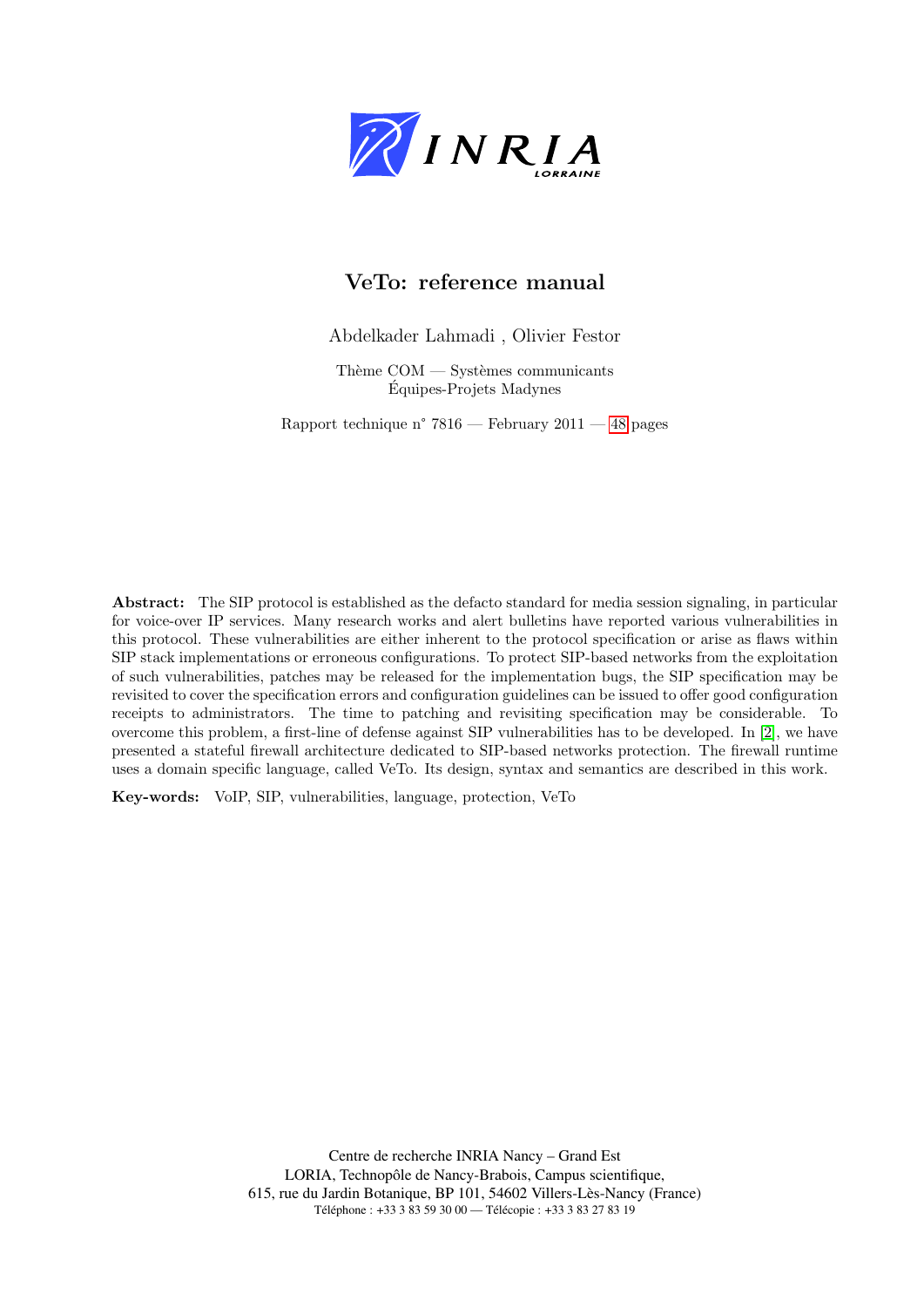# VeTo : manuel de référence

Résumé : Le protocole SIP est aujourd'hui le standard de fait pour la signalisation des sessions multimédia à l'échelle de l'Internet. Plusieurs travaux ainsi que des bulletins d'alertes ont reporté l'existence des différentes vulnérabilités au niveau de ses implantations, de ses spécifications, de ses implémentations et de ses paramétrages. La protection du protocole SIP de l'exploitation de ces vulnérabilités nécessite l'application des patches au niveau de ses implantations à bien que la révision des ses spécifications et la publication de recettes de bonnes pratiques pour sa configuration. Ces actions prennent un temps considérable avant d'être menées. Afin de résoudre ces problèmes, une premire ligne de défense nécessite d'être mise en place. Dans [2], nous avons proposé une architecture de défense reposant sur un pare-feu dédié au protocole SIP. Ce pare-feu s'appuie sur un langage, nommé VeTo dédié à la spécification de règles de prévention contre les vulnérabilités présentes dans le protocole SIP. Ce rapport détaille la syntaxe, la sémantique et son infrastructure support.

Mots-clés : VoIP, SIP, vulnérabilités, language, protection, VeTo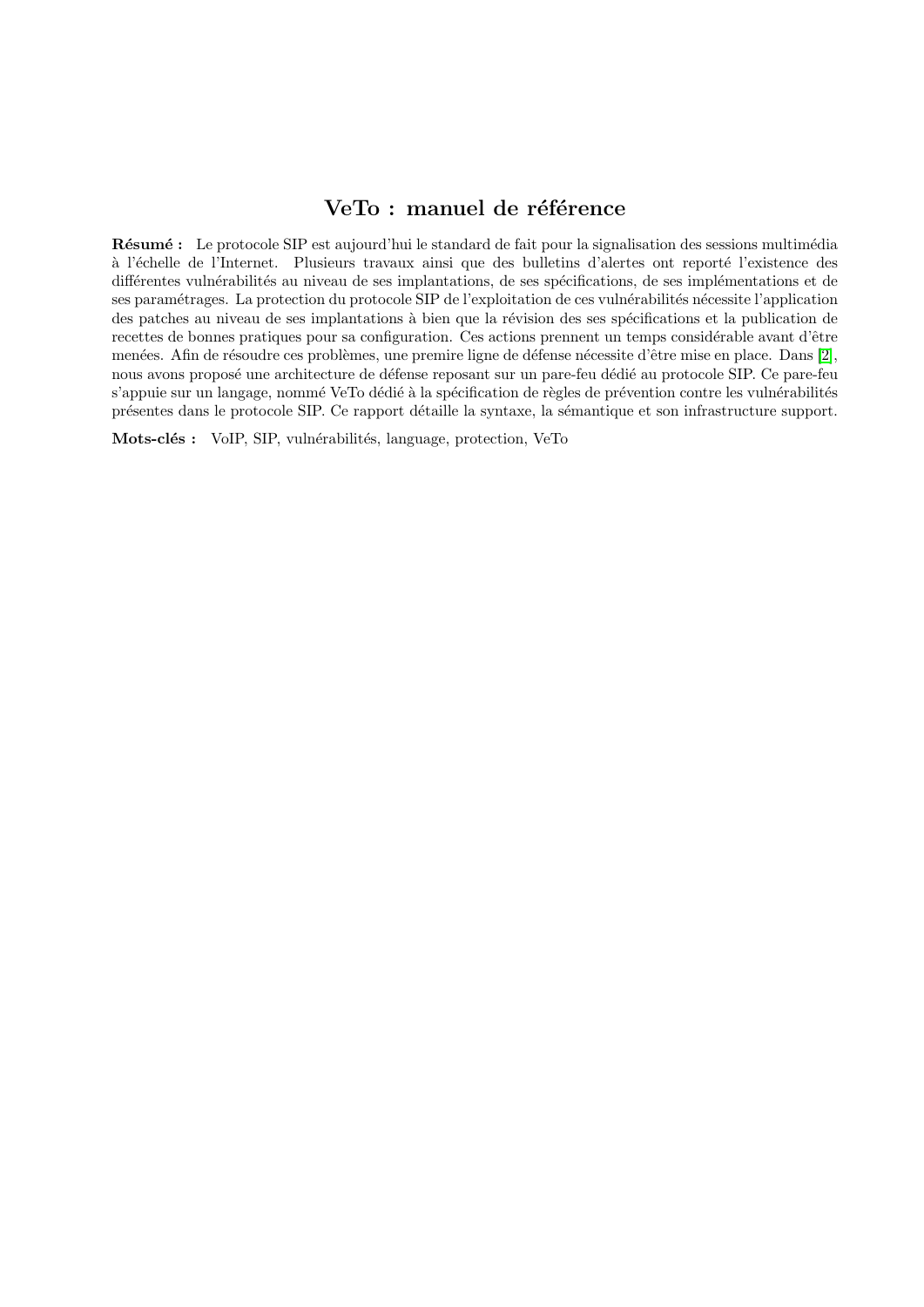# **Contents**

| $\mathbf{1}$ |     | Introduction                                                                                                             | 5              |  |  |  |  |  |  |  |  |
|--------------|-----|--------------------------------------------------------------------------------------------------------------------------|----------------|--|--|--|--|--|--|--|--|
|              | 1.1 |                                                                                                                          | $\overline{5}$ |  |  |  |  |  |  |  |  |
|              | 1.2 |                                                                                                                          | 6              |  |  |  |  |  |  |  |  |
|              | 1.3 |                                                                                                                          | $\overline{7}$ |  |  |  |  |  |  |  |  |
|              |     | 1.3.1                                                                                                                    | $\overline{7}$ |  |  |  |  |  |  |  |  |
|              |     | 1.3.2                                                                                                                    | 8              |  |  |  |  |  |  |  |  |
|              |     | SIP authentication $\ldots \ldots \ldots \ldots \ldots \ldots \ldots \ldots \ldots \ldots \ldots \ldots \ldots$<br>1.3.3 | 8              |  |  |  |  |  |  |  |  |
| $\bf{2}$     |     | VeTo Syntax and Semantics<br>11                                                                                          |                |  |  |  |  |  |  |  |  |
|              | 2.1 | 12                                                                                                                       |                |  |  |  |  |  |  |  |  |
|              |     | 12<br>2.1.1                                                                                                              |                |  |  |  |  |  |  |  |  |
|              |     | 2.1.2                                                                                                                    | 12             |  |  |  |  |  |  |  |  |
|              | 2.2 |                                                                                                                          | 13             |  |  |  |  |  |  |  |  |
|              |     | 2.2.1                                                                                                                    | 13             |  |  |  |  |  |  |  |  |
|              |     | 2.2.2                                                                                                                    | 14             |  |  |  |  |  |  |  |  |
|              |     | 2.2.3                                                                                                                    | 15             |  |  |  |  |  |  |  |  |
|              | 2.3 |                                                                                                                          | 16             |  |  |  |  |  |  |  |  |
|              |     | 2.3.1                                                                                                                    | 16             |  |  |  |  |  |  |  |  |
|              |     | 2.3.2                                                                                                                    | 16             |  |  |  |  |  |  |  |  |
|              |     | 2.3.3                                                                                                                    | 16             |  |  |  |  |  |  |  |  |
|              |     | 2.3.4                                                                                                                    | 18             |  |  |  |  |  |  |  |  |
|              |     | 2.3.5                                                                                                                    | 19             |  |  |  |  |  |  |  |  |
|              |     | 2.3.6                                                                                                                    | 22             |  |  |  |  |  |  |  |  |
|              |     | 2.3.7                                                                                                                    | 22             |  |  |  |  |  |  |  |  |
|              | 2.4 |                                                                                                                          | 23             |  |  |  |  |  |  |  |  |
|              | 2.5 |                                                                                                                          | 24             |  |  |  |  |  |  |  |  |
|              |     | 2.5.1                                                                                                                    | 24             |  |  |  |  |  |  |  |  |
|              |     | 2.5.2                                                                                                                    | 24             |  |  |  |  |  |  |  |  |
|              |     | 2.5.3                                                                                                                    | 24             |  |  |  |  |  |  |  |  |
|              | 2.6 | VeTo actions                                                                                                             | 25             |  |  |  |  |  |  |  |  |
|              |     | 2.6.1                                                                                                                    | 25             |  |  |  |  |  |  |  |  |
|              |     | 2.6.2                                                                                                                    | 25             |  |  |  |  |  |  |  |  |
|              |     | 2.6.3                                                                                                                    | 25             |  |  |  |  |  |  |  |  |
|              |     | 2.6.4                                                                                                                    | 25             |  |  |  |  |  |  |  |  |
|              |     | 2.6.5                                                                                                                    | 26             |  |  |  |  |  |  |  |  |
|              | 2.7 |                                                                                                                          | 26             |  |  |  |  |  |  |  |  |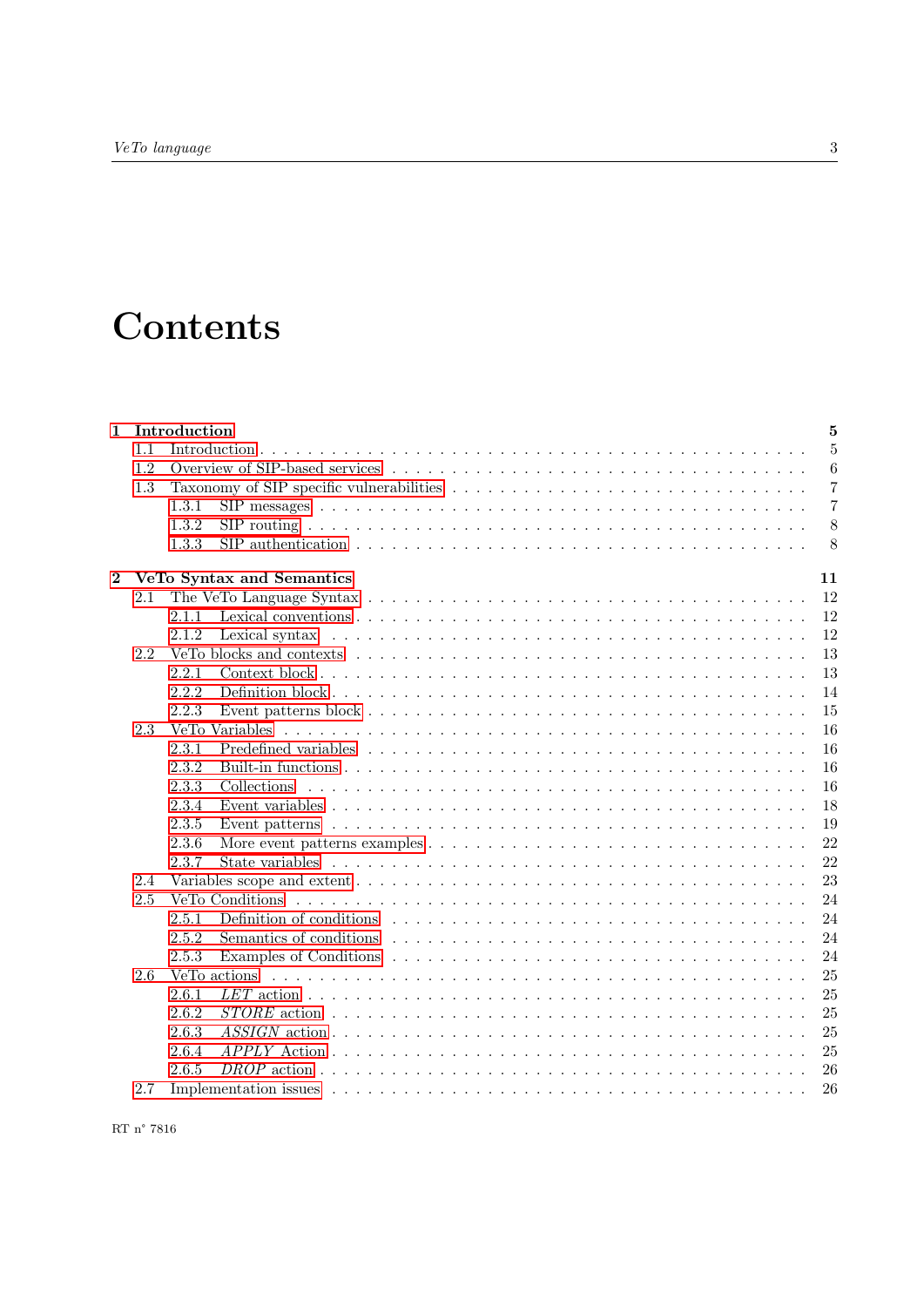|               | 2.7.1          |                                                                                                               |     |
|---------------|----------------|---------------------------------------------------------------------------------------------------------------|-----|
|               | 2.7.2          |                                                                                                               |     |
|               | 3 VeTo Testing |                                                                                                               | 31  |
| 3.1           |                |                                                                                                               | 31  |
|               | 3.1.1          |                                                                                                               | 31  |
|               | 3.1.2          | Cross-site scripting attacks over SIP $\ldots \ldots \ldots \ldots \ldots \ldots \ldots \ldots \ldots \ldots$ | 32  |
| 3.2           |                |                                                                                                               | 33  |
|               | 3.2.1          |                                                                                                               | 34  |
| 3.3           |                |                                                                                                               | -34 |
| 3.4           |                |                                                                                                               | 34  |
| $3.5^{\circ}$ |                |                                                                                                               | 35  |
|               | 3.5.1          |                                                                                                               | 36  |
|               | 3.5.2          |                                                                                                               | 37  |
|               | 3.5.3          |                                                                                                               | 38  |
|               | 3.5.4          |                                                                                                               | 39  |
|               | 3.5.5          |                                                                                                               | -39 |
|               | 3.5.6          |                                                                                                               | 40  |
|               |                |                                                                                                               |     |

## 4 Conclusion 45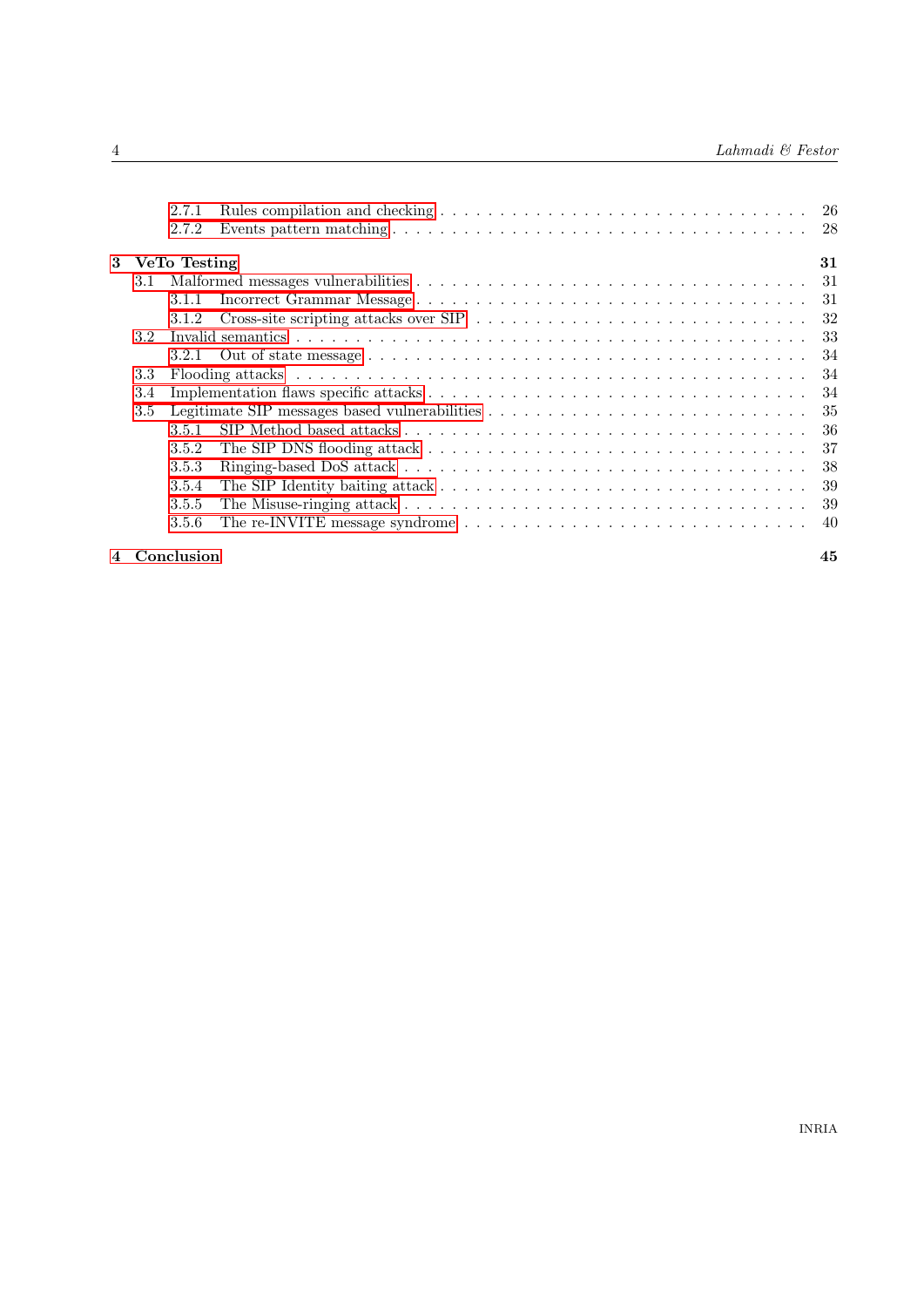# Chapter 1

# Introduction

# 1.1 Introduction

VoIP networks is a generic term that covers deployments ranging in complexity from hobbyists using the internet to get free phone calls on a peer to peer basis, to full scale PSTN replacement networks [10]. However, before the achievement of a full transition from a PSTN scale solution to a full VoIP network, many issues have to be addressed. Among them, the most important issues are:

- Signaling Protocol,
- Quality of Service,
- Reliability and Availability,
- Security.

Different Signaling Protocols have been designed for VoIP networks. They include device control protocols such as H.248 (Megaco), MGCP, NCS, etc; Access services signaling protocols such as SIP, H.323, etc and network service signaling protocols such as SIP, SIP-T, BICC, CMSS [13]. Over the years, the SIP protocol [20] has established itself as the defacto standard of a network service signaling protocol for VoIP networks.

One of the key requirement of a VoIP service is its call quality. It has to be at least equivalent to the existing PSTN. The quality is mainly related to the delay, jitter and packet loss. These performance criteria have to be kept low to guarantee a suitable QoS. Therefore, when special processing is added to a VoIP traffic it should have a low overhead and keep the above performance metrics stable. Therefore additional security solutions have to solve the problems in real time  $[8]$ .

Another issue when carrying VoIP service is its reliability and availability. A VoIP network should achieve at least five nines reliability, equivalent to fewer than five minutes per year downtime.

VoIP is an added value service, therefore, it needs a strong security model to guarantee its reliability and availability. The main challenge with VoIP security is the nature of its running environment and technologies since it relies on open technologies like SIP using servers reachable through the Internet. Such technologies are implemented in software and provided often over general-purpose computing hardware. Therefore, VoIP can suffer from similar security threats as HTTP and SMTP based services. Currently, VoIP is in a rapid evolution phase deployments by service providers, with a large number of new services. For example, instant messaging, video conferencing and integration of VoIP with other business systems including E-mail, Customer Relationship Management (CRM), and Web systems. We have counted 64 RFCs only related to the SIP protocol. The consequence of this complexity is that many vulnerabilities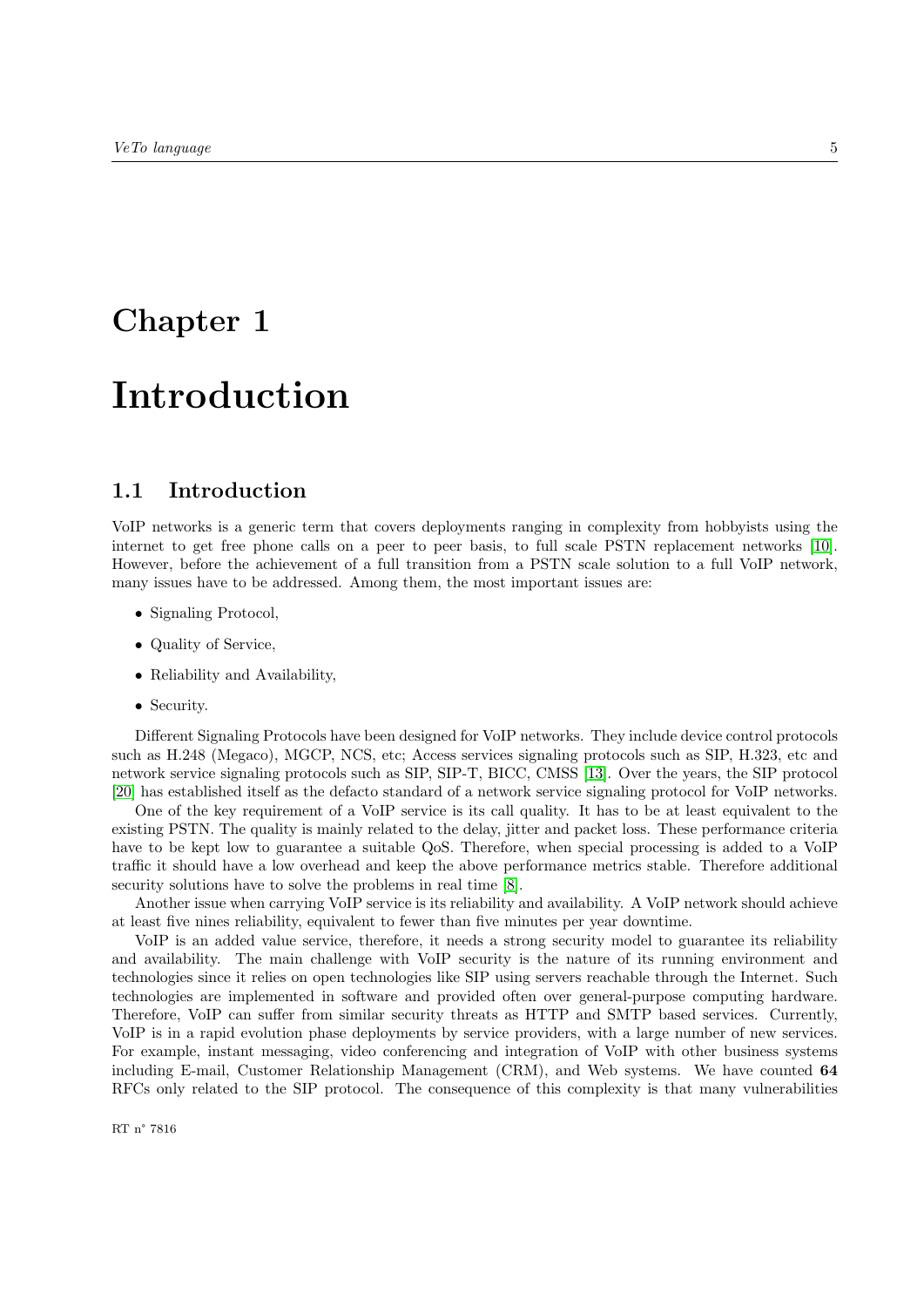

Figure 1.1: An example of SIP infrastructure for voice services.

are undiscovered, some within the SIP protocol specification and many within its implementations. These vulnerabilities may be used to gain access to or disturb the delivery of SIP based services. The SIP protocol becomes attractive to attackers due to its HTTP underpinning and the ASCII format of its packets. Since SIP is used as a converged protocol, it inherits all the security weaknesses from other underlying protocols like spoofing, sniffing, denial of service, spamming, vishing,... [18].

## 1.2 Overview of SIP-based services

SIP services like VoIP are currently dominated by the use of the SIP protocol [20] as a signaling protocol. It is an application-layer protocol that relies on a request-response model. The main functions of SIP within a VoIP service is the establishment, the modification and the termination of calling sessions between networked SIP elements.

As depicted in Figure 1.1, the SIP protocol relies on the open Internet architecture to relay its messages between its different SIP-based networked elements. A SIP network typically comprises the following entities:

- User Agent (UA) is a logical function in the SIP network that initiates or responds to SIP messages. It may act as a UA client or a UA server. The UA client initiates requests and accepts SIP responses. The UA server accepts requests and sends responses.
- SIP proxy is an intermediate element within a SIP network that is responsible for routing SIP messages to UA or other proxies.
- Registrar is a server that accepts REGISTER requests and keeps the information it receives for further callee looking-up.

The SIP protocol uses messages to establish sessions. The messages grouped together to establish a session form a dialog. Each dialog is identified by the call identifier (Call-ID), a local tag and a remote tag fields in a SIP message. A dialog consists of a series of transactions between the UAs. Each transaction consists of a single request and any responses to that request. Transactions are identified within a dialog using the branch field and are defined across dialogs using the Cseq field.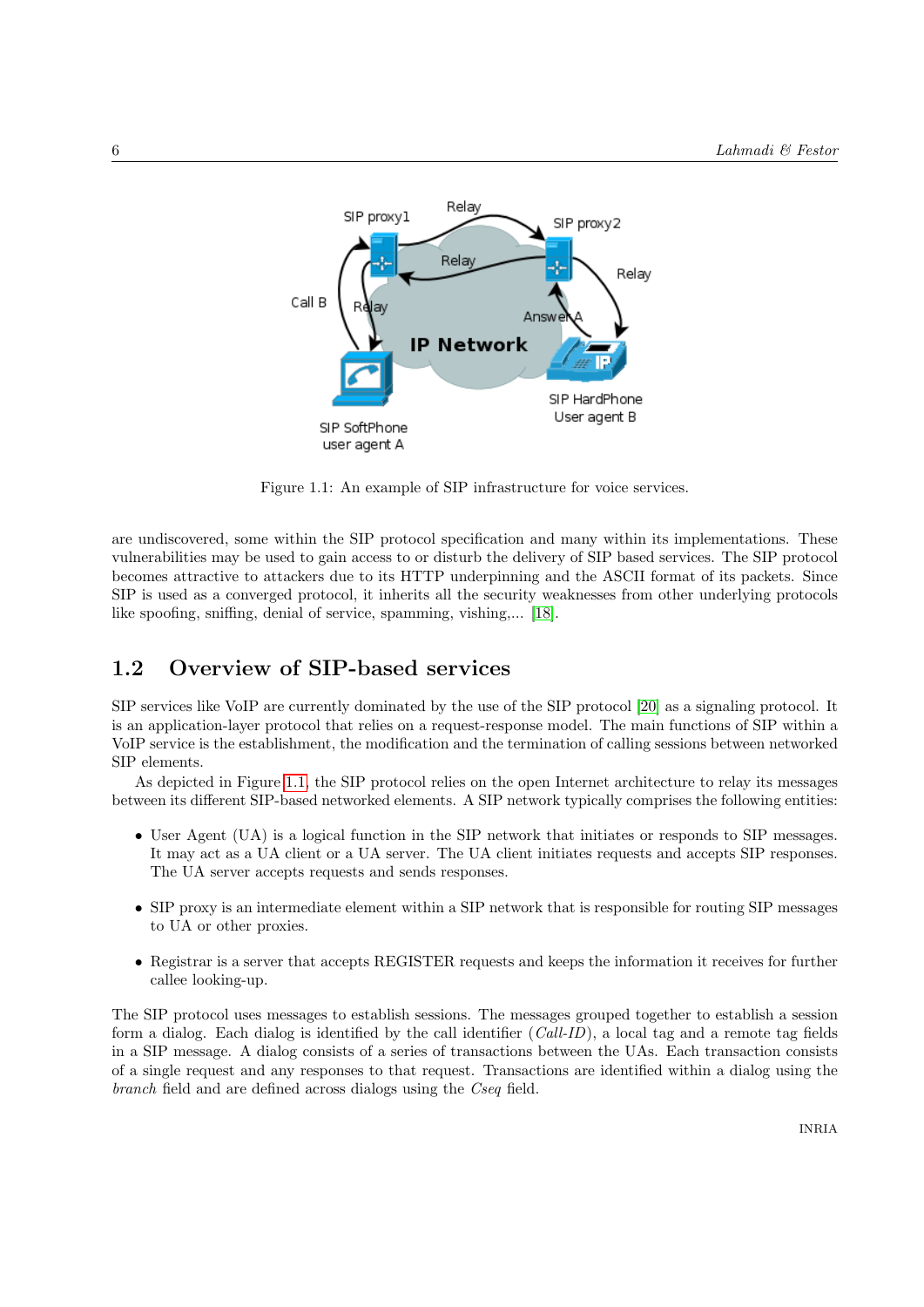| Type of Threat    | <b>Threats</b>                            |  |
|-------------------|-------------------------------------------|--|
| Denial of Service | Request flooding                          |  |
|                   | Malformed requests and messages           |  |
|                   | Faked messages injection                  |  |
|                   | Call Hijacking                            |  |
| Theft of service  | Unauthorized billing                      |  |
| Misuse of service | Unwanted contact                          |  |
|                   | Unwanted content (SPIT)                   |  |
|                   | Billing adjustment (maximize or minimize) |  |

Table 1.1: List of SIP specific threats.



Figure 1.2: INVITE message propagation using the forking-proxies vulnerability.

# 1.3 Taxonomy of SIP specific vulnerabilities

In [24], authors provide a comprehensive list of VoIP threats. Rather than repeating their results, we list SIP-specific threats. The table 1.1 lists those threats related to a SIP based service. These threats are due to the weakness that shows the SIP protocol on its different inherent features. We focus our analysis on the SIP related weakness disregarding those due to underlying protocols.

### 1.3.1 SIP messages

SIP messages are text-based and use the UTF-8 charset. This feature leads to an easy modification of them by man in the middle attackers. The SIP protocol uses the *INVITE* message to setup and modify dialogs over their lifetime. According to RFC 3261, the message used to modify dialogs is called re-INVITE, but it has the same method value as INVITE. This may results to a theft of service by exploiting a spoofed or simply relaying a crafted re-INVITE message to initialize calls.

The SIP protocol provides a forking proxy feature to allow the setup of multiple dialogs from a single request message. This leads to branch an incoming request to multiple outgoing requests, each targeted to a different UAS. Recently, the RFC 5393 [23] proves that this feature may causes a massive flooding attack with valid SIP requests between proxy-to-proxy messages. A version of this attack demonstrates that fewer than ten messages can lead to potentially 2<sup>71</sup> attack messages. An instance of this attack is depicted in figure 1.2.

RT n° 7816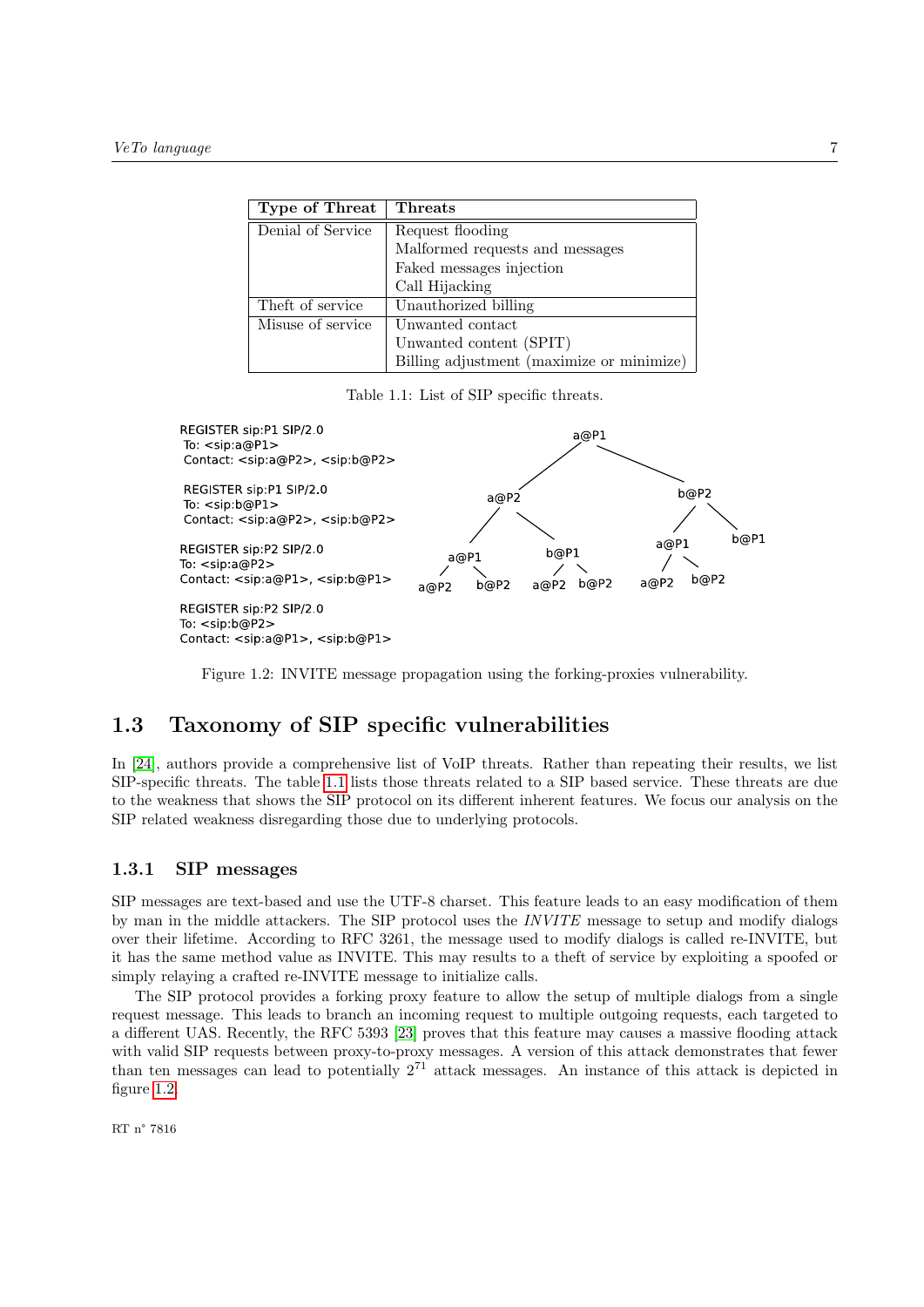### 1.3.2 SIP routing

The SIP protocol needs some mechanism to determine which path a message needs to take to reach a destination. SIP embeds packet routing information into headers. There are four types of routing headers: record route headers, route headers, via headers, and contact headers.

### Routing headers

The record-route header is added by a proxy to tell the recipient that he want to remain in the signaling path for all future SIP requests within the dialog.

Using the *record-route* header, SIP elements compiles a list of the IP addresses or fully qualified domain names between the source host and the destination host. This list essentially acts as a route that the message must take in order to reach its destination, with each entry on the list serving as a hop along the route. When a host receives a message, it checks to see whether or not it is the final recipient. If not, the host removes its own IP address or fully qualified domain name from the route header and then forwards the message to the next host on the list. The process is repeated until the packet reaches its destination.

Via headers work similarly to route headers, except that they work in the opposite way. Suppose, for instance, that a source host and a destination host are geographically dispersed, and that SIP traffic must flow between multiple proxies in route to the destination. In such a situation, each of the proxies that the message passes through adds its own IP address or fully qualified domain name to the via header. The idea is that when the message arrives at its destination, the destination host can determine exactly what path the message took to reach its destination, and which hosts have handled the message along the way. In some instances, this information is also used to create a return path. The contact header lets the recipient proxy determine to which user the message should be directed.

#### Routing weakness

SIP routing relies on the proxy elements that take downstream routing decisions based on the routing headers and upstream routing decision based on Vias fields. This routing mechanism leverages the following weaknesses [22]:

- Any element can insert/delete/alter routing headers.
- Proxies route statelessly without call-route state or global route knowledge.
- There is no authoritative, trusted element for end-to-end routing policy.
- SIP privacy directives allow for stripping of route information.

These weaknesses may lead to different types of attacks. These attacks are broken down into network topology privacy breach, toll fraud and DoS based attacks.

### 1.3.3 SIP authentication

As described in [20], SIP mandates the use of HTTP digest-based authentication as a security mechanism to protect SIP messages. It provides an anti-replay protection and one-way authentication to SIP messages. Existing SIP authentication has the following weakness [28].

• It is not an end-to-end security model. It is difficult to protect SIP messages on an end-to-end basis since SIP servers and proxies need to examine and change certain fields.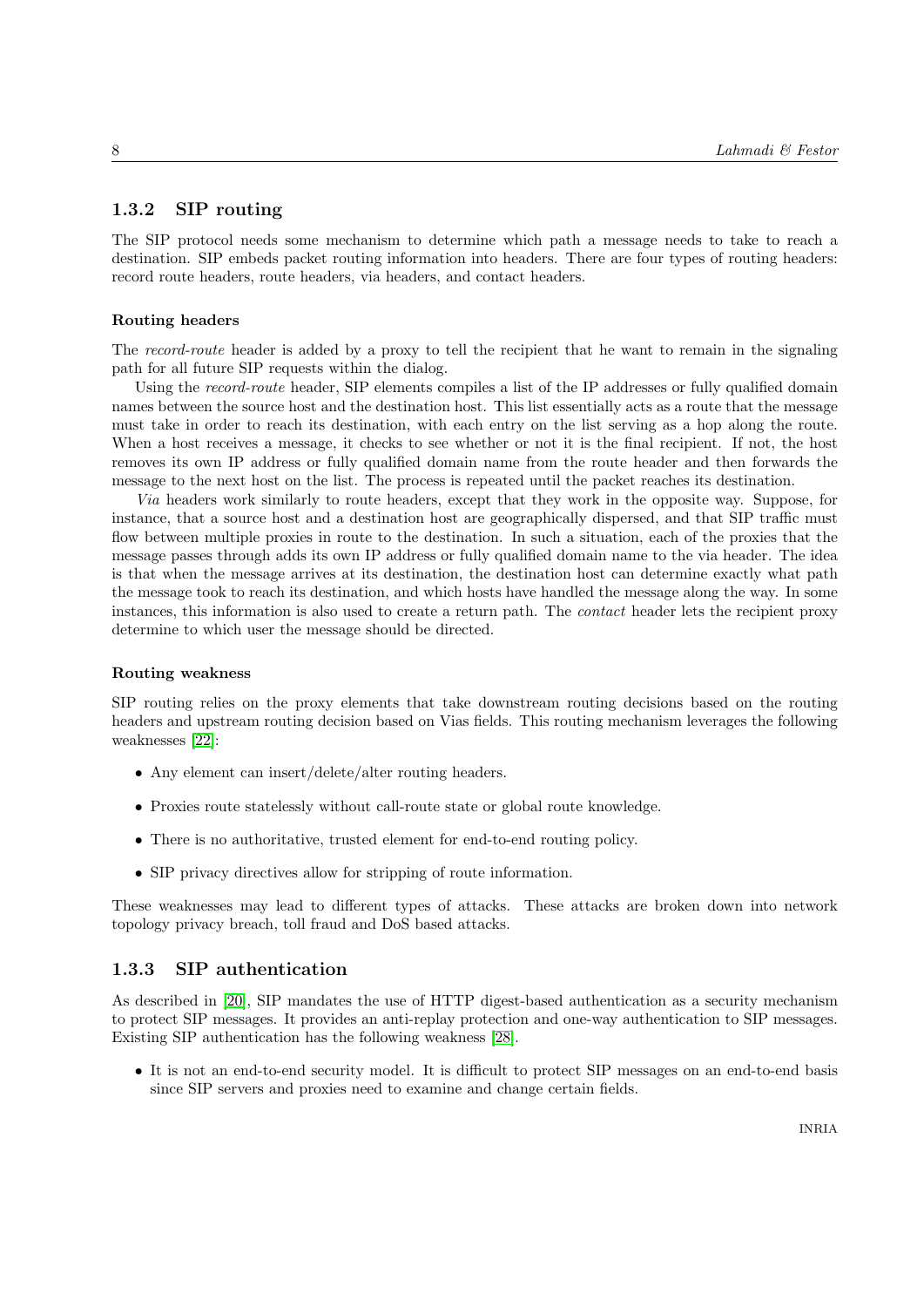- It only applies to a few SIP messages (INVITE, BYE, REGISTER), and leaves other important SIP messages (TRYING, 200 OK, ACK, BUSY) unprotected.
- It only protects a few SIP fields (Request-URI, realm), and it leaves other important fields unprotected (e.g, From, To).
- It only applies to SIP messages from the UAC to SIP servers, and it leaves all the SIP messages from the SIP servers to UAC unprotected.

These vulnerabilities mainly generate billing attacks as described in [28].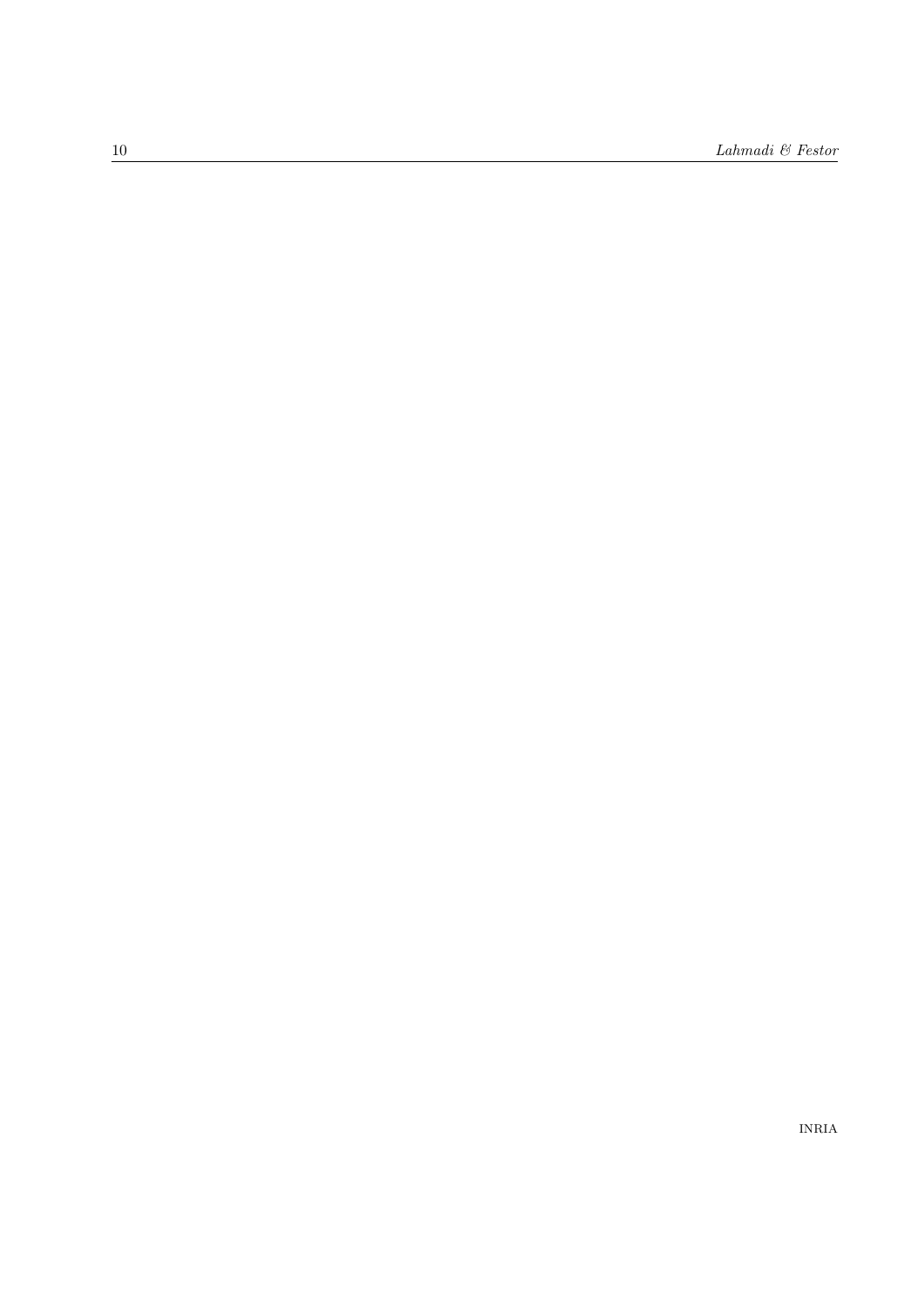# Chapter 2

# VeTo Syntax and Semantics

The VeTo language relies on a mixture of rule based programming and pattern matching models. The rule based programming style is well adopted for flexible data manipulation and for specifying IF-THEN logic. The pattern matching model provides facilities to manipulate data, to define events and to check SIP protocol properties involved in a vulnerability prevention. The VeTo language relies on a negative logic which means it describes exceptions rather than the traditional *allow* rules in standard firewall languages. While designing the VeTo language we have fixed the following features:

- Basic variable types for specifying particular derived variables other than SIP protocol structural data;
- Pattern operators for expressing relationship between SIP protocol data and patterns;
- Sateful variables to store their values in different types of containers;
- Regular expression patterns that allow to express patterns that match SIP protocol fields values;
- Event patterns that allow to express the set of events and sub-events involved in a SIP vulnerability;
- Condition that lets us restrict matches of events to specific pattern;
- Logical operators that allow us to specific logical relations between matched patterns.

To provide these features, the VeTo languages relies on the three types of blocks: definition, context and prevention. They are mapped into the three properties of a vulnerability which are its input SIP protocol data units, its running context and its logical behaviour. Therefore, a prevention against a vulnerability, requires to capture the vulnerability logic using behavioural rules and the context of this behaviour. The definition part manages the underlying structural input data of the SIP protocol. It provides information from the parsed SIP messages involved in a vulnerability. The prevention part interprets the logic part of the vulnerability and takes actions against the vulnerability exploitation. The context part provides sensitive information about the vulnerability environment. These three concepts are alike the traditional MVC models [19] in software engineering.

In the following sections, we describe the syntax of the VeTo language variables, patterns, operators, condition and actions.

RT n° 7816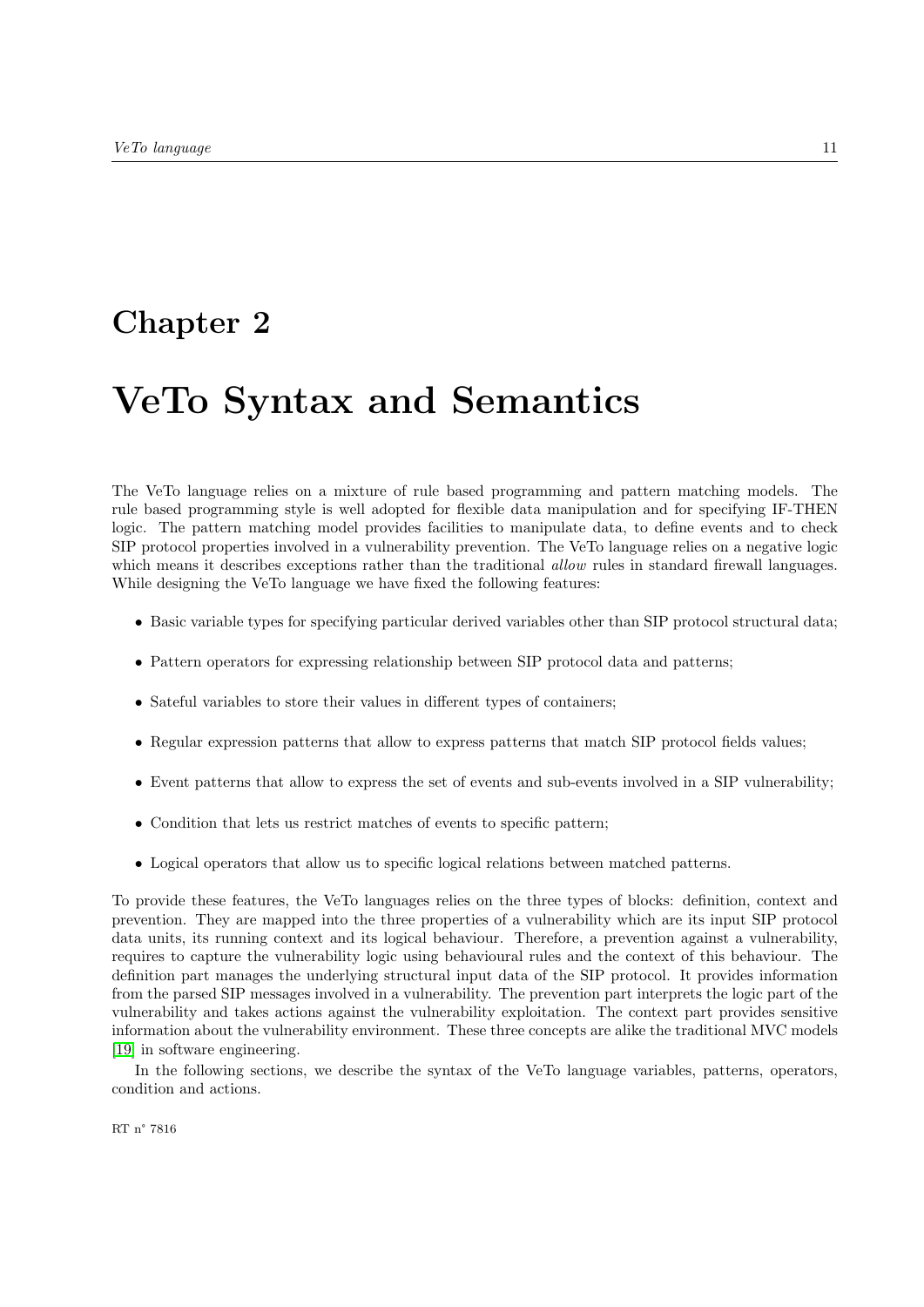# 2.1 The VeTo Language Syntax

The syntax of the VeTo language is described using the EBNF<sup>1</sup> notation. In the VeTo syntax, a terminal symbol is enclosed in single quotes. Optional items are enclosed in square brackets [ ]. An element with a trailing operator "\*" denotes an item that may appear zero or more times.

### 2.1.1 Lexical conventions

We used the following conventions to define the syntax of the VeTo language.

```
Value::=Number|Identifier
Number::=1*Digit
Identifier::=Letter(Letter | Digit| '_' | '-')*
Digit::='0' \dots'9'
Letter::='a' ... 'z' | 'A' ... 'Z'
```
VeTo variables names use the following conventions.

```
Term::='SIP:' Type '.' Field
Type::= 'request' | 'response' | 'message'
Field::= 'method' | 'status-code' | 'uri' | 'Call-ID'
VariableName::= Identifier
EventName::=Identifier
StateName::=Identifier
CounterName::=Identifier
TimerName::=Identifier
CollectionName::=Identifier
BlockName::=Identifier
Parameters::= Value | Value ',' Parameters
```
The complete list of terminal values of the symbols *Type* and *Field* is presented in the Annex ??.

### 2.1.2 Lexical syntax

The VeTo language provides three types of blocks, where each block is either a definition, a context or an events handler. The definition block only contains pattern matching rules based on regular expressions over SIP messages fields. Each rule contains a matching pattern and an action part that generates an event when the pattern is satisfied. The event block uses the definition blocks and contains a set of rules with event based patterns. Each rule contains an events pattern, a set of conditions which constraint the events, and a set of actions to be taken when the pattern is satisfied. The events referenced by these rules are those defined in the definition block. The protection against a vulnerability exploitation is described by the events patterns block where actions are executed to prevent the exploit of the vulnerability on a particular device.

The prevention block delimiter is the keyword 'veto' followed by the identifier of the block, the identifier of the context of the rules, the set of definition blocks identifiers and the keyword 'begin'. The block ends with the keywords 'veto' followed by 'end'. The context block rules contains mainly the devices targeted by the vulnerability. The block of rules is only applied to these devices. The wild card character "\*" represents all devices existing in a target SIP network.

A Veto rule may specify or not a condition. An action is executed, if the condition is satisfied. If the condition is not specified, the action is executed once within each rules processing cycle. A Veto condition is

<sup>&</sup>lt;sup>1</sup>EBNF: the Extended Backus-Naur form is a meta-syntax notation used to express context-free grammars.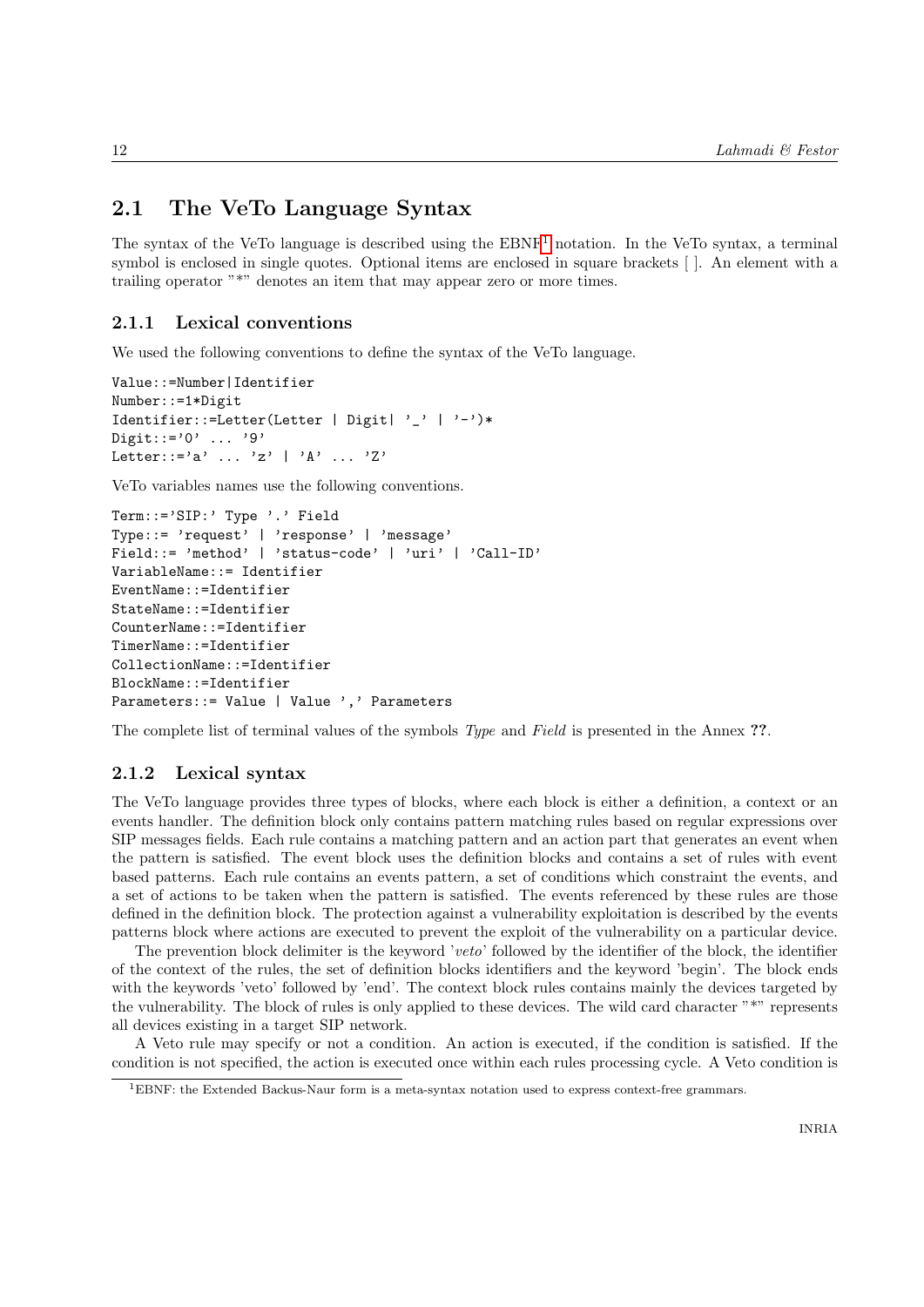a composition of a set of assertions related by the operators  $&\&$  and  $\| \$  that denote respectively conjunction and disjunction. An assertion is composed of a Veto variable, an operator and a pattern. Several built-in operators are provided for comparing and containing operations. The comparing operators include equality ( $@eq$ ), greater ( $@qe$ ) or less ( $@le$ ). The operators to be applied on collections are ( $@contains$ ,  $@in$ ). These operators check if a collection contains or not a particular value.

## 2.2 VeTo blocks and contexts

A protection against a vulnerability exploitation is described using the three types of blocks: context, definition and event patterns handlers. Vulnerabilities might share the context and definition block, but each of which has its own prevention block that describes its events patterns and the action to be taken against its exploitation.

### 2.2.1 Context block

A context block describes information associated to one or several protection blocks. This information is used by the VeTo runtime to trigger the proper protection block. It is used to select the different protection blocks which apply to the current context. Context information include the existing SIP devices, users and their surrounding environment such as time, locality, availability state, outbound proxy, etc. The syntax of a context block is as follows:

```
ContextBlockBegin::='context' ContextID 'begin'
ContextID::= BlockName
ContextBlockEnd::='context' 'end'
ContextBlock::=ContextBlockBegin ContextProperties ContextBlockEnd
ContextProperties::= ContextProperty ';' | ContextProperty ';'
                    ContextProperties
ContextProperty::= PropertyName '=>' Property ';'
PropertyName::= 'target' | 'include' | 'locality'
Property::=TargetProperty | IncludeProperty | LocalityProperty
TargetProperty ::= TargetURI [',' TimeSpec ',' Version]
TargetURI ::= Protocol ':' (IPaddr | IPrange | HostName) ':' Port
Protocol::= 'udp' | 'tcp' | 'sip'| '*'
TimeSpec::= date-fullyear "-" date-month "-" date-mday ;
date-fullyear ::= 4DIGIT
date-month ::= 2DIGIT ; 01-12
date-mday ::= 2DIGIT ; 01-28, 01-29, 01-30, 01-31 based on month/year
Version ::= 1DIGIT | 1DIGIT '.' Version
IncludeProperty ::= ['{'}'] IncludeID ['}']
IncludeID ::= ContextID | ContextID ',' IncludeID
LocalityProperty ::= 'low' | 'high' | 'medium' | 'very low' | 'very high'
Values::= Value | Values ',' Value
```
A context is specific to one or multiple vulnerability blocks. On the opposite, a vulnerability has a single context. In VeTo, a context is defined as a set of labeled attributes with predetermined values. Instead of a value, an attribute can have a set of values. The context attributes are mainly the URI of the targeted SIP entity, the time of validity (duration) of the protection, when known and the firmware version where the vulnerability is reported. The target attribute denotes a SIP element that is related to the described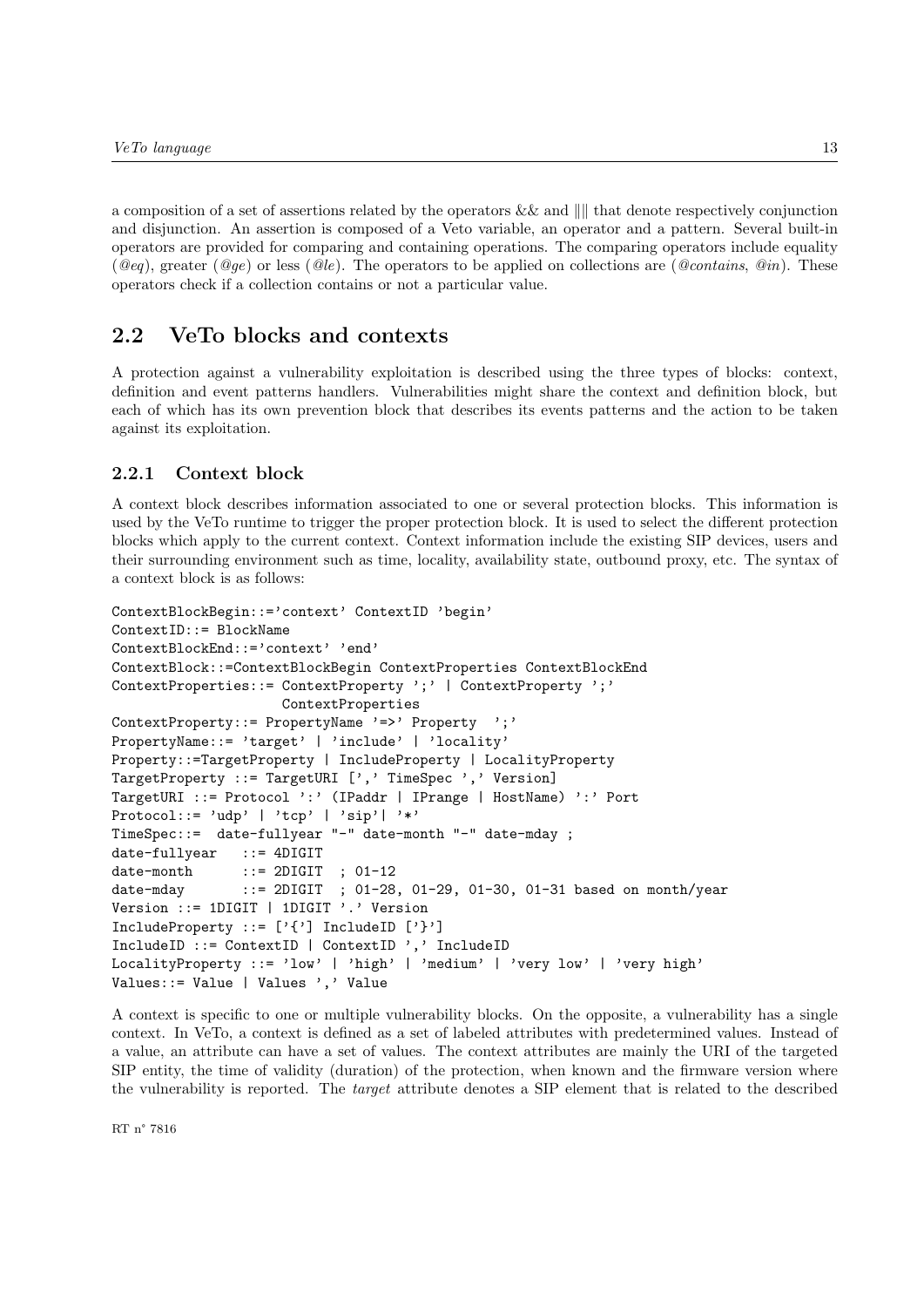vulnerability. A target value is composed of the transport protocol underlying the SIP traffic behind the vulnerability, an IP address, range or the hostname of the targeted SIP element, the port of that SIP traffic. and a lifetime value which is specified as recommended in RFC 3339. The lifetime value denotes the date when the vulnerability will be fixed or removed. When this date is unknown, this value is omitted from the context block. The include property allows to include the contents of another context. For example, consider a context called "SIP PROXIES" that enumerates a list of sip proxies using the target attribute. Then, there is a context called "SIP SERVERS" that includes SIP PROXIES and contains a list of SIP servers. The locality attribute expresses how often a vulnerability is likely to be exploited. It takes a value among: very low, low, medium, high and very high. The following example illustrates the different attributes of a VeTo context.

```
CONTEXT context_example BEGIN
TARGET => udp:myiphone.mydomain.com:5060, 2009-05-07 ;
TARGET => tcp:myhtcmagic.mydomain.com:* ;
TARGET => *:mylaptop.mydomain.com:*, 2009-05-10 ;
LOGLITY => high;
CONTEXT END
CONTEXT context_global BEGIN
INCLUDE => context_example;
CONTEXT context_global END
```
### 2.2.2 Definition block

The definition block carries the different variables to be used by the prevention blocks. It relies on regular expression pattern matching rules against SIP message fields. The header of a rule is the composition of a message term followed by the operator @match and a regular expression. The body of the rule is a set of instructions to define variables constructors. A message term refers to an element from the parsed tree of a SIP message. When a given message term matches the pattern, the defined variables are instantiated by the runtime. A definition block has the following syntax:

```
1 DefinitionBlockBegin::='definition' DefinitionBlockName 'begin'
```

```
2 DefinitionBlockEnd ::= ' definition ' 'end '
```

```
3 DefinitionBlock ::= DefinitionBlockBegin DefinitionRules DefinitionBlockEnd
```

```
DefinitionRules ::= DefinitionRule ';' | DefinitionRule ';' DefinitionRules
```
A definition rule is defined as follows:

```
1 DefinitionRule::= ['when' Term [!] '@match' Pattern '->'] PatternActions
2 PatternActions ::= PatternAction '; ' | PatternAction '; ' PatternActions
3 PatternAction ::= ' Let : ' ( EventConstructor | StateConstructor |
     CounterConstructor | TimerConstructor |
4 CollectionrConstructor )
 EventConstructor ::= ' event ' EventName ;
 StateConstructor::='state' StateName
  CounterConstructor ::= ' counter ' '(' Parameters ')' CounterName
  TimerConstructor ::= 'timer ' '( ' Parameters ') ' TimerName
 9 CollectionConstructor ::= CollectionType '[ ' Term '] ' CollectionName
 CollectionType ::= 'set ' | 'list ' | 'bag'
```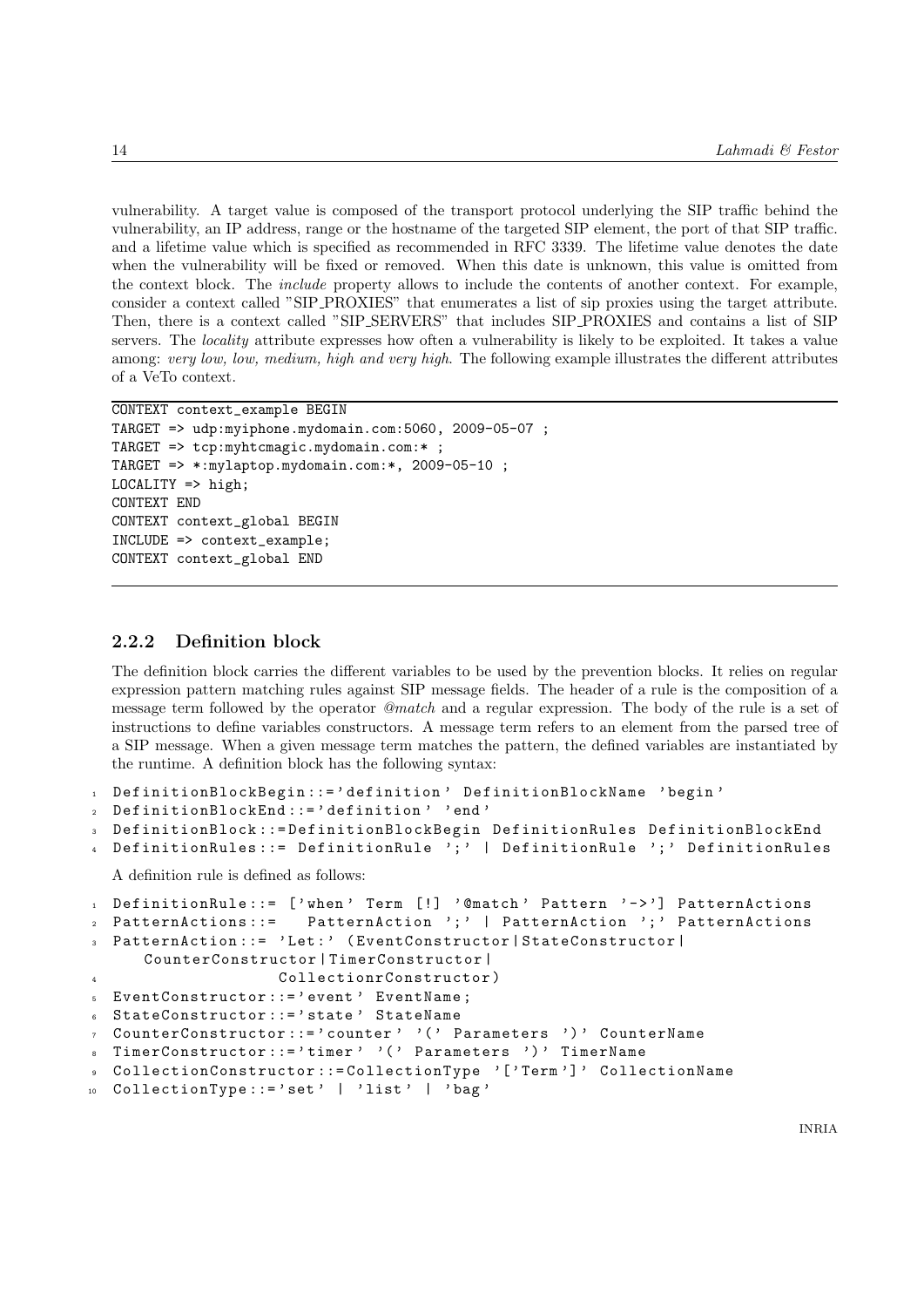The VeTo language includes several built-in variable types: event, state, counter, timer and collections. The collections of type set, list and bag are used to store messages term values.

The Rule 1 listing depicts a definition block named contactDefs. The block contains two rules presented in lines 2 and 3. The first rule defines a variable of type collection which stores the values of the contact field of the current SIP message. The second rule contains a matching part against the message term sip:request.method which references the method field of a SIP request. If the term value from the current message matches the pattern INVITE, an event named ev<sub>-Invite</sub> is created from the current dialog.

Rule 1 An example of a definition block.

```
1 DEFINITION contactDefs BEGIN
2 LET: Set [sip: message.contact] contacts;
3 WHEN sip:request.method @MATCH "^INVITE$" -> LET:EEVENT ev_Invite;
 DEFINITION END
```
### 2.2.3 Event patterns block

The event block specifies event based patterns involved in a vulnerability and their respective actions when the patterns are satisfied. It represents the logic part of the vulnerability. The event pattern part uses the variables defined in the definition block. The event block has a unique identifier, a context and uses a set of definitions. The main syntax of a VeTo event block is as follows:

```
1 VeToBlockBegin ::= ' veto ' BlockName '@ '{ ' ContextID '} ' uses
     DefinitionBlockName ' begin '
2 VeToBlockEnd ::= ' veto ' 'end '
 Definitions ::= Identifier | Identifier ', ' Definitions
 4 VeToRules ::= VeToRule '; ' | VeToRule '; ' VeToRules
  VeToBlock ::= VeToBlockBegin VeToRules VeToBlockEnd
```
The contextID of a VeTo block denotes the identifier of a context block. This restricts the set of rules to a particular context defined in a context block. An event based rule has the following syntax:

```
1 VeToRule::= EventPattern '=>' Body
2 Body ::= [Conditions] '{' Actions '}' ';'
 Conditions ::= 'if' '(' Condition ')'
4 Actions ::= Action ';' | Action ';' Actions
5 Condition ::= Assertion * ( LogicalOperator Assertion )
  LogicalOperator ::='||' | '&&'
7 Assertion ::= [ '! '] Variable '. ' Operation '( ' Value ') '
8 Variable::=['&'] VariableName * ('.' VariableName)
9 Operation ::= 'eq '| ' ge '| ' contains '| ' in '
10 Action ::= DistriputiveAction | NonDistriputiveAction
11 DistriputiveAction ::= 'drop'
12 NonDistriputiveAction ::= StoreAction | AssignAction
13 StoreAction ::= 'store ' ': ' CollectionName
  AssignAction ::= 'assign ' ': ' VariableName '=' Value
```
The body part of an event rule contains a mandatory set of actions. The rule is activated if the event pattern is satisfied. The following example shows an event block which contains a single rule. The rule header part

RT n° 7816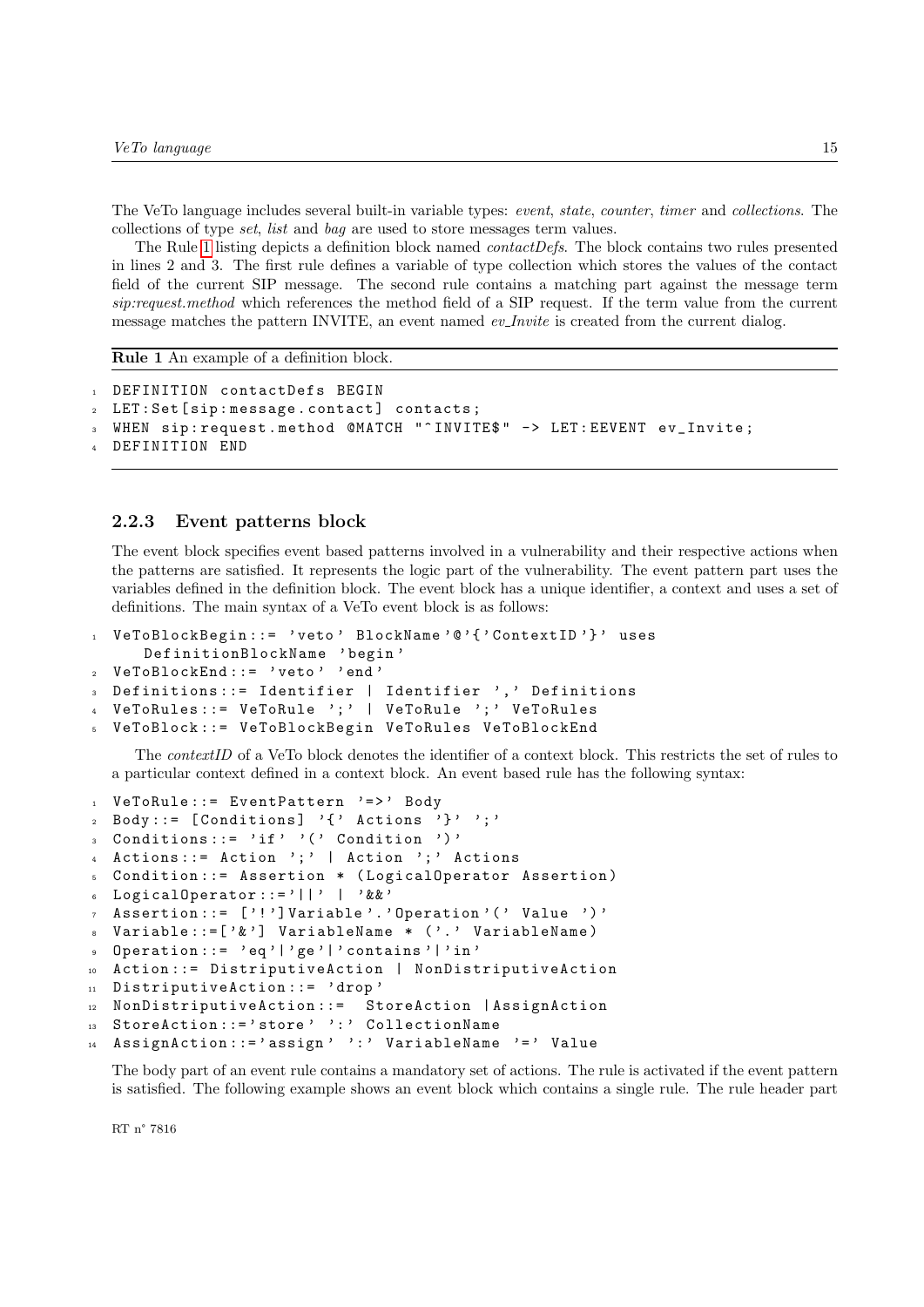checks an event pattern based on the event *ev*-*Invite*. If the event occurs, then the rule is triggered and the action store is executed.

```
VETO InviteContacts@{} USES ContactDefs BEGIN
(ev_Invite) => STORE: contacts;VETO END
```
# 2.3 VeTo Variables

The Veto language provides two classes of variables: stateful and stateless. The main difference between them is their persistence over SIP messages. A stateless variable does not retain its value over SIP messages. It changes its value from one message to the next. A stateful variable (or collection) has some internal storage that allows it to hold its value over the processing of multiple SIP messages.

### 2.3.1 Predefined variables

In the Veto language predefined variables are provided by the implementation. They have an extent over the current SIP message lifetime. By default the  $SecSip$  runtime provides a set of predefined variables mapped to the parsed fields of a SIP message. These variables are identified by SIP messages field identifiers. We note that these predefined variables are stateless. For example, the predefined variable sip:headers.to.addr takes its value from the field To of a SIP message. The following rules use the predefined variable sip:request.method in their respective left parts.

```
DEFINITION SIPMessages BEGIN
WHEN sip:request.method @MATCH "^INVITE$" -> LET:EVENT Ev_Invite;
WHEN sip:request.method" @MATCH "^ACK$" -> LET:EVENT Ev_Ack;
DEFINITION END
```
### 2.3.2 Built-in functions

The VeTo language provides some buit-in functions to be applied to its arguments in the action part of a triggered event rule. The main built-in function is the counter. The counter is a function with incremental and decremental behaviors. It behaves like a gauge or a counter according to the number of provided parameters. If no parameter is provided, the function behaves as an increasing counter and it is incremented when an event pattern is matched. When a decreasing value and an interval are given as parameters to the counter function, then after each time interval, it is decremented by the specific value. Rule 2 defines a variable of type counter which is incremented every time an INVITE message is observed and it is decremented by 10 every 60000 milliseconds.

### 2.3.3 Collections

A collection variable stores the values of a predefined variable of the current SIP message. Its values are collected within a container over a dialog. The syntax to store the values of a variable is as follows: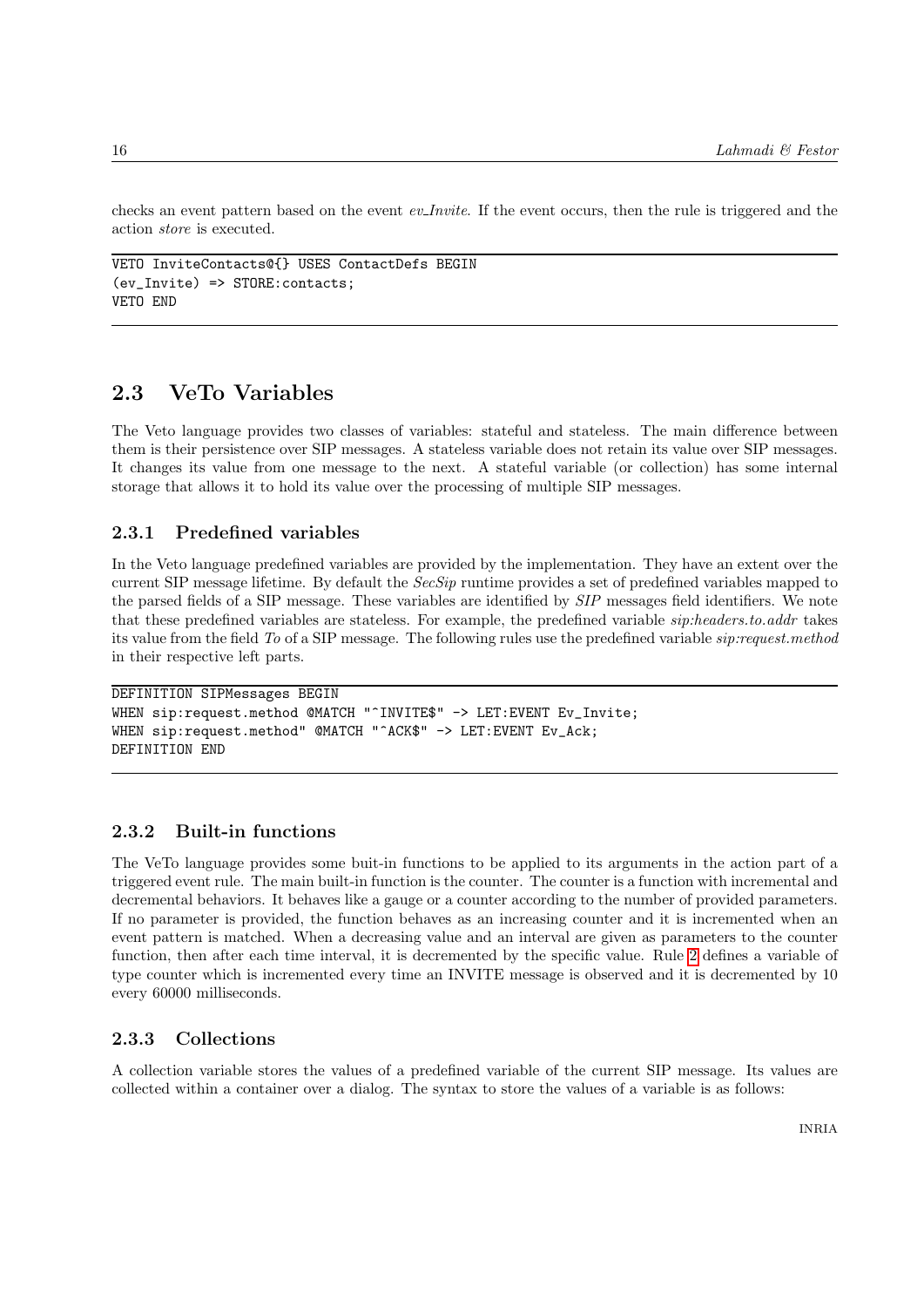```
Rule 2 An illustration example of the usage of the built-in counter function.
```

```
DEFINITION CounterDefs BEGIN
LET : COUNTER(10,60000) count;
WHEN sip:request.method @MATCH "^INVITE$" -> LET:EVENT ev_Invite;
DEFINITION END
VETO CountInvite USES CounterDefs BEGIN
(ev_Invite) -> APPLY:count;
```

```
VETO END
```

```
'let' ':' ContainerType '['VariableName']' CollectionName
'store' ':' CollectionName
```
Firstly, the action let creates an instance of the variable CollectionName of type identified by ContainerType. It also associates the predefined variable that owns the values to the collection variable. The VariableName denotes a statless variable which may be either a SIP message field or a user-defined variable The ContainerType specifies the type of the container where the collection values are stored. The VeTo language provides three types of containers to store collections: sets, lists and bags. A set is an unordered collection of objects without repeated values. It may be used to keep a single value over a SIP dialog. A list is an ordered collection of object values. A bag is a set that allows repeated values from multiple objects.

After being initialized, the *store* action starts recording the values of the variable VariableName into the collection variable instance. In Rule 3, we define a collection variable named callidList that stores the value of the call-ID field from each observed INVITE SIP message within a dialog.

```
Rule 3 An illustration of the usage of the collection variables.
DEFINITION CollectionDefs BEGIN
LET: SET[sip:request.callid] callidList;
WHEN sip:request.method @MATCH "^INVITE$" -> LET:EVENT ev_Invite;
DEFINITION END
VETO collection USES CollectionDefs BEGIN
(ev_Invite) -> STORE:CallidList;
VETO END
```
### Collections keys

The different collection instances created over SIP dialogs or transactions are stored in a hash table. Where each collection instance has a key that is either the dialog or the transaction identifier. The dialog identifier is defined by  $\lt$  Call ID, To Tag, From Tag and a transaction identifier is defined by  $\lt$ branch value, Cseq method>.

The VeTo language provides a powerful feature that relies on the dot notation to define the keys of collections. To illustrate this feature, we take the following example. Suppose that we need to record the number of INVITE messages addressed to each different SIP device in our network. A SIP device is defined by its IP address embedded within the Request-URI field of the INVITE message. We need a collection variable that stores the different SIP devices addresses. We also need a variable that counts the number of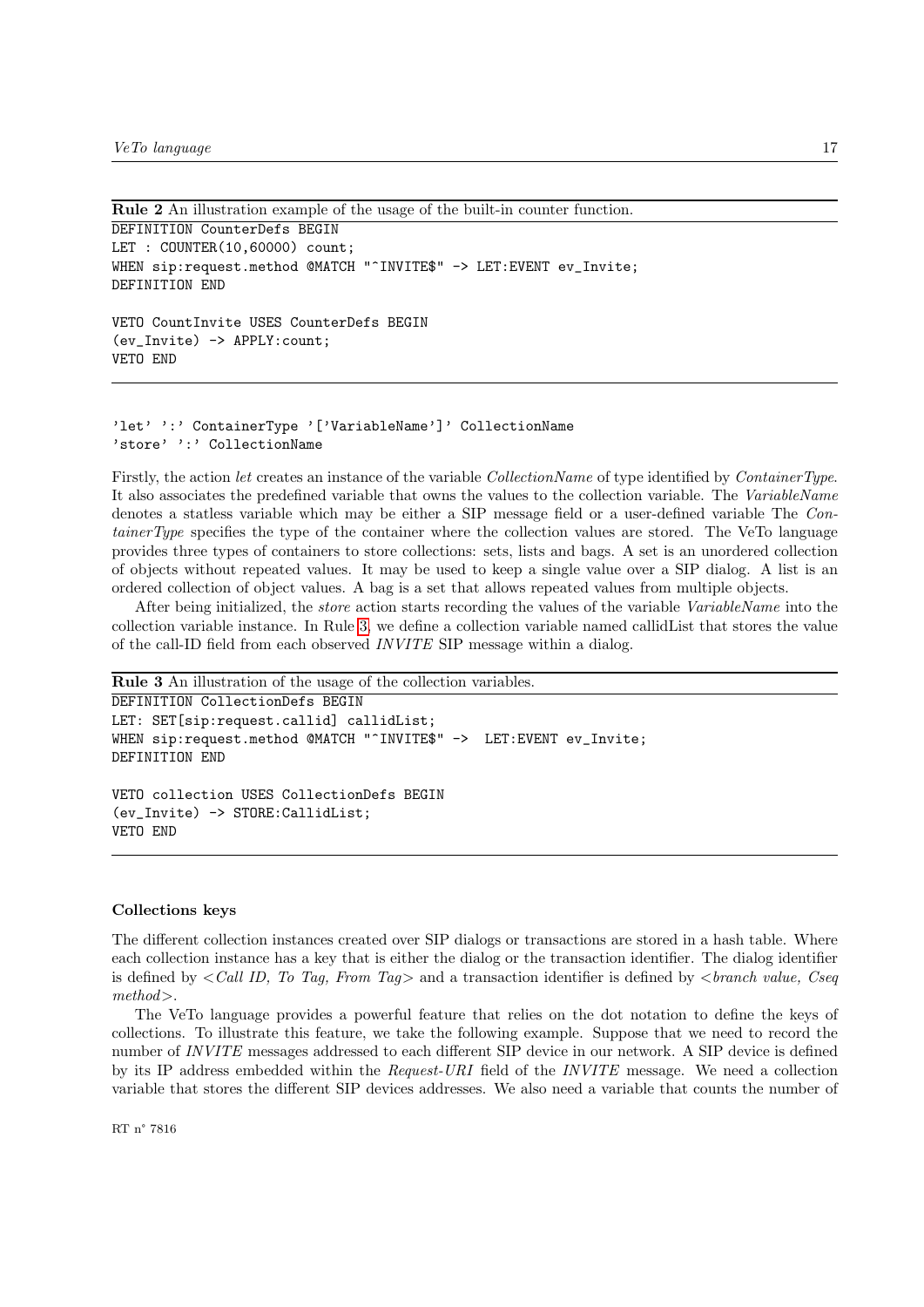Invite messages. The number of INVITE messages has an addressing space over the recorded URI from the INVITE requests. Herein, we need to map the number of INVITE messages over SIP devices URIs. Thus, we use a set as a type for the stateful container of the SIP devices addresses. The values of this set, has to be used as a key to group the number of Invite message values associated per SIP device. This mapping between the collection variable values and a stateless variable is done using the variable composition, which is denoted by the infix operator '.'. Let  $S$  a collection variable and  $O$  is a stateless one, where  $S$  is the inner variable and O is the outer one. The VeTo expression S.O means that  $Key(O)=Value(S)$ , and  $Key(S)=$ DialogID. Where DialogID is the dialog identifier of the observed SIP messages. The following listing shows a set of VeTo rules to describe the number of INVITE messages collected using the observed SIP URIs.

```
DEFINTION CounterDefs BEGIN
LET: SET[sip:request.uri.addr] uris;
LET: COUNTER(10,60000) uris.rate;
WHEN sip:request.method "^INVITE" -> LET:EVENT ev_Invite;
DEFINITION END
VETO CounterExample USES counterDefs BEGIN
(ev_Invite){
        STORE:uris;
        APPLY:uris.rate;
}
VETO END
```
The type COUNTER is a built-in function provided by the VeTo language. The two optional arguments 10 and 60 mean that the counter has to be decreased by 10 each 60 000 milli-seconds. The action APPLY applies the counter function to arguments.

### 2.3.4 Event variables

The event type defines variables that represent the occurrence of something interesting under circumstances. For example, a regular expression pattern is matched over a SIP message field within a specific dialog. An event variable is defined using the  $LET$  action followed by the built-in  $EVENT$  type and its identifier. The instance of the event variable is created within a dialog. In the following example, we define different event variables using the matching operator against different fields of observed SIP messages. The event variables are defined and created within a definition block. The named event variables like  $ev\_{ack}$  and  $ev\_{Init}$  are used by Veto event blocks to compose event patterns and take actions.

```
DEFINITION SIPMessages BEGIN
WHEN SIP:request.method @MATCH "^ACK$" -> LET:EVENT ev_ack;
WHEN SIP: request.method @match "^INVITE" -> LET: EVENT ev_invite;
DEFINITION END
```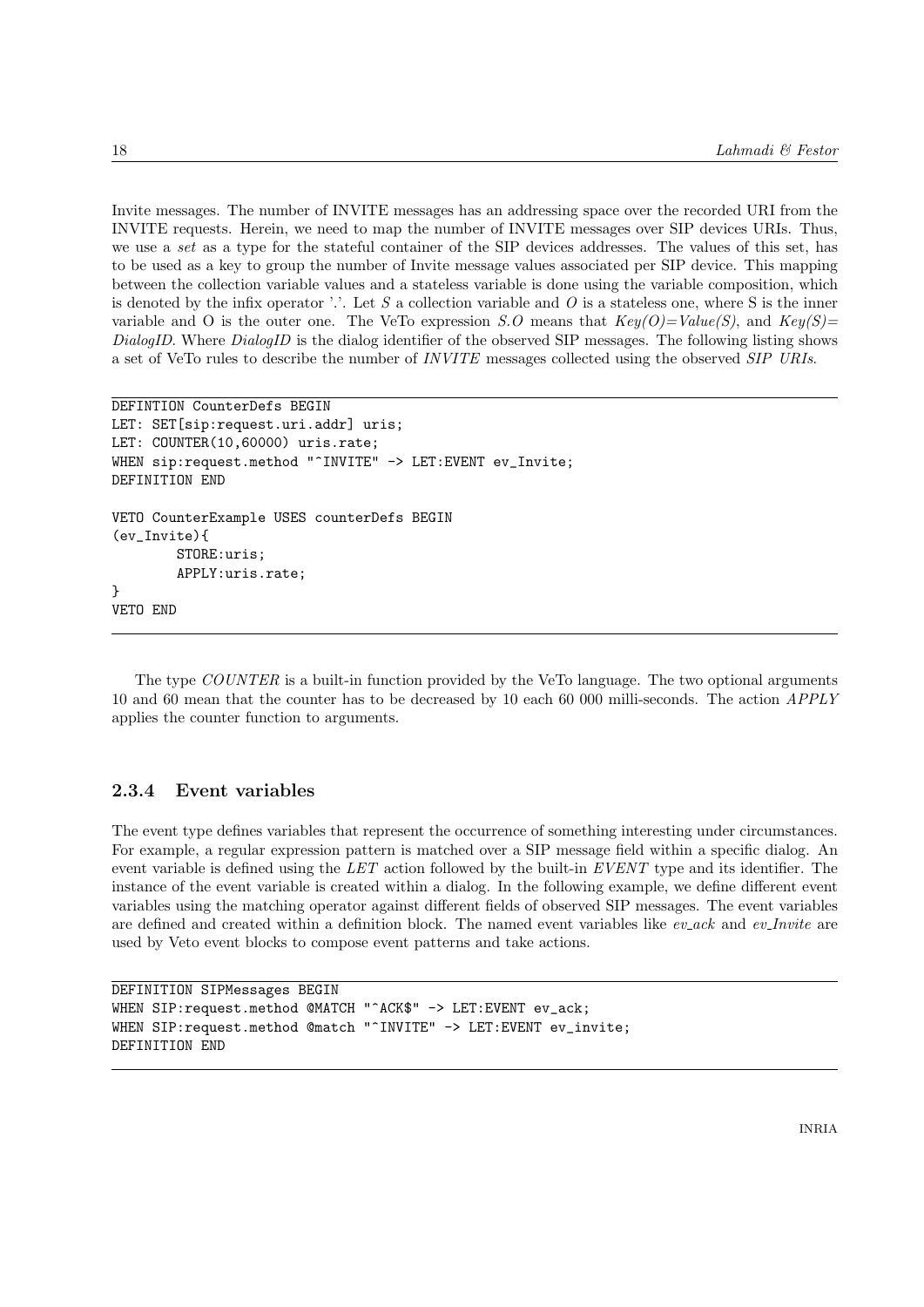### 2.3.5 Event patterns

An event pattern is a template that matches a list of variables of type event. It recognize defined events causalities, dependencies and timing. We note that each event variable within a pattern should be created using the action let before being referenced by an event pattern. The syntax of an event pattern is as follows:

```
EventPattern ::= '(' Sequence ')'
Sequence ::= Event | Event ',' Sequence
Event ::= InstantEvent | RepeatedEvent | TemporalEvent
InstantEvent ::= SingleEvent | SingleEvent '(' EmbeddedEvents ')' | AnyEvent
EmbeddedEvents ::= SingleEvent | SingleEvent ',' EmbeddedEvents
SingleEvent ::= [ '"' ] Label
AnyEvent ::= '*'
TemporalEvent ::= [ '~' ] '[' RepeatedEvent ',' Integer ']'
RepeatedEvent ::= InstantEvent ('{' Integer',' Integer'}' | '*' )
```
We formally define an event variable as  $e_i(t)$  where at an instant t the event occurs.

### Event Sequence

The event sequence takes as input a list of  $n$  event labels. It specifies a particular order in which the events should occur. Formally, a sequence of events is defined as follows:

$$
(e_1, e_2, ..., e_n) \equiv \exists t_1 < t_2 < ... < t_n, e_1(t_1) \land e_2(t_2) \land ... \land e_n(t_n) \tag{2.1}
$$

where  $e_i$  is an event label and  $t_i$  is arrival times of SIP messages.

The following example represents a simple pattern of two events labels ev\_ack and ev\_invite. The rule checks if the events  $ev\_{ack}$  precedes the event  $ev\_{invite}$ . If the pattern is matched, then the latest SIP message is dropped.

(ev\_ack,ev\_invite) -> DROP;

Note that we can use the short cut-notation to describe event sequence. We can use integers or the "\*" to denote a repetition of an event as shown in the following example. In the first rule event  $ev\_invite$  has to be repeated 0 or more times. In the second rule, the event has to be repeated exactly 2 times. In the third rule, the event has to be repeated 2 to 3 times. In the fourth rule,the event has to be repeated at least 3 times. In the last tuple, the event has to be repeated up to 3 times.

```
1 ( ev\_invite {*}, ev\_200\_0K, ev\_ack)
```

```
2 \times ( ev_invite\{2\}, ev_200_OK, ev_ack)
```

```
(ev_invite{2,3}, ev_200_OK, ev_ack)
```

```
4 ( ev\_invite \{3, \}, ev_2 00 \_{0K}, ev_ack )
```

```
(ev_invit{e}, 3}, ev_200_0K, ev_ack)
```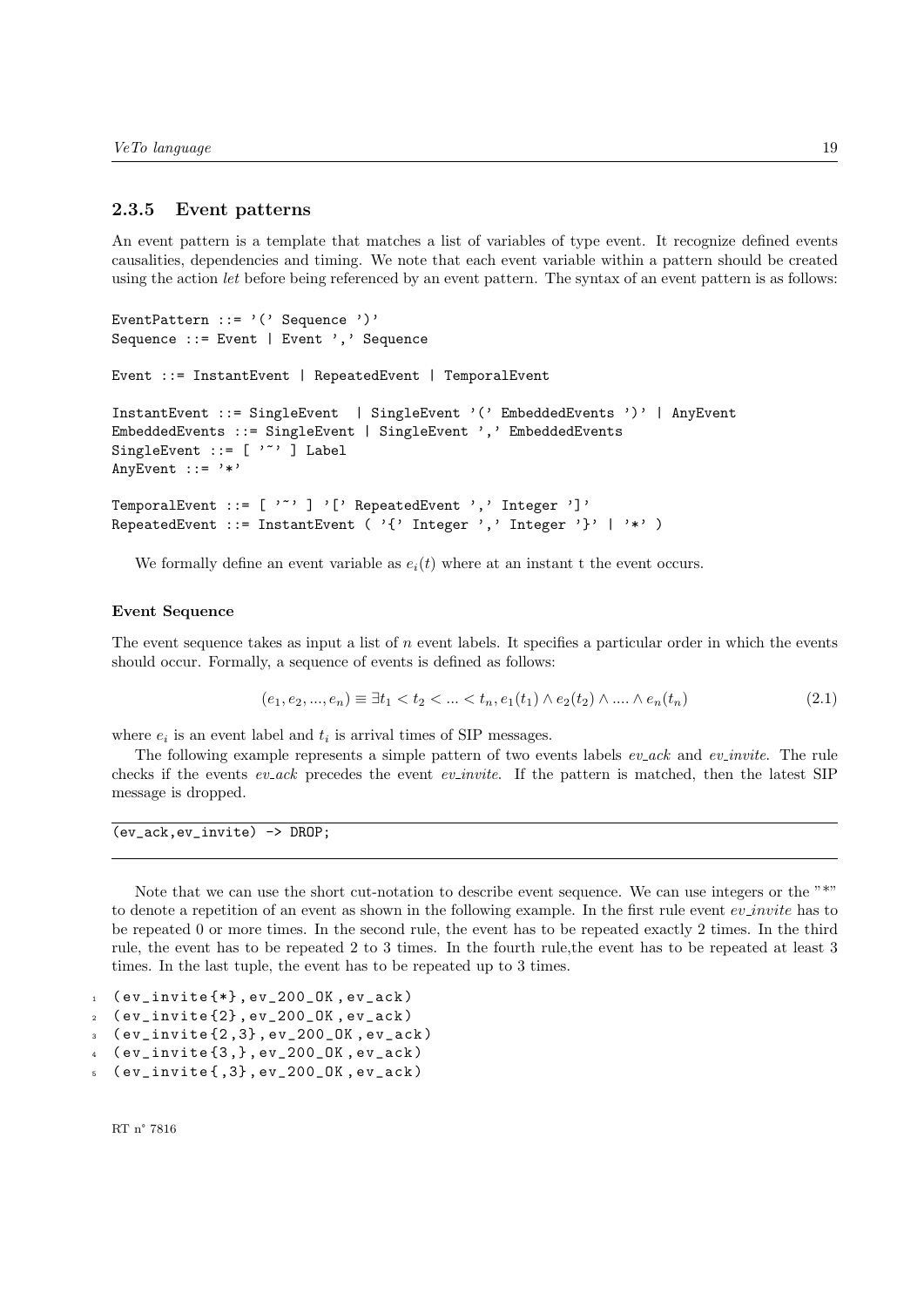### Embedded events

An embedded event is an event that occurs at the same time as another event. It allows an arbitrary number of events to appear at the arrival of a SIP message. Formally, this pattern is defined as follows:

$$
(e_1(e_2, e_3, ..., e_n)) \equiv \exists t_i, e_1(t_i) \land e_2(t_i) \land ... \land e_n(t_i)
$$
\n(2.2)

For example a malformed INVITE message is defined using two embedded events. The first event is the arrival of an INVITE message and the second is generated by a malformed field within the message. Rule 2.3.5 depicts the usage of such patterns to prevent a malformed INVITE message to be passed to the target. In this example the events  $ev\_Invite$  and malformed happen at the same time.

Rule 4 An illustration example of the usage of the embedded event pattern.

```
1 DEFINITION EmbeddedPatternDefs BEGIN
2 WHEN sip : request . method @MATCH "^ INVITE$ " -> LET : EVENT ev_Invite ;
3 WHEN SIP : body . connection ! @MATCH
4 " ^{\circ} IN (\s+) IP4 (\s+) (\d+) \.(\d+) \.(\d+) \.(\d+) " -> {
5 LET : EVENT malformed ;
6 }
7 DEFINITION END
8
9 VETO EmbeddedPattern USES EmbeddedPatternDefs BEGIN
10 ( ev_Invite (malformed ) ) -> DROP;
11 VETO END
```
### Negation patterns

A negation pattern specifies an event that does not appear within a sequence of events. Formally, a negation pattern is defined as follows:

$$
(e_1, ..., e_{j-1}, e_j, e_{j+1}, ..., e_n) \equiv
$$
  
\n
$$
\exists t_1 < ... < t_{j-1} < t_{j+1} < ... < t_n, e_1(t_1) \land ... \land (e_n(t_n))
$$
  
\n
$$
\land (\forall t_1 < = t_i < = t_n, \neg e_j(t_i))
$$
\n(2.3)

When the sequence is empty, the negation pattern specifies any event different from the specified event. Rule 5 depicts the usage of a negation pattern. The definition block creates the variable contacts of a set type as depicted in line 2. It also creates en event named Ev BYE as depicted in line 3. The rule in the Veto block checks the non occurrence of the event  $Ev_BYE$  to feed up the contacts list with the values of the field contact of a SIP message.

### Temporal patterns

VeTo provides the timewindow operator to express a temporal relation between events within a sequence. The operator is used to check events over a time window. Its aim is to represent the fact that some statements are only true over a given period of time. The Digit operand is the time window value over which the pattern has to be matched. After this time window the pattern is invalid. For example, Rule 6 the VeTo block prevents from a flooding attack where 1000 INVITE messages arrive within less than one second. We use temporal event patterns to describe a broken handshaking vulnerability as defined in [16]. In this attack a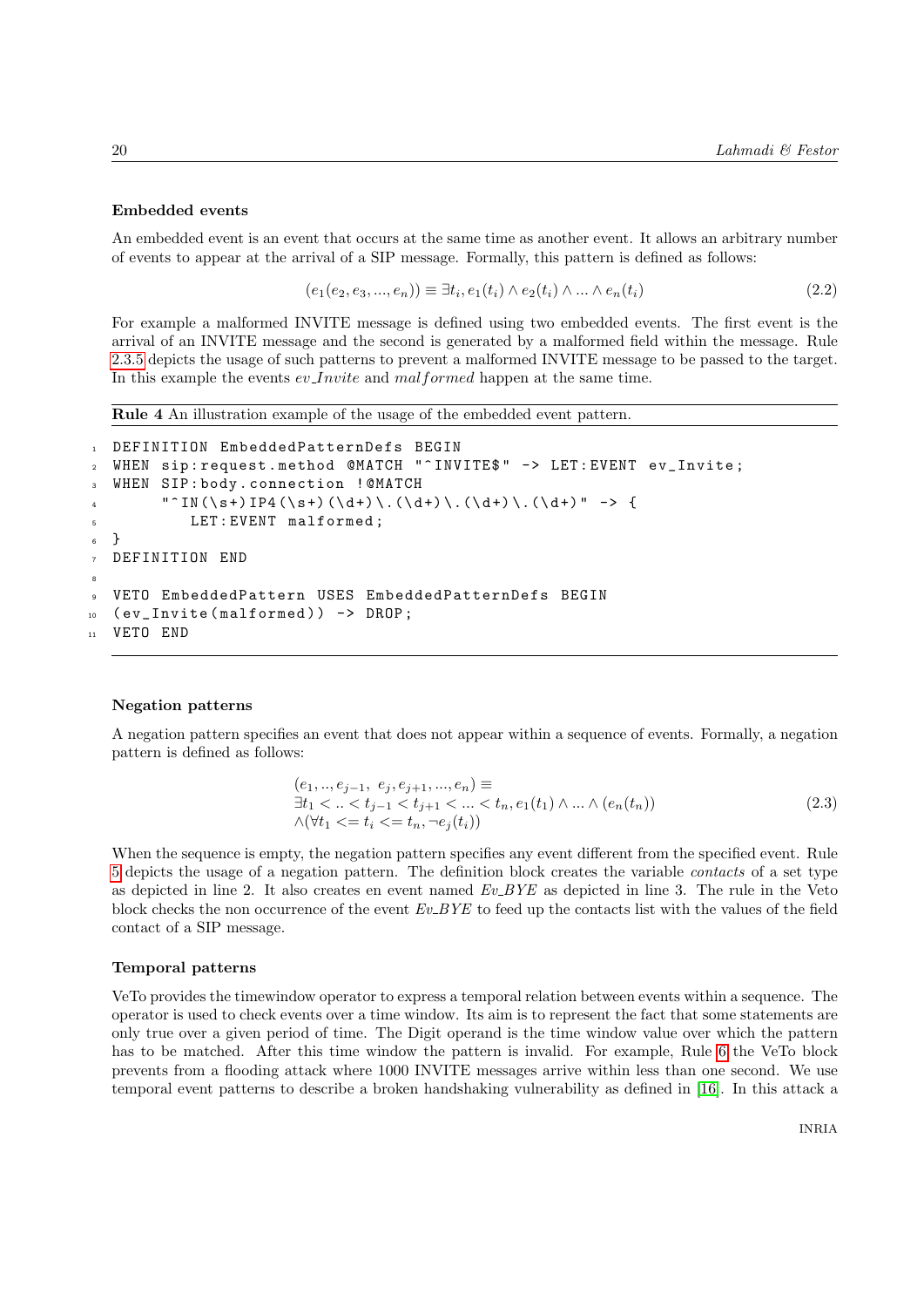Rule 5 An illustration example of the usage of a negation event pattern.

```
1 DEFINITION NegationPatternDefs BEGIN
2 LET: SET [sip: headers . contact] contacts;
3 WHEN sip : request . method @MATCH "^ BYE$ " -> LET : EVENT Ev_BYE ;
4 DEFINITION END
5
6 VETO NegationPattern USES NegationPatternDefs BEGIN
  ("Ev_BYE ) -> STORE: contacts;
 VETO END
```
Rule 6 The VeTo protection block against a flooding attack using temporal event patterns.

```
1 DEFINITION SIPMessages BEGIN
2 WHEN sip : request . method @MATCH "^ INVITE " -> LET : EVENT ev_invite ;
3 DEFINITION END
4
5 VETO Flooding_Event_Pattern USES SIPMessages BEGIN
6 ([ev_invite [*1000],1]) -> DROP;
 VETO END
```
caller sends an INVITE and when receiving the 200 OK, it doesn't acknowledge it with an ACK. The rules depicted in Rule 7 describe the prevention against this vulnerability exploitation.

Rule 7 The VeTo protection block against the handshake attack.

```
1 DEFINITION HandShackingDefs BEGIN
  LET: SET [ sip : headers . from ] black_list;
3 WHEN SIP : response . code @MATCH "^200\ s + OK " -> LET : EVENT ev_200_OK ;
4 WHEN SIP: response. method @MATCH "^INVITE$" -> LET: EVENT ev_InviteMethod;
5 WHEN SIP : request . method @MATCH "^ ACK$ " -> LET : EVENT ev_ack ;
6 DEFINITION END
7
8 VETO HAND_SHACKING_Vulnerability uses HandShackingDefs BEGIN
\frac{1}{2} ( ev_200_OK ( ev_InviteMethod ), "[ ev_ack, 1] ) -> {
10 STORE : black_list;
11 DROP ;
12 }
13 (*) -> IF ( black_list @CONTAINS " sip : headers . from ") {
14 DROP;
15 }
16 VETO END
```
The first event rule in the veto block HAND\_SHAKING\_Vulnerability feeds the collection variable black\_list with the URI of the sources of the uncompleted handshake messages. This list is used by the second rule shown in line 12 from the same VeTo block to disallow the attacker from sending more broken handshakes.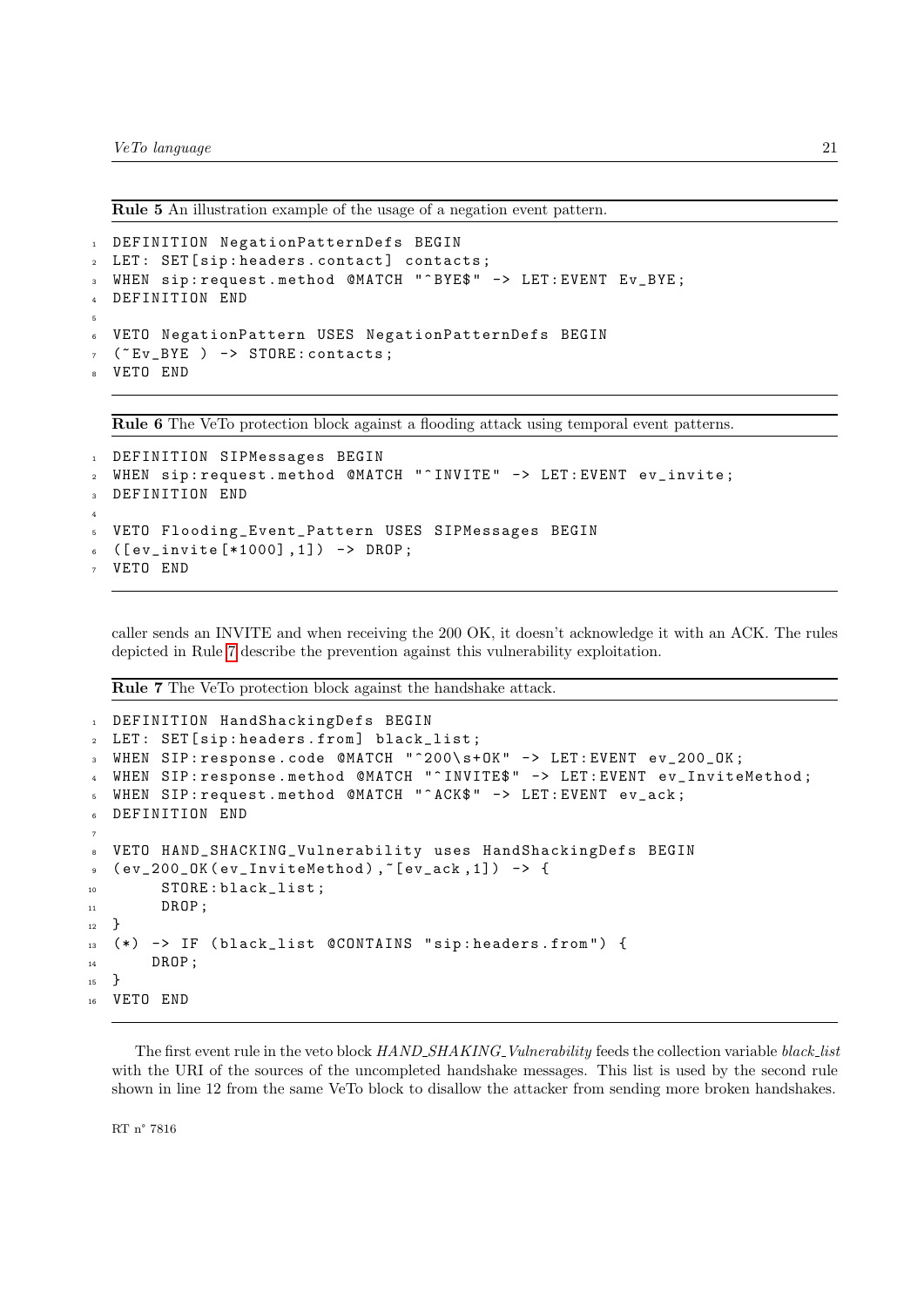### 2.3.6 More event patterns examples

In the following table, we summarize the use of event patterns.

| Event pattern                             | Meaning                                        |
|-------------------------------------------|------------------------------------------------|
| (e1)                                      | e1 happens                                     |
| (e1, e2)                                  | e2 happens immediately after e1                |
| $\sim e1$                                 | any event but el happens                       |
| e1(e2)                                    | e2 and e2 happen at the same time              |
| $\overline{\sim e}1(e2)$ or $e2(\sim e1)$ | e2 happens while e1 does not                   |
| $e1*, e1\{0,\}$                           | el is repeated 0 or more times                 |
| (e1, [e2, 2])                             | e2 should happen within 2 seconds after e1     |
| $\overline{([e1\{2\},1])}$                | e1 should happen twice within one second       |
| $(e1, \sim [e2, 2])$                      | e2 should not happen within 2 seconds after e1 |

### 2.3.7 State variables

A state variable is used to keep a value over many cycle executions of VeTo rules within a dialog. It either takes user-defined values to express a property of the behavior of the SIP protocol or it takes its values from the runtime to express a SIP entity state. A state type may be generic or specific to a SIP entity. A specific state type is related to a SIP element name. The SIP element is either the type of the user agent (uac or uas) or a resource name defined in the context block referenced by a protection block. In this case, the state variable tracks the state of the SIP element according to the standard SIP state machines as presented in [20]. A state variable is defined using the following syntax:

```
'let' ':' [UA '.' ] 'state' StateVariable
UA::= 'uas' | 'uac' | ResourceName
```
A state variable has INIT as an initial value after it has been created. During cycle execution of VeTo rules, a generic state variable values are altered using the assign action on the right part of an event rule. We note, that between different cycles execution, the state variable keeps its previous value until its is altered by an assign action of an executed rule. For example, Rule 8 describes an improper message INVITE in a UAS confirmed state [20].

```
Rule 8 A VeTo protection block against an out of state INVITE message.
DEFINITION OutStateDefs BEGIN
LET: uas.state UAS_State;
WHEN sip:request.method @MATCH "^INVITE$ -> LET: EVENT ev_Invite;
DEFINITION END
VETO Out_Of_State@{*} USES outStateDefs BEGIN
(ev_Invite) -> IF (UAS_State @EQ "Confirmed") {
DROP;
}
VETO END
```
We firstly define a variable named UAS\_State of type uas state which tracks the states of UAS entity involved in a SIP dialog. The instance of the variable UAS State is created an initialized with the INIT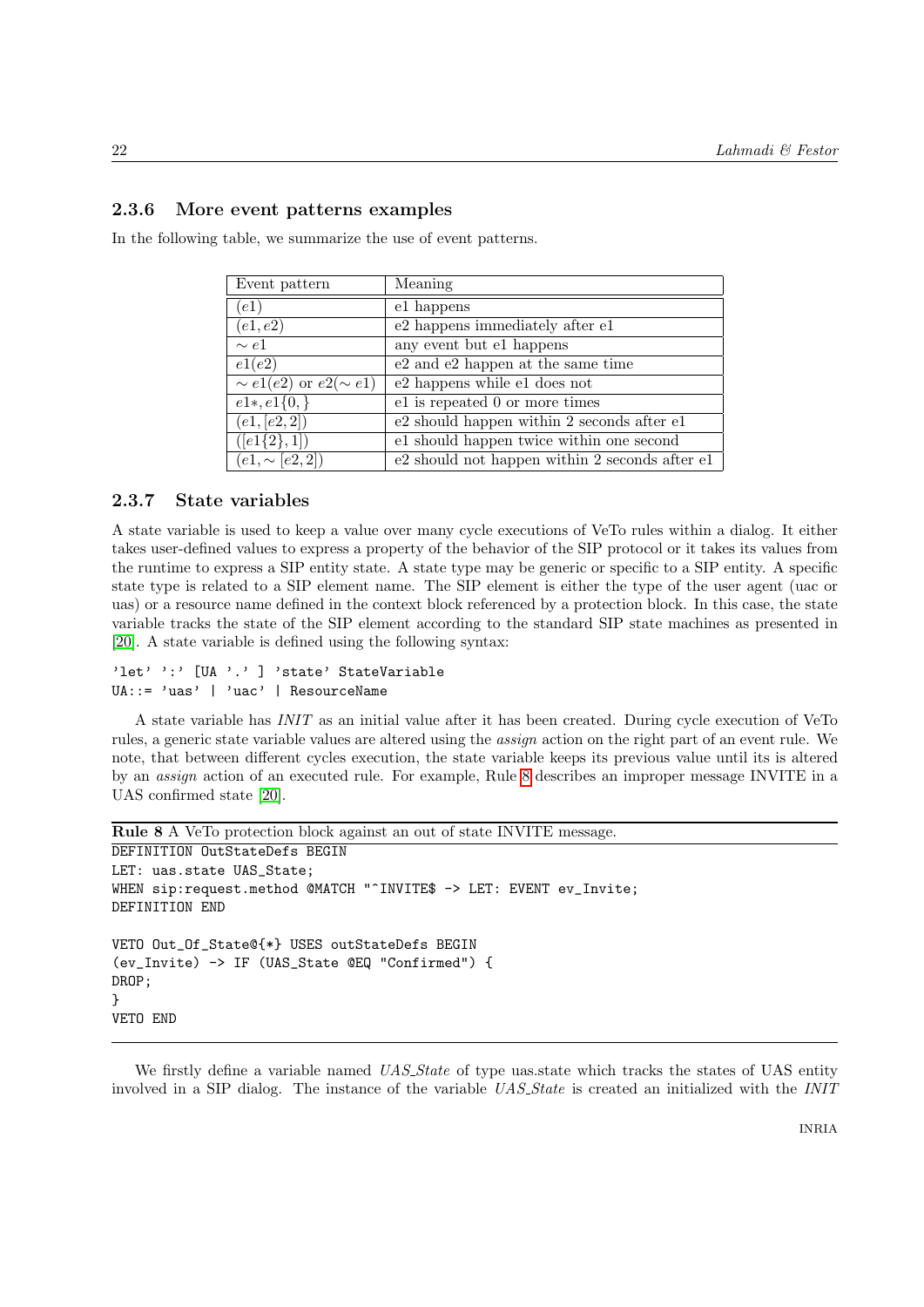value When a dialog is observed the runtime starts to assign the SIP protocol states of the UAS into the state variable UAS\_State.

A state variable may also be generic where it is managed by the user. Therefore, it takes user defined values. In its definition syntax we omitted the UA part.

# 2.4 Variables scope and extent

Each VeTo variable has a scope and an extent. The scope determines where the variable and its value are associated. The extent determines when the value is associated to the variable at runtime. The scope of a VeTo variable is related to its definition block. A VeTo variable is visible over any event block that references its definition block.

The extent of a VeTo variable is either message or dialog. Typically, the predefined variables named as SIP:request.\*, SIP:response.\* and SIP:headers.\* have an extent over a message. They take a new value every time when a new SIP message is observed. The variables of type event have also a message extent. The variables declared within a VeTo block have a extent over a dialog. Their values are associated within each existing dialog. A variable that takes its values over many dialogs is declared using the keyword global followed by its type and name. Rule 9 depicts an example of using a global variable named *BlockList*. The BlockList variable is defined using the keyword global. It means that only one instance of the variable is created over existing dialogs. However, the variable  $PeersList$  has as many instances as existing dialogs. The event pattern ev\_Malicious drops every SIP message with a contact field value that belongs to the global set BlockList.

```
Rule 9 Prevention from a SIP BYE attack and its subsequent messages.
```

```
DEFINITION SIPMessages BEGIN
WHEN sip:request.method @MATCH "BYE" -> LET: EVENT Ev_BYE;
DEFINITION END
DEFINITION BYEAttackDefs BEGIN
LET: GLOBAL SET[sip:message.contact] BlockList;
LET: SET[sip:message.contact] PeersList;
DEFINITION END
VETO BYE_Attack USES BYEAttackDefs, SIPMessages BEGIN
(~Ev_BYE) -> STORE:PeersList;
(Ev_BYE) ->
IF (PeersList !@CONTAINS sip:message.contact){
STORE:BlockList;
DROP;
}
(*) -> IF (BlockList @CONTAINS sip:message.contact) {
DROP;
       }
VETO END
```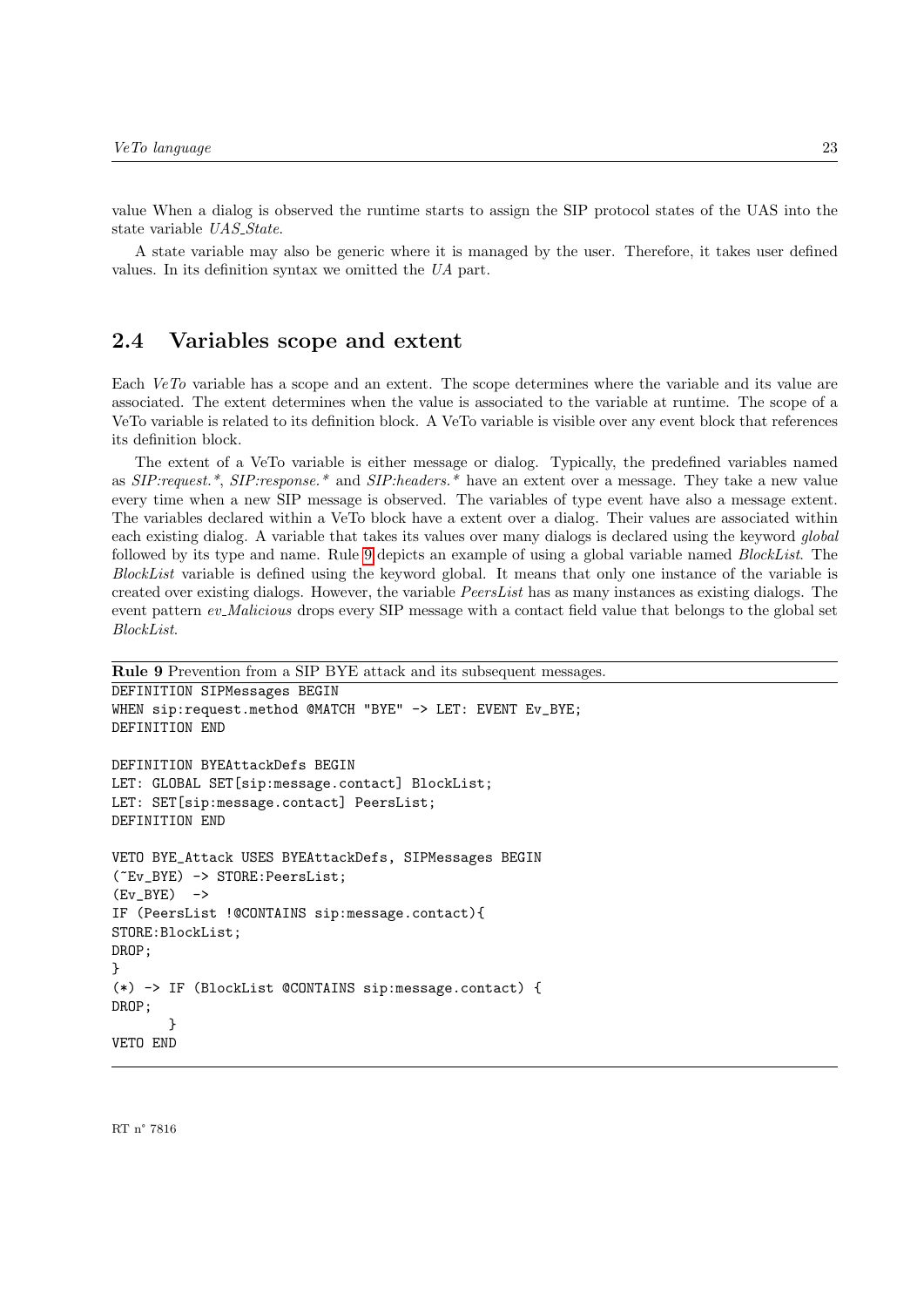# 2.5 VeTo Conditions

The left part of veto rules relies on conditions to match patterns or apply logical and mathematical operators. The satisfaction of a condition implies the execution of one or many actions described in the right side of a rule. The purposes of a condition are to detect a pattern within a field value of the current screened SIP message, to check the presence or the absence of a pattern or to check relationship between variables.

# 2.5.1 Definition of conditions

A condition is defined using the following syntax:

```
Condition::= Assertion * (LogicalOperator Assertion)
LogicalOperator::='||' | '&&'
SubCondition::= Variable Operator Pattern
```
A condition may contain a single or a set of assertions related using conjunction denoted by the symbol  $&\&$  and disjunction denoted by the symbol  $\| \|$ . It consists of a conditional relation between an variable, an operator and a pattern. The object represents the input of the condition on which we apply an operator. The operator takes as an argument a pattern. We can use any defined stateless or stateful object but with respect to the semantics of the used operator. The output of a condition is a boolean value (True, False).

## 2.5.2 Semantics of conditions

A Condition relies on different types of operators between a variable and a pattern:

- The matching operator denoted by the symbol " $@MATCH$ " is used to match a SIP message field value against a regular expression based pattern.
- The collection operators are used against collections to verify the presence or the absence of an element. The "@CONTAINS" operator verifies if a collection variable contains a specific value. The "@IN" operator verifies if a specific value is present in a particular collection. The two operators are equivalent.
- The comparison and equality operators are used to compare an object against a value. These operators are :  $@EQ$  to denote equality and  $@GE$  to denote greater or equal than. We note that we can use the negation symbol "!" to obtain other relations between variables and values.

## 2.5.3 Examples of Conditions

Below examples to illustrate the use of conditions within VeTo rules are given.

Simple rule conditions The first rule ensure that when we have observed an INVITE message, an ev Invite event has been created. The second rule checks the value of the protocol version field of the message body. If the value of this field is empty, an event named ev\_Malformed is created.

```
DEFINITION TwinkleDefintion BEGIN
WHEN sip: request. method @MATCH "^INVITE" -> LET: EVENT ev Invite:
WHEN sip:body.protocol_version @MATCH "^$" -> LET:EVENT ev_Malformed;
DEFINITION END
```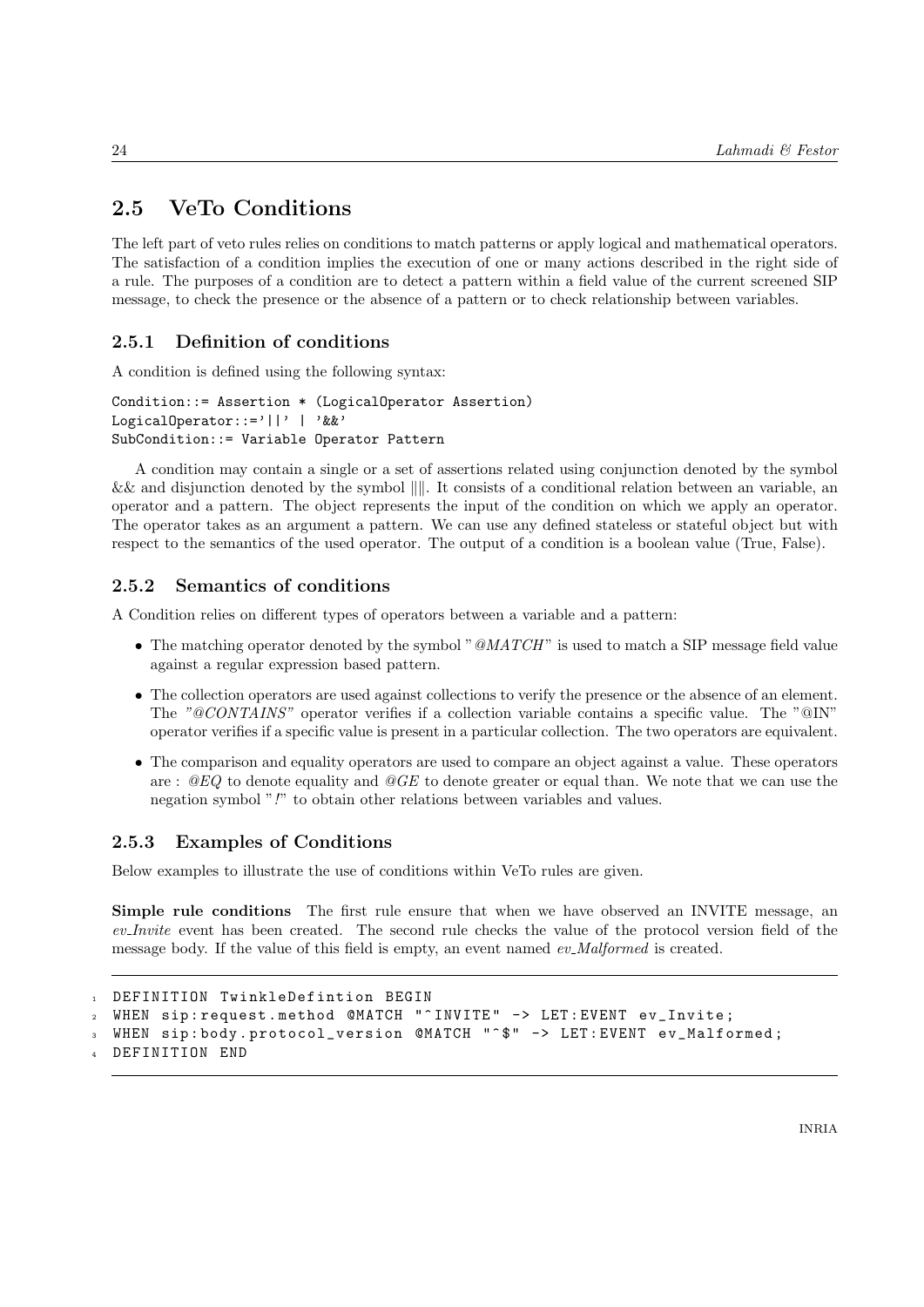Event patterns conditions The prevention event pattern using the definition described above is depicted in Rule 10. The pattern specifies that we observed an  $Ev\_Invite$  event that embeds an  $Ev\_Malformed$  event and they are followed by any event. The INVITE message and all its subsequent messages within the dialog are dropped.

Rule 10 A prevention block from a malformed INVITE message exploitation.

```
VETO Twinkle_No_Argument_SDP USES TwinkleDefintion BEGIN
2 ( Ev_Invite ( Ev_Malformed ) ,*) -> DROP ;
  VETO END
```
# 2.6 VeTo actions

The Veto language provides two types of actions: disruptive and non disruptive actions. The disruptive action acts on the SIP message by dropping it. The non disruptive action mainly creates new variables or changes the value of a variable. An action drops a SIP message by using the drop statement. An action creates new variables by using the statement Let. A VeTo rule may contain many actions. They are grouped between brackets.

### 2.6.1 LET action

This action defines variables that are created by action parts of a rule. At the compilation stage, this statement creates and initializes the variable. At runtime, when its reference rule is fired, this statement updates the variable with new values according to its type. For example, the  $LET$  action may create an instance of a variable of type event. After it has been created, the variable is consumed by the event patterns where it is referenced.

### 2.6.2 STORE action

The STORE action has the role to provide persistence to the values of a predefined VeTo variable in a collection. It firstly creates the collection variable that stores the values, and then updates it with the current value of the predefined variable. At runtime, the variable instance is created and the values are updated from the current SIP message of the current SIP dialog.

### 2.6.3 ASSIGN action

To alter the value of a defined variable, the VeTo language provides the Assign action. The action takes as arguments the name of the object followed by the assignment operator "=" and the new value. The variable keeps its values over the current SIP dialog messages or over multiple dialogs.

### 2.6.4 APPLY Action

The APPLY action executes a built-in VeTo function to its arguments. It updates and returns the value of the result variable assigned to a VeTo function (counter).

RT n° 7816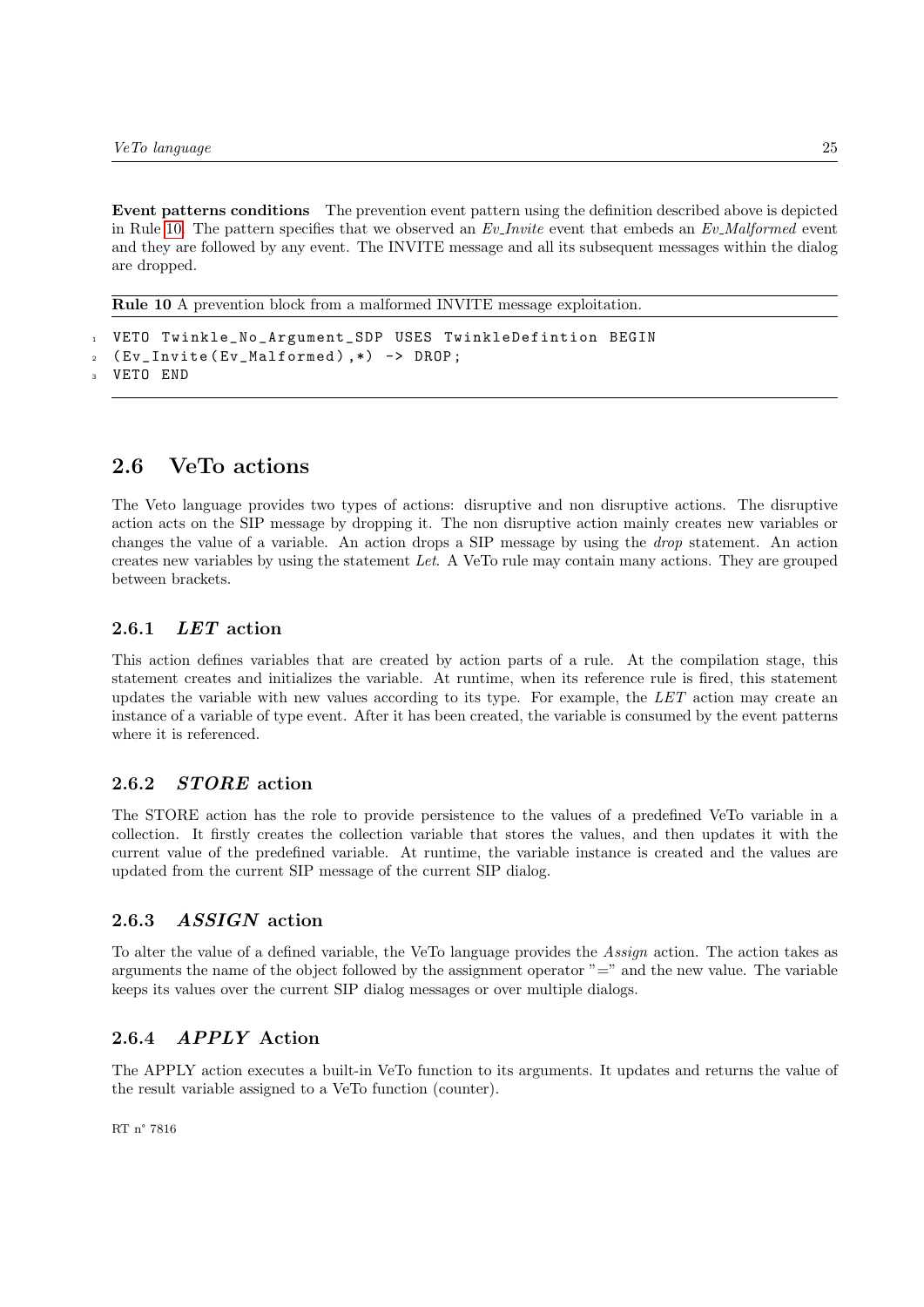### 2.6.5 DROP action

When a vulnerability is detected, the drop action allows us to drop the current SIP message matching the last pre-condition of the running rule.

## 2.7 Implementation issues

In this section, we present the implementation algorithms developed to support the VeTo runtime.

### 2.7.1 Rules compilation and checking

A naive approach to rule compilation and implementation compiles rules as linked lists and checks each rule while looping. This approach performs slowly with an important number of rules to check. Therefore, we propose the use of the Rete algorithm [11] for VeTo rules evaluation.

The Rete algorithm uses a data flow network to represent the conditions of rules. The dataflow network is structured in a acyclic graph linking variable names, patterns, relations and rules. Each VeTo rule is a composition of conditions and actions. VeTo conditions are conjunction of predefined variables, a matching opertaor and regular expressions. Relations show possible evaluation of variables. The nodes representing variables are called alpha-nodes and nodes representing matching relations are called beta-nodes. The Rete algorithm uses a working memory to insert and retract variables. In our work, we consider that the algorithm has many working memories where each of them represents an active SIP dialog. When a dialog is active, its working memory is activated. A working memory contains instances of variables defined by the set of rules to be evaluated. Each variable instance enters the Rete network at a single node and is then propagated through the network until it arrives at a terminal node. The alpha part of the network performs simple conditional tests on a working memory elements to be inserted. Within the alpha part, each branch of alpha nodes terminates at a memory, called an alpha memory. These memories store variables instances that match each condition in each node in a given node branch. Each beta node has a left and right input. It sends its output to a beta memory. During one cycle identified by a SIP dialog identifier, the engine will find all possible matching rules for the current message. The set of rules is activated on an agenda. The engine determines an order in which rules are fired. Currently, the order may be based on rules order as written by the rules author. Other criteria may be defined to resolve the conflict between rules. The engine now fires the rules and executes actions associated with rules.

Let us now consider the handling of VeTo rules in a Rete graph. When a SIP message is observed by the runtime, the working memory of the current dialog of the message is activated. The working memory contains instances of variables from the current set of rules. Then, for each existing variable instance, we search an applicable rule. When a rule is found, it is activated to be fired. The alpha network part starts handling the matching of predefined variables instances against regular expressions. If it successfully matches, its value is stored in an alpha memory. To illustrate the usage of the Rete algorithm in VeTo, lets consider the blocks depicted in Rule 11.

The two blocks of event rules prevents a SIP phone from the exploit of two vulnerabilities. The first SJPhone Message Chopped block prevents from a vulnerability where the content length value of the body of an INVITE message is different from its real content length as observed in the message. The second block *SJPhone\_Invalid\_IP* checks the conformance of the connection parameter of an INVITE message to its specification. We observe that the two blocks require an INVITE message as a first condition. The two blocks use the block SJPhoneData that contains the definition of events involved in the two vulnerabilities.

The set of rules from the definition block is compiled into a discrimination network as depicted in Figure 2.1. At runtime, when a SIP message arrives, the predefined variables from the left side of rules are added to the working memory with their respective values. In the above example, the working memory contains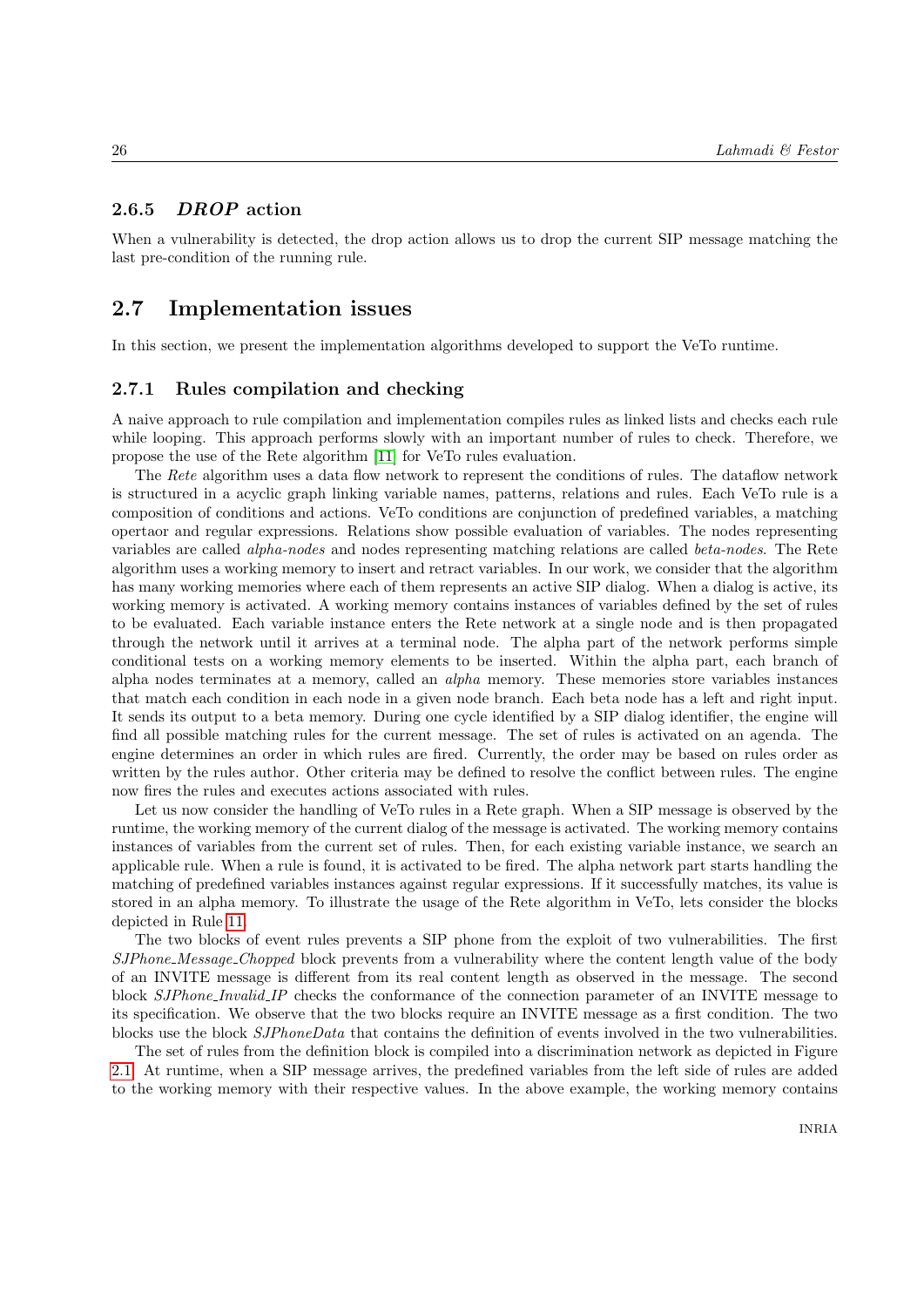```
Rule 11 Prevention from two SIP vulnerabilities targeting the SJphone SIP software.
CONTEXT SJPhone BEGIN
TARGET => udp:192.168.1.25:*;
CONTEXT END
DEFINITION SJPhoneData BEGIN
WHEN sip:request.method @MATCH "^INVITE" -> LET:EVENT ev_Invite;
WHEN sip:body.connection !@MATCH "^IN(\s+)IP4(\s+)(\d+)\.(\d+)\.(\d+)\.(\d+)" ->
 LET:EVENT malformed;
DEFINITION END
VETO SJPhone_Message_Chopped@SJPhone USES SJPhoneData BEGIN
(ev_Invite) -> IF (SIP:headers.Content_Length !@EQ "SIP:body.length")
                     DROP;
VETO END
VETO SJPhone_Invalid_IP@SJPhone USES SJPhoneData BEGIN
(ev_Invite(Malformed)) -> DROP;
VETO END
```
the method field, the content length and the connection parameter. If the predefined variables match their respective patterns and satisfy a rule, new variables are added to the working memory. For example, if the method field matches the INVITE pattern, the first network branch is fired and an instance of the event  $ev$ <sub>*INVITE* is added to the working memory.</sub>



Figure 2.1: The Rete network for the prevention rules targeting the SJphone SIP stack

We observe that the two first rules are merged within a single branch in the Rete network.

RT n° 7816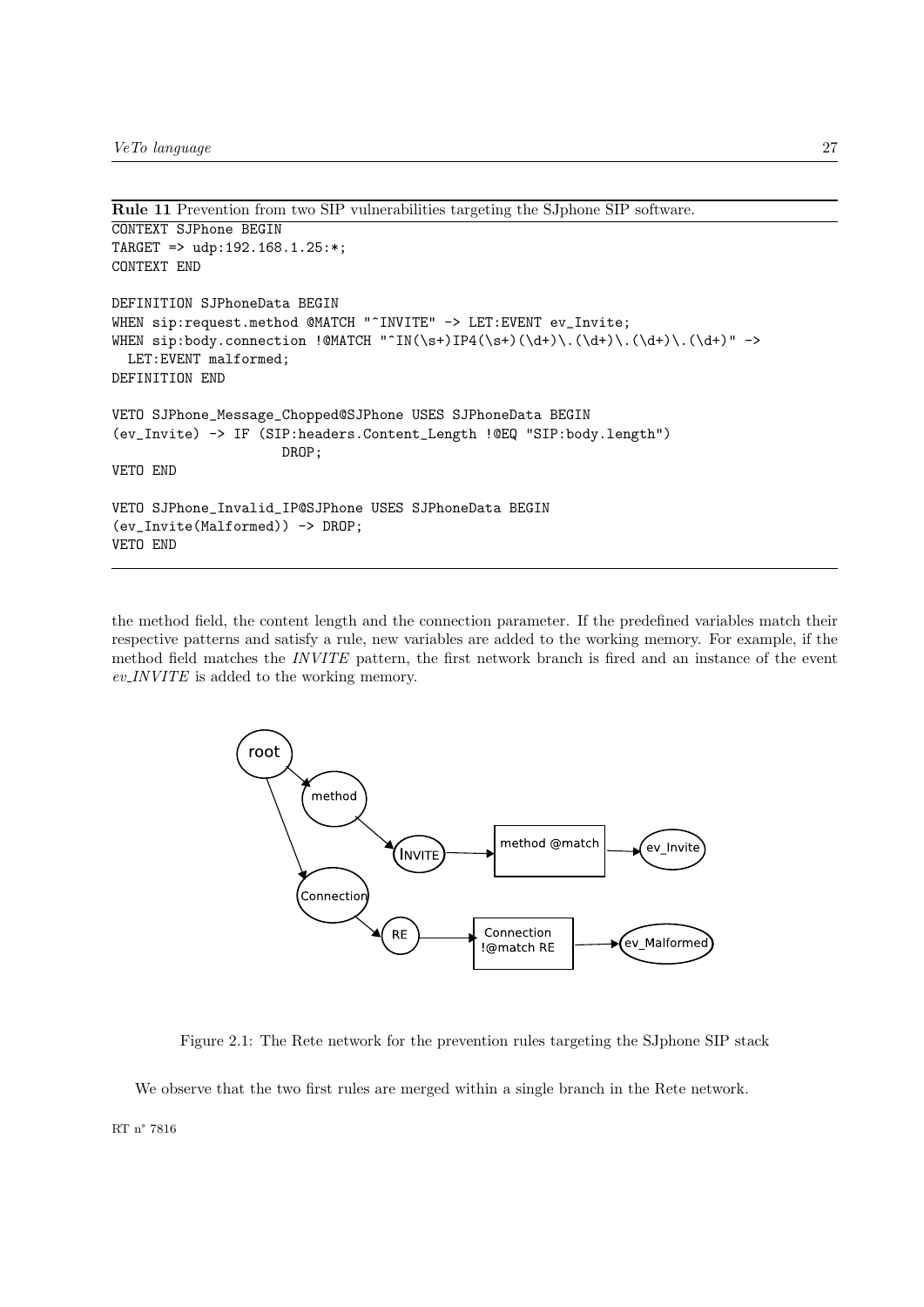### 2.7.2 Events pattern matching

The event patterns in VeTo provide logical and temporal correlations between events to prevent the exploit of a vulnerability. When an event pattern is detected, the action part of the rule is executed. The event pattern may be detected from one or many SIP messages within a SIP dialog. However, the rules with a simple matching left side using predefined variables are checked from a single SIP message. Therefore, we have to integrate both the matching of event patterns and simple patterns in a single network. The events in VeTo are created using the action let. Then, they are consumed to be matched against a pattern defined in the left side of a rule. A naive approach might be to test events against the matched patterns at each execution cycle. This approach is inefficient when dealing with a large number of event patterns. A more interesting approach relies on graphs to event patterns matching. Lets consider, the following example to illustrate our approach for event patterns matching.

```
1 DEFINITION SIPMessages BEGIN
2 when sip : request . method @MATCH " INVITE " -> LET : EVENT ev1 ;
3 WHEN sip : response . method @MATCH "200" -> LET : EVENT ev2 ;
4 WHEN sip : request . method @MATCH " ACK " -> let : event ev3 ;
5 WHEN sip : content_length @EQ "0" -> LET : EVENT ev4 ;
  6 DEFINITION END
7
8 VETO EventsExample@ {*} USES SIPMessages BEGIN
9 ( ev1, ev2 ) -> DROP;
10 ( ev1 ( ev4 ) ) -> DROP ;
11 ( ev2, [ev3, 1]) -> DROP;
12 VETO END
```
The above example uses three event patterns defined by three rules of the events block EventsExample. The event patterns rely on four events ev1, ev2, ev3 and ev4. These events are defined by rules 1, 2, 3 and 4 of the definition block SIPMessages. These rules use the matching operator over a SIP message fields and different regular expressions. We observe that each event pattern is embedded within and Event-Condition-Action rule. The ECA rules were well used for expressing rules in active database management systems. Many approaches [14] exist in the context of active DBMS to filter events within an ECA rule. We distinguish automata, Perti nets and graphs.

In [1] authors use event graph to detect event composition. According to them, their approach is more efficient than other approaches like Petri Nets or extended automata. We use a similar approach based on graphs to detect event patterns expressed by VeTo rules. Therefore, we use an event tree to detect each pattern and an event detection graph to merge and detect the overall patterns. Each leaf node in an event tree is a simple event like  $ev1$  and internal nodes represent event patterns. The simple events coming from the Rete Network are fed into the graph at the bottom. According to the connected nodes, the events are either discarded or propagated. By using event graphs, the event patterns referenced by VeTo rules are optimized since event nodes are shared by many patterns.

Figure 2.2 represents the event patterns used by the rules of the above example. The bottom of the graph contains the set of events. The middle nodes and the top nodes of the graph contains the event operators such as sequence, embedded and time window to be applied on the triggered events. The event patterns are detected according to this graph. when an event occurs, which means that a let action is activated on the event name, and it's current dialog instance propagated through the graph. The paired events in each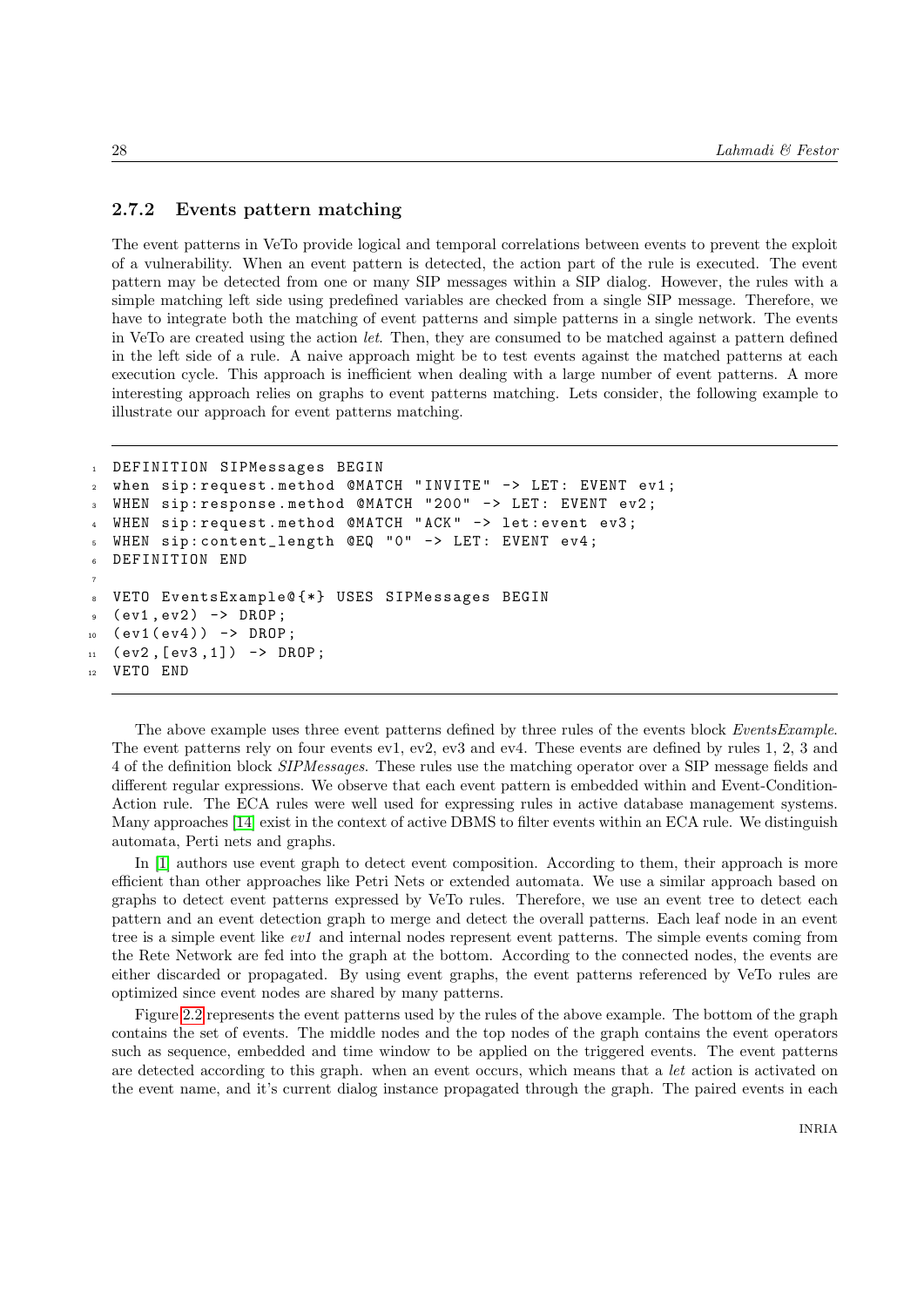

Figure 2.2: The detection graph of event patterns shown in the above illustration example.

operator node are propagated over the graph until a pattern is satisfied. When the pattern is satisfied, the respective rule is fired and the set of actions is executed.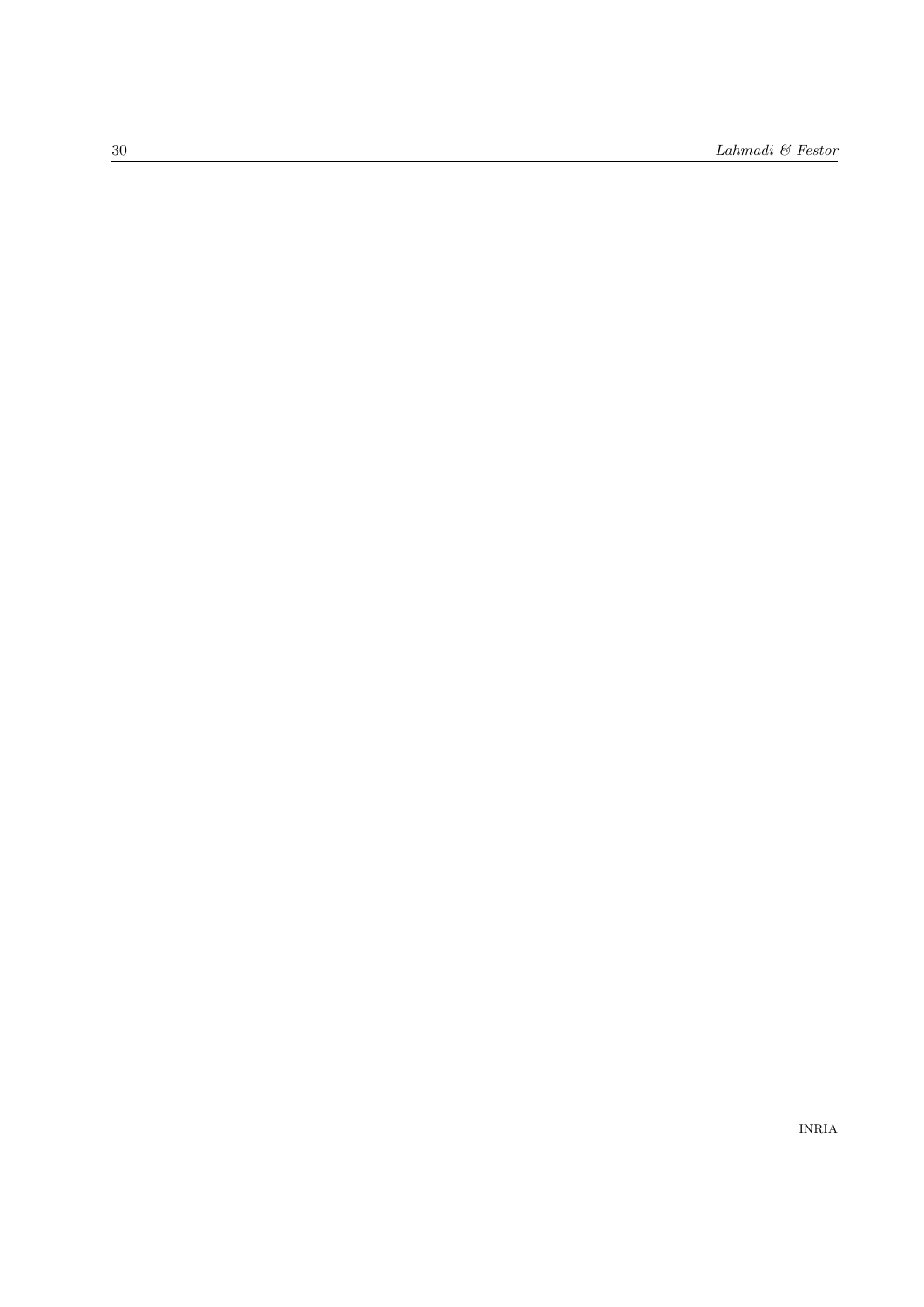# Chapter 3

# VeTo Testing

In this part, we present a more detailed complete examples of the Veto language to express severeal preventions from known vulnerabilities of the SIP protocol. The examples are drawn from discovered vulnerabilities by a fuzzing process [4] and others were published in bulletin alerts [25].

# 3.1 Malformed messages vulnerabilities

SIP malformed messages vulnerabilities are of type stateless and did not involve multiple SIP messages over a dialog. This type of vulnerabilities is quite easy to write in the VeTo language. An incorrect grammar SIP message, oversized field value, an invalid message or field name are expressed by regular expressions and the matching operator. Following, we describe some examples of malformed SIP packets as described in [5]

### 3.1.1 Incorrect Grammar Message

The RFC 3261 [20] defines the grammatical structure of a SIP message. The detection of incorrect syntax of fields may be derived directly from the SIP ABNF. For example the Call ID field is defined as :

```
Call-ID=("Call-ID"/"i") HCOLON callid
callid = word ["@" word]
```
This may be easily translated into a simple regular expression in the Veto rule condition part with the matching operator "@match". Therefore each time the event is satisfied, the SIP message is dropped.

```
DEFINITION MalformedDefs BEGIN
WHEN sip:headers.call-ID !@MATCH "^\s*(Call-ID|i)\s*:\s*w+[@w+]$" -> LET: EVENT malformedCallID;
DEFINITION END
VETO VulnerbaleCallID USES MalformedDefs BEGIN
(malformedCallID) -> DROP;
```
RT n° 7816

VETO END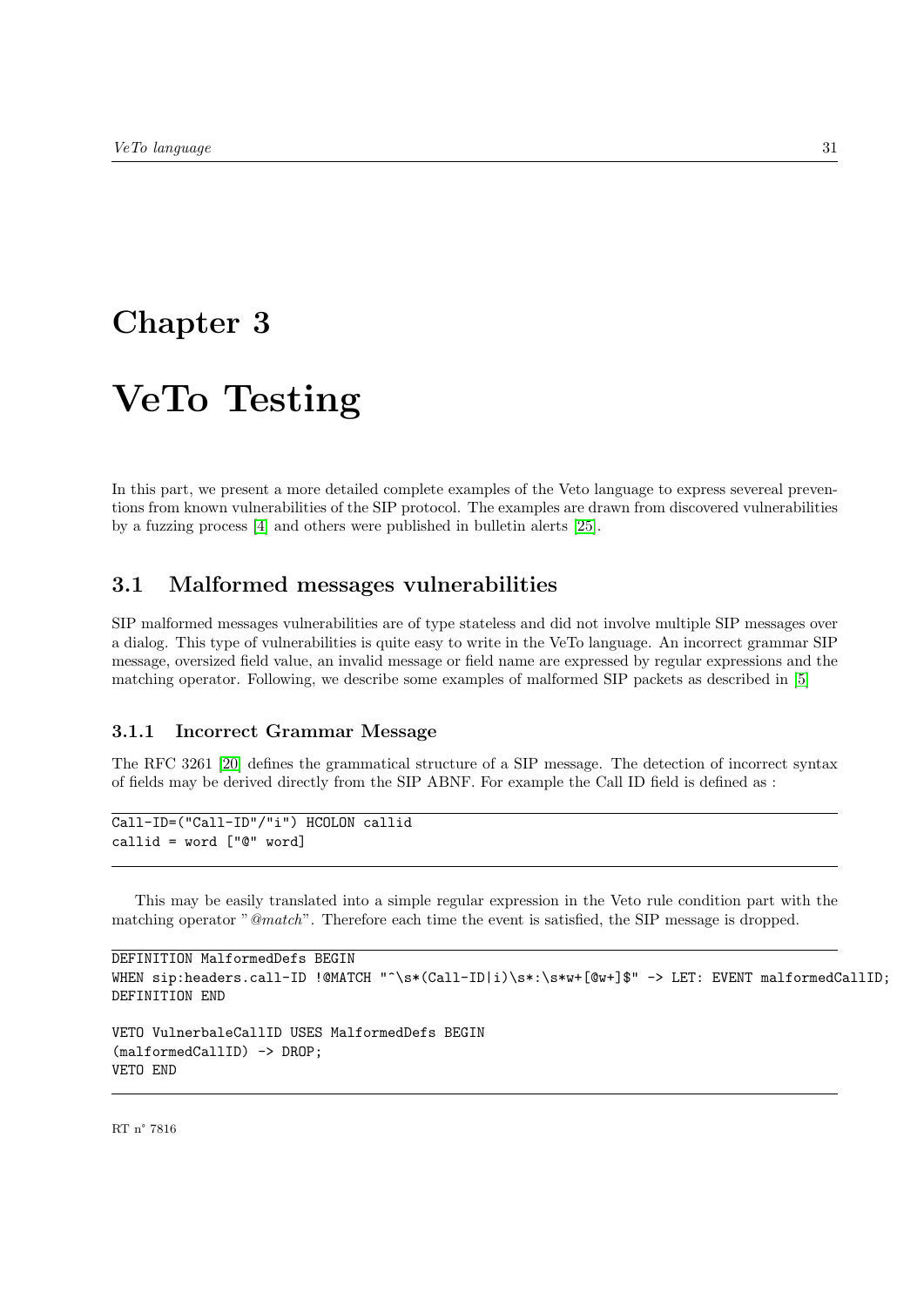Here, we only need to write rules for the correct grammar of SIP messages and any message does not comply with this grammar is dropped. Other rules to detect oversized field values or a missing mandatory field could be easily written using veto rules and regular expressions.

For example, it was reported by a fuzzing testing that an empty method field of a SIP request may takes down a SIP stack implementation [4]. This type of vulnerability is mainly due to an implementation flaw where the software has not been implemented robustly. The rule below detects an empty method field and drops the SIP message that triggers the event.

```
DEFINITION MalformedDefs BEGIN
WHEN sip:request.method" @MATCH "^$" -> LET: EVENT malformedMethod;
DEFINITION END
VETO VulnerbaleMethod USES MalformedDefs BEGIN
(malformedMethod) -> DROP;
VETO END
```
### 3.1.2 Cross-site scripting attacks over SIP

Cross-site scripting (XSS) is a type of vulnerability, usually found in web applications which allow code injection by malicious web users into the web pages viewed by other users. Recently, it has been proved that an attacker may uses the SIP to start an XSS attack and owns an internal network access. A quick answer could be: use a buffer overflows and do it. While buffer overflows in SIP stacks do exists, most of them are difficult to exploit because they are affecting embedded devices with custom architectures and operating systems. However, most VoIP devices have embedded web servers that are typically used to configure them, or to allow the user to see the missed calls, and all the call log history. The important issue is that, the user will check the missed calls and other device related information from her machine, which is usually on the internal network. In this post, I will describe how XSS injection can be done with SIP and a vulnerable integrated web server. The Linksys SPA-941 (Version 5.1.8) phone has an integrated web server that allows for configuration and call history checking. An XSS vulnerability allows a malicious entity to perform XSS injection because the "FROM" field coming from the SIP message is not properly filtered. By sending a crafted SIP packet with the FROM field set to : "jscript  $x="equiv'$ " jsip:'src='http://baloo/beef/y.js' {192.168.1.9:5060{{ $\cdot$ };tag=1",

the beef attack tool can be launched against the internal machine of the user. Obviously any other XSS related attack (XSS proxy, Beef, Attack API, Jikto) can be similarly performed.

```
Rule 12 Prevention from a SQL injection code within a from field of a SIP message.
DEFINITION MalformedDefs BEGIN
WHEN sip:headers.from @MATCH "script" -> LET: EVENT malformedFrom;
DEFINITION END
VETO SQL_Injection UESES MalformedDefs BEGIN
(malformedFrom) -> DROP;
VETO END
```
The bloc of protection depicted in 12 provides a rule which verifies the presence of the keyword *script* within a *from* field of a SIP message.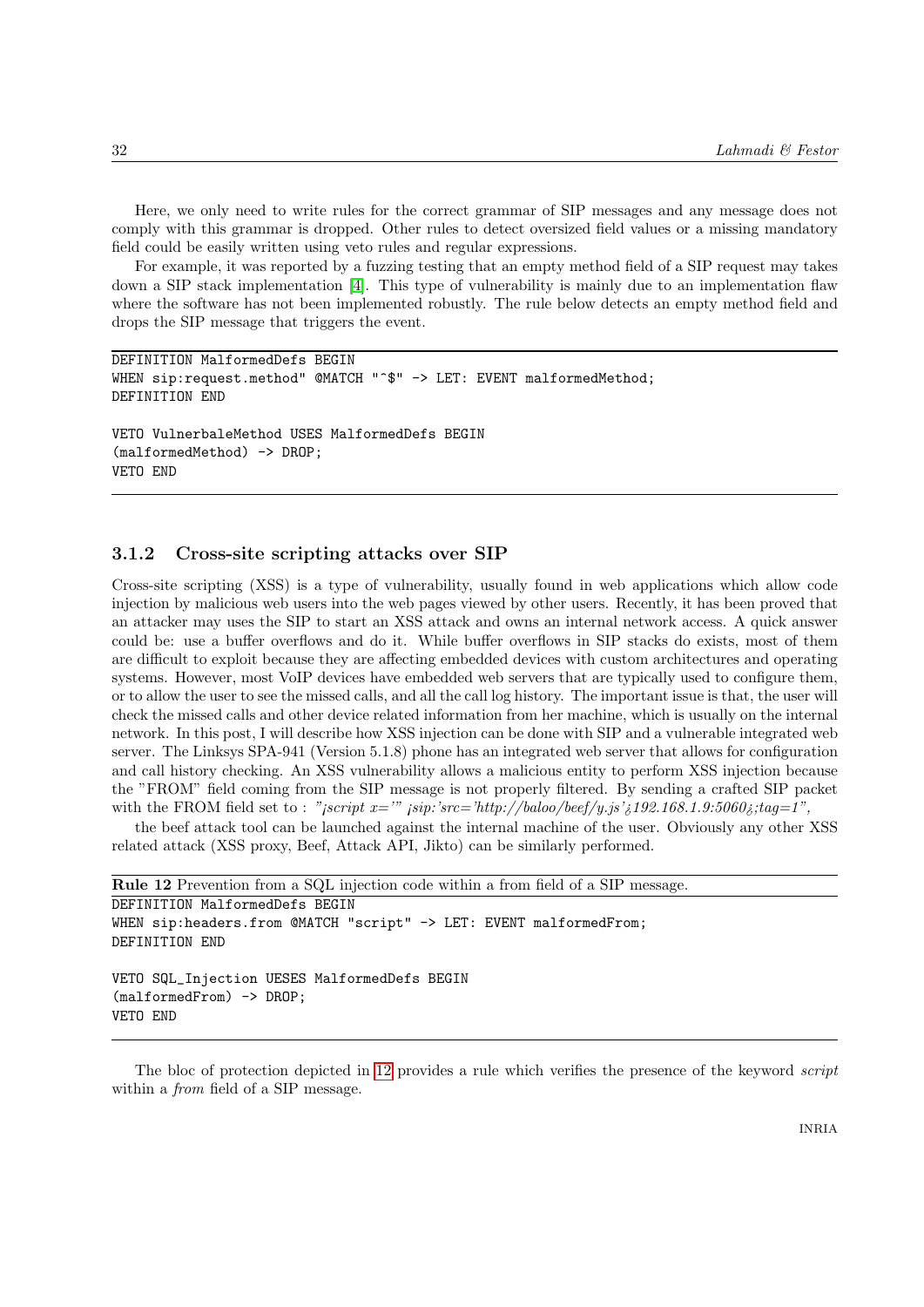The different veto blocks described above to prevent from the exploit of a malformed SIP message may be combined in a single block. Rule in 13 depicts the definition block and the event block of such vulnerability. We observe that in the definition block, the event *MalformedMsq* is created from different matching rules. It is equivalent to a disjunction operator between these rules. However, the event block MalformedMessage contains a single rule.

```
Rule 13 Prevention from a malformed SIP message.
```

```
DEFINITION MalformedDefs BEGIN
WHEN sip:headers.from @MATCH "script" -> LET: EVENT MalformedMsg;
WHEN sip:request.method" @MATCH "^$" -> LET: EVENT MalformedMsg;
WHEN sip:headers.callid ! @MATCH
 "\hat{}\s*(Call-ID|i)\s*:\s*w+[@w+]$" ->
LET: EVENT MalformedMsg;
DEFINITION END
VETO MalformedMessage USES MalformedDefs BEGIN
(MalformedMsg) -> DROP;
VETO END
```
# 3.2 Invalid semantics

In this category of vulnerabilities, the SIP message is well formed, but it reveals to an abnormal semantic. For example, the use of the loopback address (127.0.0.1) in a sip message, or an out of state received SIP message [6]. Rule 14 prevents from an improper INVITE message received by a callee in the confirmed state of the SIP server state machine.

```
Rule 14 Prevention from an improper INVITE message in a UAS confirmed state.
DEFINITION SIPMessages BEGIN
LET:uas.state Callee_State;
WHEN sip:request.method @MATCH "^INVITE" -> LET: EVENT ev_Invite;
DEFINITION END
VETO Improper_INVITE USES SIPMessages BEGIN
(ev_Invite) -> IF (Callee_State @EQ "confirmed") {
DROP;
}
VETO END
```
The definition block creates a state variable named *Calle\_State* which tracks the state value of an UAS entity within a dialog. The second rule from the same block, creates and event ev Invite when an INVITE SIP message is observed. The veto block *Imporper INVITE* drop the SIP message, if the *ev* Invite event occurs and the callee state is equal to confirmed.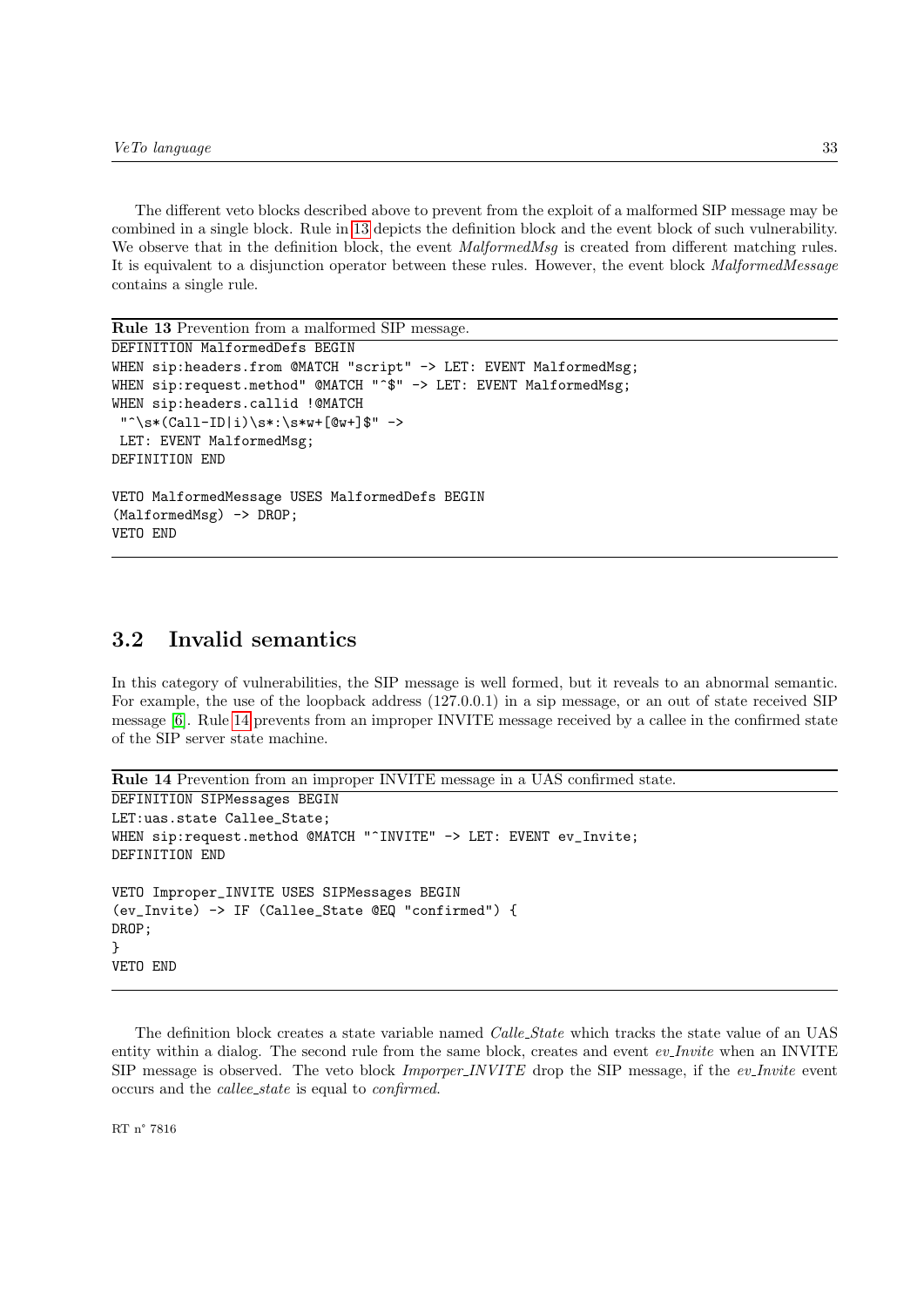### 3.2.1 Out of state message

An out of state message is an unexpected message in the SIP protocol state machines. For example, we may observe a 200 OK response message without an associated request. The vulnerability is described in Rule 15. The rules in the definition block SIPMessages creates an event named ev Request when an INVITE, a BYE or a Register messages are observed. The event rule within the  $Out_of_State$  block checks the arrival of the  $ev_200$  without any  $ev\_request$  event. In such case, the SIP message is dropped.

```
Rule 15 Prevention from a 200 OK out of state response message.
DEFINITION SIPMessages BEGIN
WHEN sip:request.method @MATCH "INVITE" -> LET: EVENT ev_Request;
WHEN sip:request.method @MATCH "BYE" -> LET: EVENT ev_Request;
WHEN sip:request.method @MATCH "REGISTER" -> LET: EVENT ev_Request;
WHEN sip:response.code @MATCH -> "^200" -> LET: EVENT ev_200;
DEFINITION END
VETO Out_of_State UESES SIPMessages BEGIN
(~ev_request,*,ev_200)" -> DROP;
VETO END
```
## 3.3 Flooding attacks

In [6], the author was interested to SIP-specific DoS attacks that involve flooding SIP entities with illegitimate SIP messages. He proposes a detection method that relies on thresholds. The author specifies four threshold parameters to detect flooding attacks. The most trivial one is a threshold on the number of INVITE message allowed per dialog to a particular URI. Rule 16 describes such vulnerability. Firstly, we track the target URI of each INVITE message within the collection *targets*. We count the number of INVITE message to each target from the collection using the function count. Finally, we check the number of observed INVITE against an allowed threshold. If the threshold value is crossed, we drop all subsequent INVITE messages.

The most interesting is the upper bound of the number of allowed transactions per node. Firstly, We need to define a collection that tracks transactions per node. We also need a counter to track their number. Rule 17 describes such vulnerability.

Another threshold type, described by the author, is the upper bound on the number of allowed messages per transaction. In this case we use a collection variable to record transactions. We associate to each transaction a counter to count the number of request and response messages. When this number exceeds a particular threshold, the subsequence messages are dropped. Rule 18 depicts the prevention from such attack. The event pattern shown in line 10 describes the occurrence of an event. Request followed by zero or many ev\_Response responses using the kleen closure  $\frac{1}{\epsilon}$ .

## 3.4 Implementation flaws specific attacks

Attack may occurs on a specific implementation on a particular SIP devices to cause unexpected behavior, usually the device takes down. In [4], authors have identified many of these flaws on a wide range of available open source and commercial SIP implementations. Some SIP phones implementation are sensitive to a particular sequence of SIP messages. Such sequence may takes down the SIP phone implementation. Rule 19 prevents a particular SIP phone, from executing a such vulnerable sequence of SIP messages.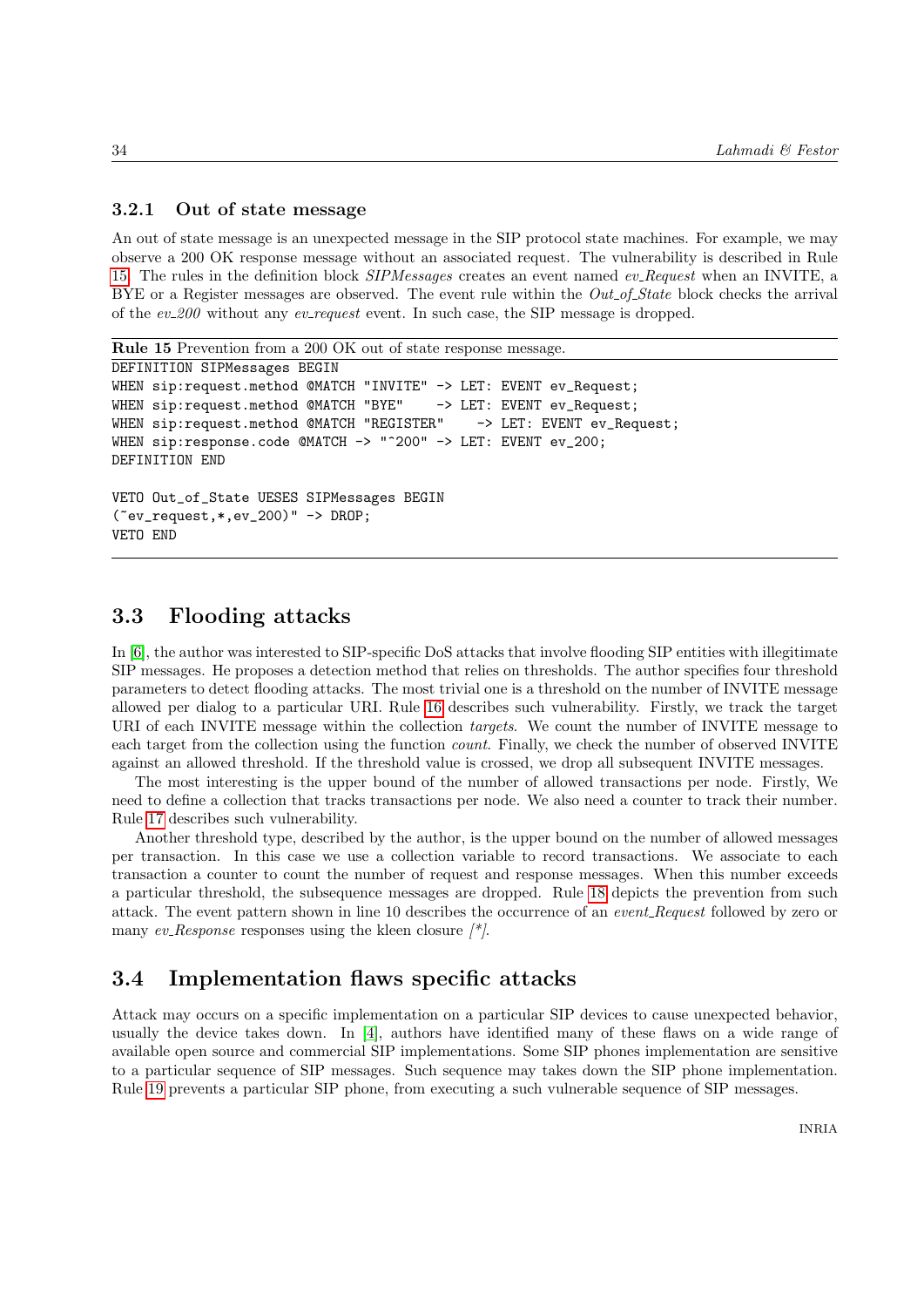```
Rule 16 Prevention from an INVITE flooding attack against a particular target URI.
```

```
DEFINITION FloodingDefs BEGIN
LET: SET[sip:headers.uri.addr] targets;
LET: COUNTER(10,60000) targets.count;
DEFINITION END
VETO Flooding_By_Target USES SIPMessages, FloodingDefs BEGIN
(ev_Invite) -> {
        STORE:targets;
        APPLY:targets.count;
        IF (targets.count @GE 100) {
            DROP;
        }
}
VETO END
```

```
Rule 17 Prevention from a transaction based flooding attack.
DEFINITION SIPMessages BEGIN
WHEN sip:request.method !@MATCH "^$" -> LET: EVENT ev_Request;
DEFINITION END
DEFINITION FloodingDefs BEGIN
LET: SET[sip:headers.branch] transactions;
LET: COUNTER(1,60000) transactions.count;
DEFINITION END
VETO Flooding_By_Transaction UESES FloodingDefs, SIPMessages BEGIN
(ev_Request) -> {
         STORE:transactions;
         APPLY:transactions.count;
         IF (transaction.count @GE "10") {
            DROP;
         }
}
VETO END
```
# 3.5 Legitimate SIP messages based vulnerabilities

Legitimate SIP vulnerabilities are a particular type of vulnerabilities that rely on legitimate SIP messages and semantics. However, the vulnerability occurs when a combination of SIP messages is exchanged between SIP entities. In such case a SIP feature is tricked to arise an abnormal or unexpected behavior on a targeted SIP device.

RT n° 7816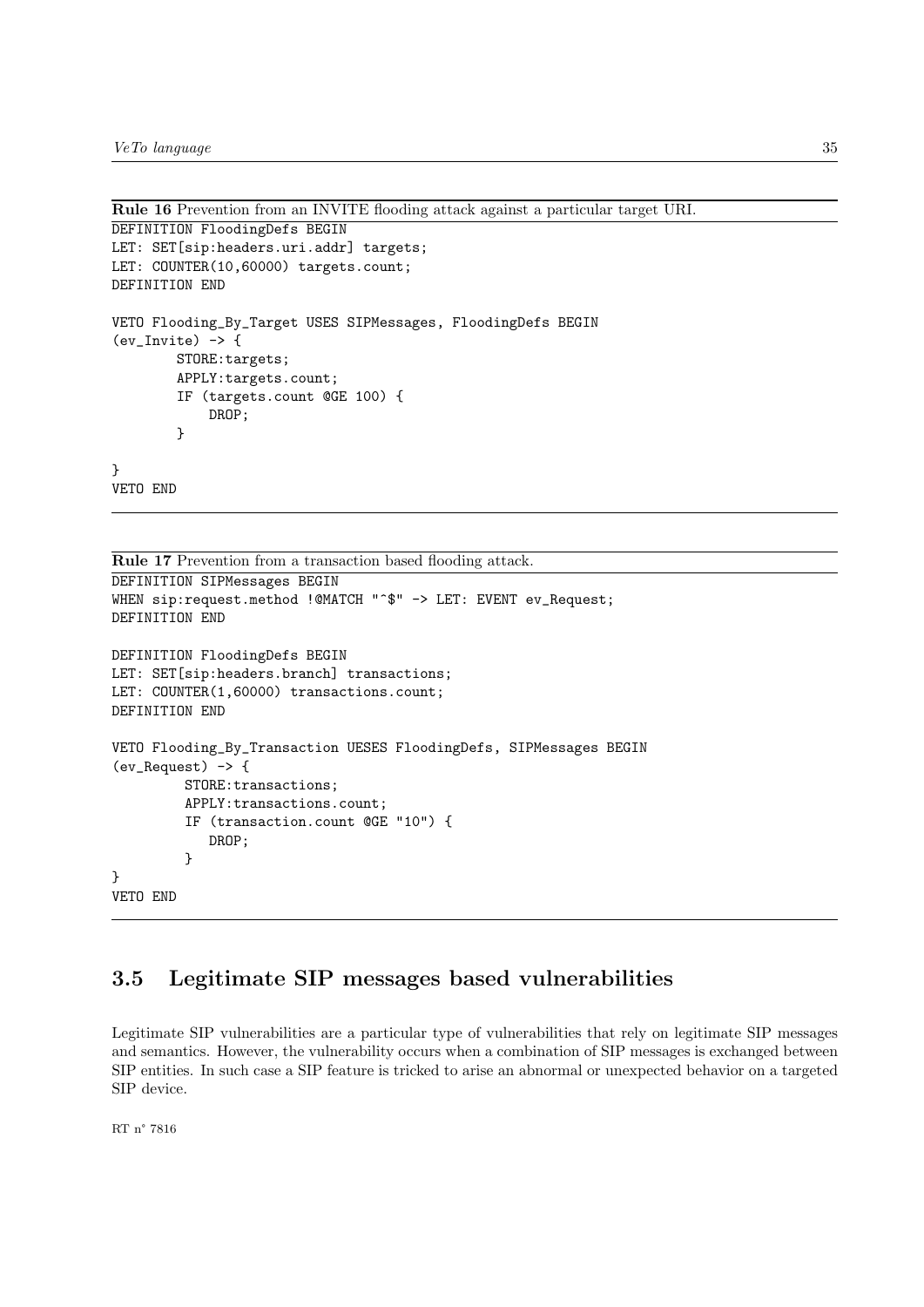Rule 18 Prevention from a per message transaction based flooding attack.

```
1 DEFINITION SIPMessages BEGIN
2 WHEN sip : request . method ! @MATCH "^$" -> LET : EVENT ev_Request ;
3 WHEN sip: response.code ! @MATCH "^$" -> LET: EVENT ev_Response;
4 DEFINITION END
5
6 DEFINITION FloodingDefs BEGIN
7 LET : SET [ sip : headers . branch ] transactions ;
  LET: COUNTER (1,60000) transactionsMsg.count;
9 DEFINITION END
10
11
12 VETO Flooding_Transactions_Messages USES SIPMessages , FloodingDefs BEGIN
13 (ev_Request, ev_Response [*]) -> {
14 TORE: transactions;
15 APPLY : transactionsMsg.count;
16 IF ( transactionsMsg . count @GE "10") {
<sup>17</sup> DROP ;
18 }
19
20 }
```

```
Rule 19 Prevention from a vulnerable sequence of events targeting a Cisco SIP phone.
CONTEXT CISCO_7940 BEGIN
TARGET => udp:192.168.1:*;
CONTEXT END
DEFINITION SIPMessages BEGIN
WHEN sip:request.method @MATCH "^INVITE$" -> LET:EVENT ev_Invite;
WHEN sip:request.method @MATCH "^OPTIONS" -> LET: EVENT ev_Options;
WHEN sip:response.code @MATCH "^200" -> LET: EVENT ev_200;
WHEN sip:response.code @MATCH ""^481" -> LET:EVENT ev_481;
DEFINITION END
VETO Cisco_flaw@{CISCO_7940} USES SIPMessages BEGIN
(ev_Invite,ev_481,ev_Options,ev_200,ev_481,ev_Options) -> DROP;
```
### 3.5.1 SIP Method based attacks

VETO END

This kind of attack uses a legitimate SIP request to terminate or modify an existing dialog. In the CANCEL attack, a crafted CANCEL request is sent before the final response of a dialog/transaction, thereby terminating the dialog prematurely, causing a DoS. The Cancel attack involves the generation of a legitimate CANCEL request to terminate an on-going dialog between two SIP peers. Rule 20 presents the set of rules to prevent from such attack.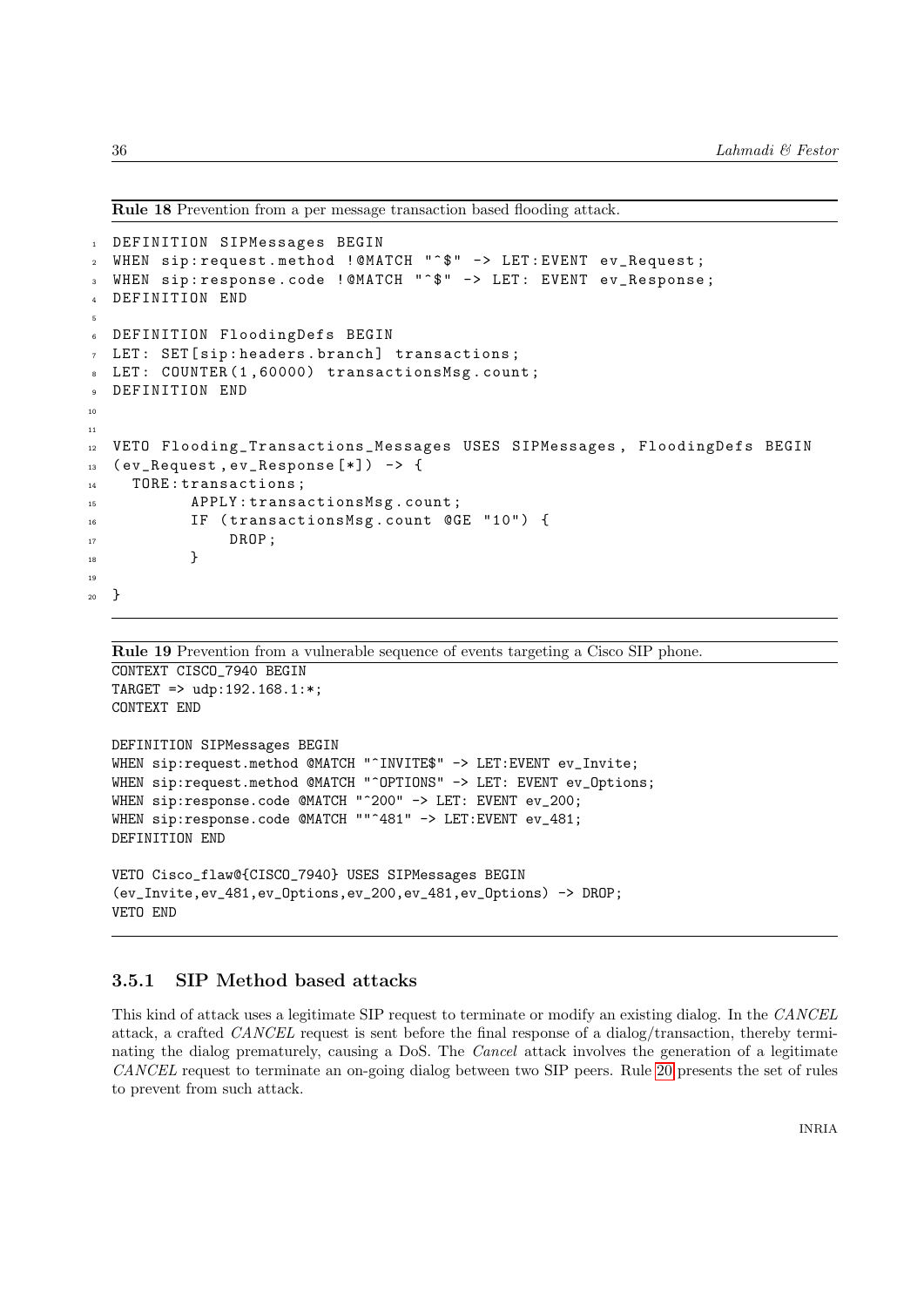```
Rule 20 Prevention from a vulnerable CANCEL message.
DEFINITION SIPMessages BEGIN
WHEN SIP: request.method @MATCH "^CANCEL" -> LET: EVENT ev_CANCEL;
DEFINITION END
DEFINITION VulnerableCancelDefs BEGIN
LET: SET[sip:headers.contact] Contact_List;
DEFINITION END
VETO VulnerbaleCANCEL USES SIPMessages, VulnerableCancelDefs BEGIN
(~ev_CANCEL) -> STORE:contact_list;
(ev_CANCEL) -> IF (sip:headers.contact !@in contacts_List) {
                DROP;
}
VETO END
```
### 3.5.2 The SIP DNS flooding attack

In [27], authors describe a SIP attack where a server is flooded with requests addressed at irresolvable domain names. The attack targets SIP proxies where header field used for routing contains an irresolvable URI. The attacker uses a URI, of which it is sure that its mapping will not be in the cache of a name server. Rule 21 depicts the set of rules that prevents from such attack. Firstly, we define a collection called *domains* to store the requested domains from a register SIP messages. We associate a counter to count the number of register messages to a particular domain. When the domain is resolved we assign the value 0 to its associated counter. If the number of attempts to resolve a particular domains exceeds the value 2 we drop all subsequent SIP messages targeting such SIP domain.

```
Rule 21 Prevention from a SIP DNS flooding attack.
```

```
DEFINITION SIPMessages BEGIN
WHEN sip:request.method @MATCH "^REGISTER" -> LET: EVENT ev_Register;
WHEN sip:response.code @MATCH "^200" -> LET: EVENT ev_Response;
DEFINITION END
DEFINITION DNSFloodingDefs BEGIN
LET: SET[sip:headers.uri.domain] domains;
LET: COUNTER() domains.score;
DEFINITION END
VETO SIP_Proxy_DNS_Flooding USES SIPMessages, DNSFloodingDefs BEGIN
(ev_Register) -> {
      STORE:domains;
      APPLY:domains.score;
      IF (domains.score @GE "2") -> DROP;
}
(Ev_Register,Ev_Response) -> ASSIGN:domains.score=0;
VETO END
```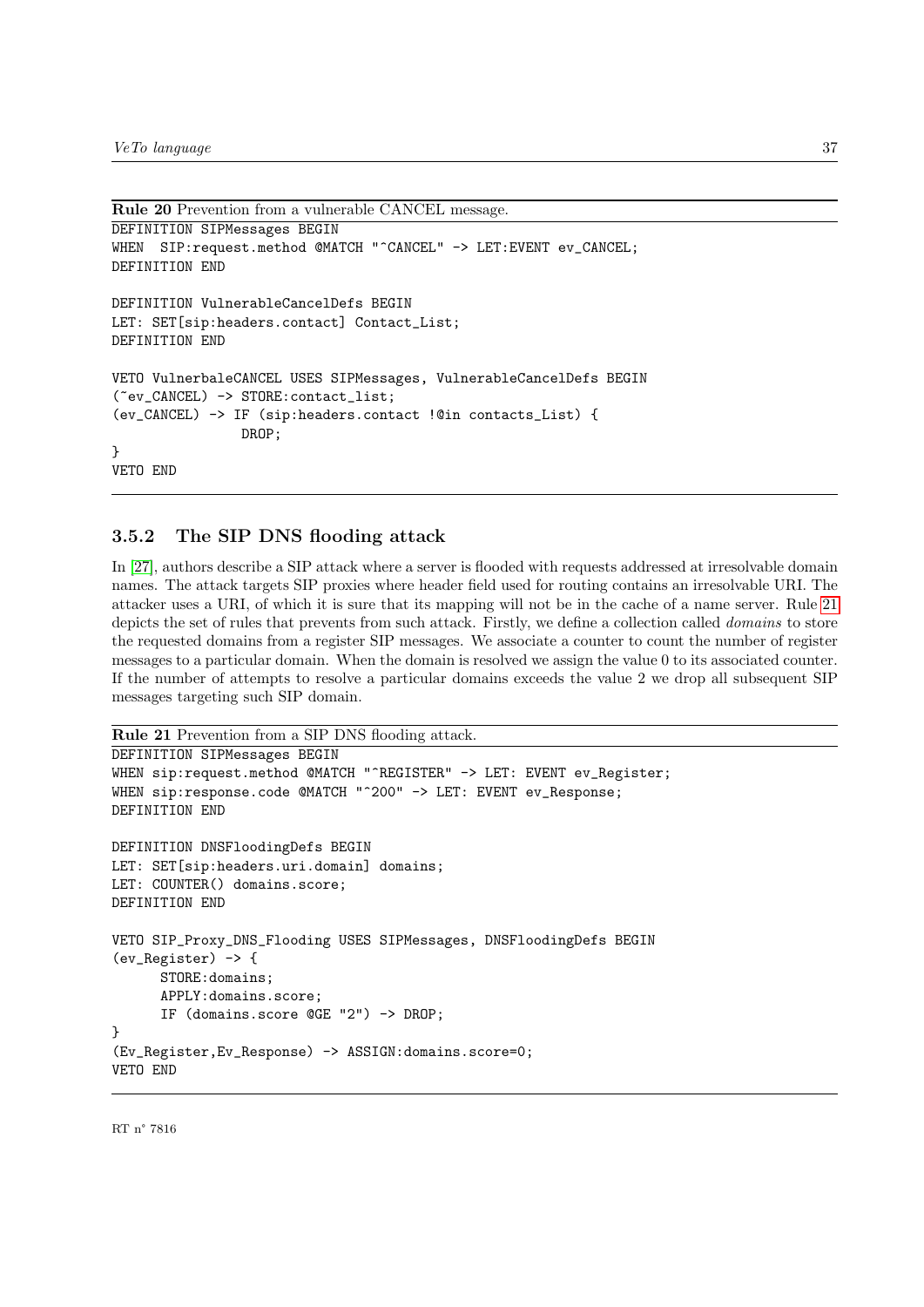### 3.5.3 Ringing-based DoS attack

In [7], the authors describe the ringing attack where an attacker exploit the semantics of the SIP protocol by intentionally increasing the amount of transaction state that must be maintained by a stateful proxy. A stateful proxy with limited resources can only maintain a finite amount of transaction state before service disruption start to occur. If one or more UACs repeatedly send INVITE requests to one or more excessively ringing UASs, then the stateful proxy can potentially become the target of what we call Ringing-based DoS attack. The authors present a solution based on an algorithm to be added to a SIP proxy implementation. As explained above, patching is an efficient way to stop such flaw, but it is known that people have been reluctant to patch their systems immediately, because patches are perceived to be unreliable and disruptive to apply [26]. Therefore, using the Veto language and SecSip is useful to address this attack before patches are applied. The following rules written in the Veto language expresses the solution proposed by the authors in [7]. The idea is to drop transactions suspected of involving excessively ringing UASs when the proxy is under heavy load. If the number of concurrent transaction is greater than T2, then all transaction between T2 up to the oldest transaction which are older than MRTT, will be canceled. The set of rules that prevents from such attack is depicted in Rule 22.

```
Rule 22 Prevention from ringing-based DoS attack.
```

```
DEFINITION SIPMessages BEGIN
WHEN sip:request.method @MATCH "^INVITE" -> LET: EVENT ev_Invite;
WHEN sip:response.code @MATCH "^200$" -> LET: EVENT ev_200;
DEFINITION END
DEFNITION RingingDefs BEGIN
LET: SET[sip:request.branch] Transactions;
LET: TIMER() Transactions.timestamp;
LET: COUNTER() Transactions.count;
LET: STATE Transactions.state;
DEFINITION END
VETO Ringing_Attack BEGIN
(ev_Invite) \rightarrow \{STORE:Transactions;
     APPLY:Transactions.timestamp;
     APPLY:Transactions.count;
     IF (transactions.count @GE "T2" &&
         transactions.timestamp @GE "MRTT" &&
         transactions.state !@EQ "Terminated")
         DROP;
}
(ev_200) \rightarrow \{ASSIGN:transactions.state=Terminated;
}
VETO END
```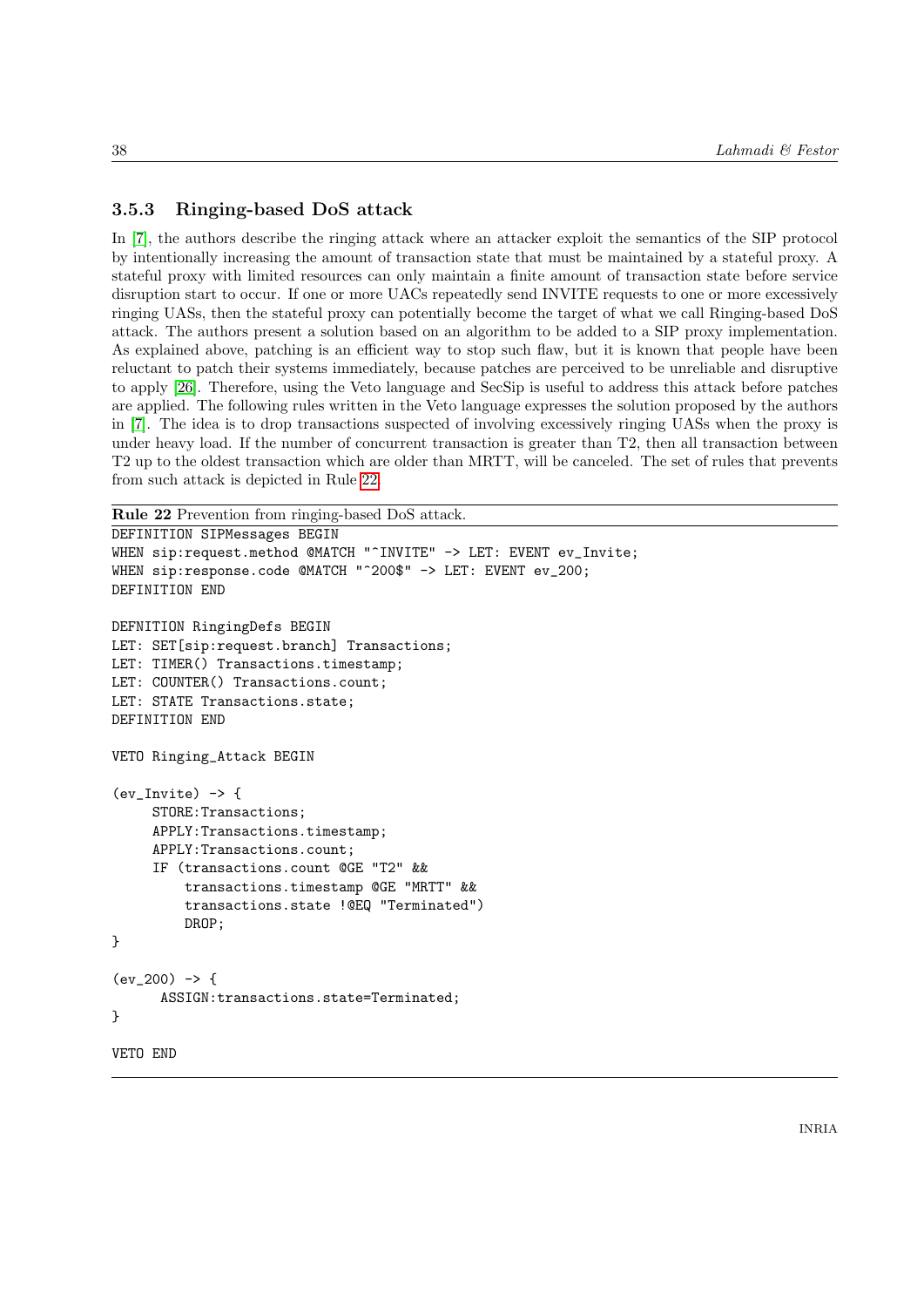### 3.5.4 The SIP Identity baiting attack

This attack [15] relies on a weakness of the SIP identity mechanism described in RFC 4474 [17]. The general form of the attack yields to re-use a harvested signed request from a legitimate party to call a victim. The victim domain receives the request, and verifies the identity signature. The attacker has not changed anything which was signed, so the validation succeeds. The To URI contains the address of the attacker, but the victim domain does not verify that the To domain is valid, nor could it because the request may have simply been forwarded through re-targeting, which is legitimate.

What makes the attack successful is that requests in SIP are routed based on the Request-URI and/or route headers, not the To-URI. One possible solution is to verify that the URI value of the To field matches a trusted list of address of record. Therefore, the set of rules depicted in Rule 23 prevents from such attack. The rule drops all INVITE messages where the To field value does not belongs to the trusted list AoR. The AoR list is defined in the context block SIP\_PHONES.

```
Rule 23 Prevention from a baiting attack.
```

```
CONTEXT SIP_PHONES BEGIN
TARGET=> *:192.169.1.*:*;
RESOURCE => AoR = {sip:bob@example.com,alice@example.com, . . .};
CONTEXT END
DEFINITION BaitingDefs BEGIN
WHEN sip:request.uri !@MATCH sip:request.to.uri -> LET: EVENT ev suspicious;
DEFINITION END
VETO Baiting_Attack@{SIP_PHONES} USES SIPMessages, BaitingDefs BEGIN
(ev_Invite(ev_Suspicious)) -> IF (Aor !@contains SIP:request.to.uri) {
       DROP;
}
VETO END
```
### 3.5.5 The Misuse-ringing attack

In [9], it was reported a VoIP attack against German home users of the Heise VoIP provider. The users reported that their VoIP phones started ringing in the middle of the night. By examining the resulted SIP Invite message of this attack, it seems to used a branch parameter value that not contains the magic cookie  $z9hG4bK$ . In addition, the Request URI, To and From domains part contains an invalid IP address 1.2.3.4 and the Call-ID contains spaces. It is easy to mitigate such attack by writing rules that detects such malformed fields and consequently drop respective messages. This solution is inefficient since the vulnerability exploited by the attacker still exists and it is easy for an attack to evade from the malformed fields detection rules. The attack may has different targets either SIP phones or SIP servers. Therefore, we need to contextualize the protection rules according to the target device.

SIP Phones: To receive incoming calls a SIP phones needs to register its address-of-record to a specific contact address to its SIP proxies that serve its domain. Therefore, each incoming call where the request URI does not match the Contact-URI in the register request has to be dropped. The following rules record the Contact-URI within the REGISTER requests. If an invite request contains a request URI that does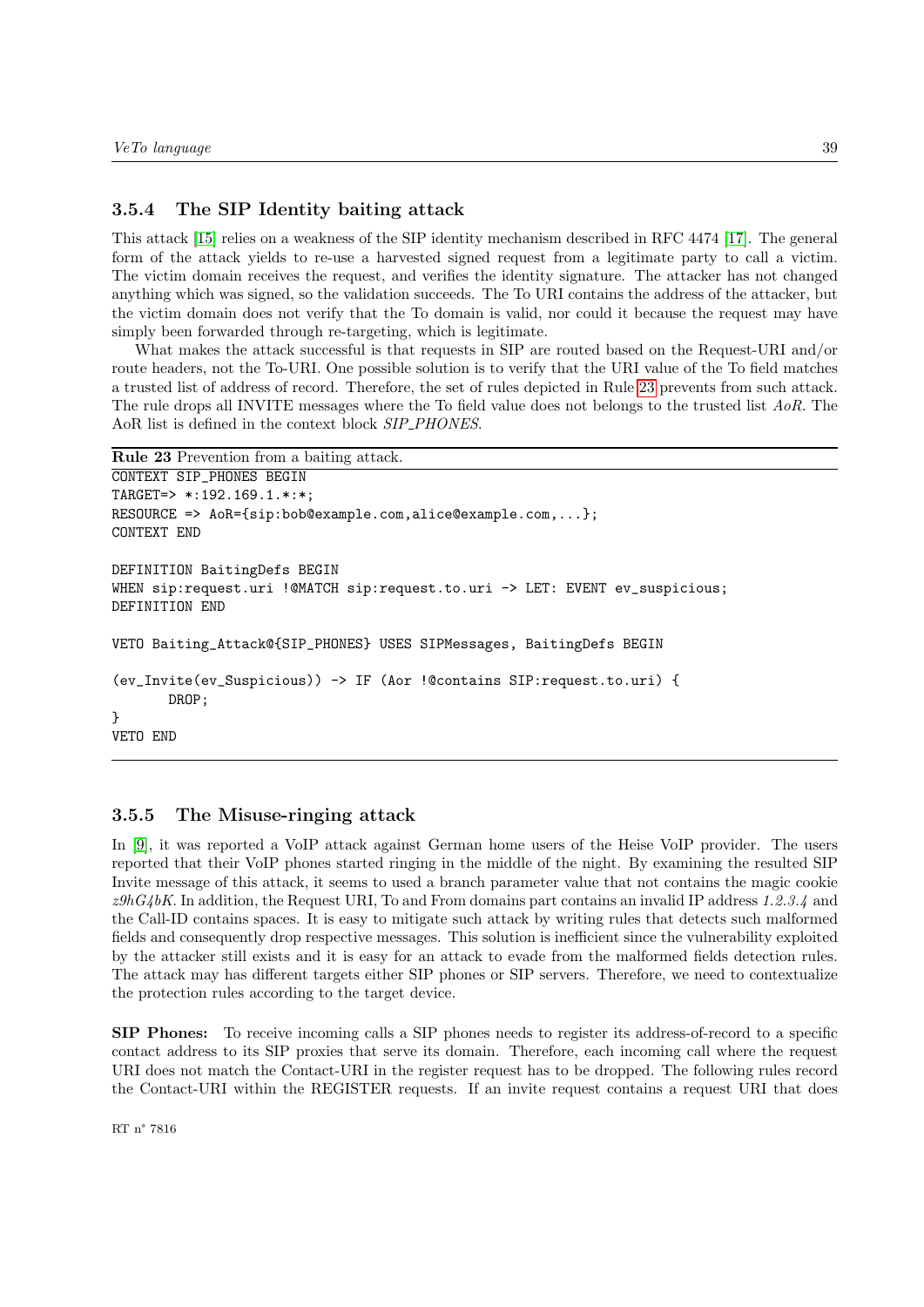not match a registered contact-URI. Thus, the request should be dropped. The veto block Misuse\_Attack

```
Rule 24 Prevention from the misuse ringing attack targeting one or many SIP phones.
```

```
CONTEXT SIP_PHONES BEGIN
TARGET => *:192.169.1.*.*RESOURCE => My_SIP_Proxy_Addr=192.168.2.25;
CONTEXT END
DEFINITION MisuseDefs BEGIN
LET: SET[sip:request.contact] contacts;
WHEN sip:message.via.addr !@MATCH My_SIP_Proxy_Addr -> LET: EVENT ev_Unknown;
DEFINITION END
VETO Misuse_Attack@{SIP_PHONES} USES SIPMessages, MisuseDefs BEGIN
(ev_Unknown) -> DROP;
(ev_register) -> STORE:contacts;
(ev_Invite) -> IF (contacts !@contains sip:request.uri) {
          DROP;
}
VETO END
```
has a context identified by the name *SIP\_HONES*. This context has a target a list of addresses of available SIP phones in the SIP network. Firstly, we define a collection to store the set of registered contacts. The first event rule in line 10 allows a SIP phone to only accept incoming calls from a predefined SIP proxy  $My\_SIP\_Proxy\_Addr$ . The  $My\_SIP\_Proxy\_Addr$  is defined in the context block. The last event rule in line 12 drops all INVITE messages to a SIP phone with a request uri that does not belong to the stored list of contact uris.

### 3.5.6 The re-INVITE message syndrome

The SIP protocol establishes a dialog between two user agents using the offer-answer model. It also provides means to modify a session parameters such as addresses or ports, adding a media stream, and so on. This is accomplished by sending a new INVITE request within the same dialog. This type of INVITE is known as a re-INVITE. The Table 3.1 depicts the major different parameters between an INVITE and a re-INVITE messages. The To, From, Call-ID, Cseq, and Request-URI of a re-INVITE are set as same as a regular request. In a re-INVITE message the Cseq value is incremented but it keeps the method name as INVITE. It is considered like after INVITE subsequent requests that contain a Cseq value which is incremented by one of the Cseq of the original request. The request-URI of the re-INVITE message should be equal to the To URI field since it is a mid-dialog request. However, the initial INVITE request request-URI may contains a pre-existing route that the denotes the URI of an outbound proxy for example. The VeTo block in 25 detects a SIP message of type re-INVITE within an existing dialog. A re-INVITE message is basically a new INVITE with a non empty To tag within a dialog.

### Authentication abusing attack

In [3], the authors claim that a re-invite message may be used to bypass the authentication mechanisms used in SIP networks. Their described attack relies on the use a triggered re-INVITE message with an authentication that is based on authentication in HTTP [12]. The HTTP authentication abusing attack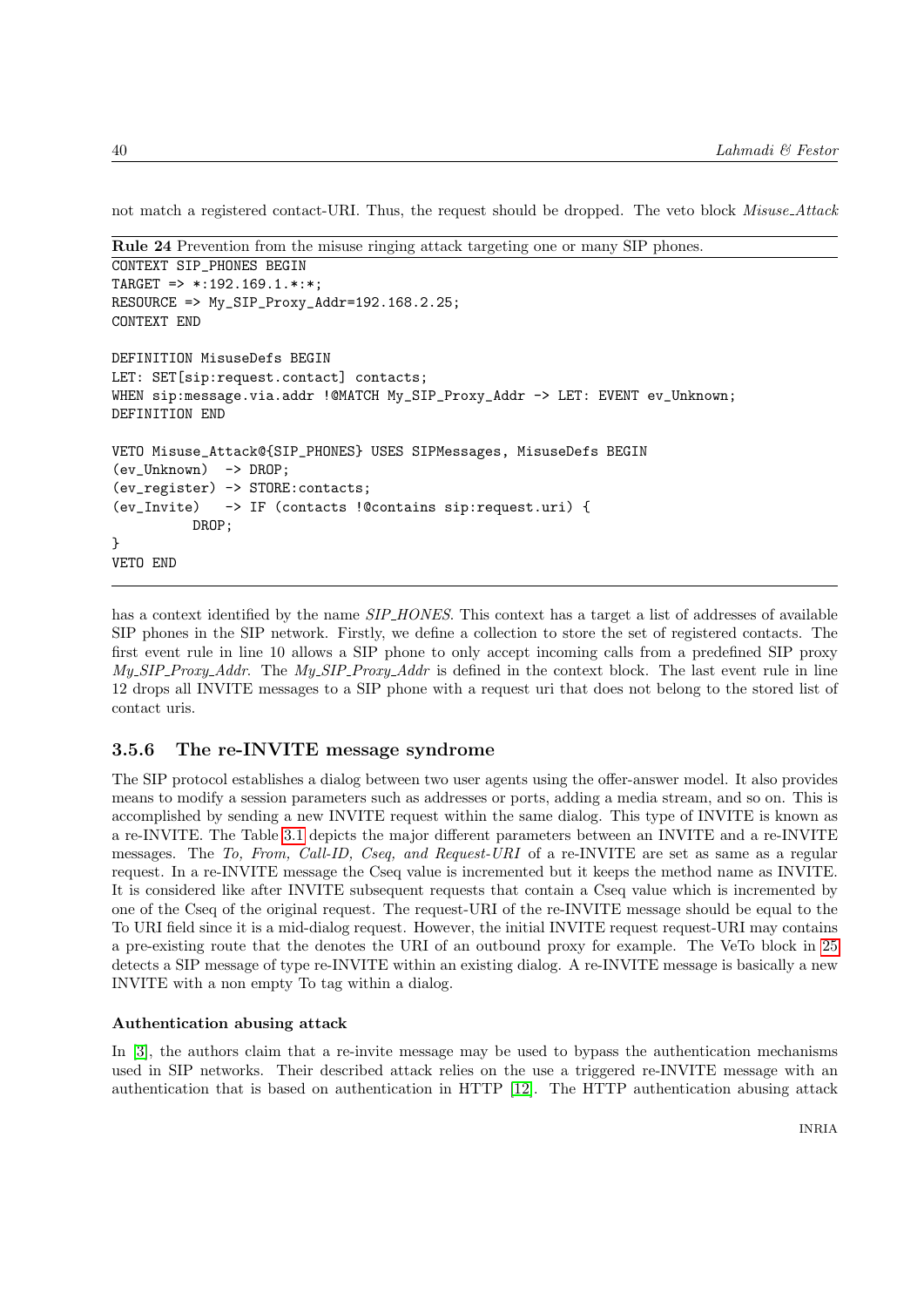| Parameters          | <b>INVITE</b>      | re-INVITE        |
|---------------------|--------------------|------------------|
| Dialog scope        | new dialog         | existing dialog  |
| Initiator           | Caller             | caller or Callee |
| To tag              | empty              | existing To tag  |
| Cseq value          | Initial value      | incremented      |
| Forking             | Yes                | Never            |
| UAC state           | <b>INIT</b>        | Terminated       |
| UAS state           | <b>INIT</b>        | Terminated       |
| Session description | Initiate           | modify           |
| To URI/Request URI  | Equal or Different | Equal            |

Table 3.1: The main different parameters between a regular INVITE and a Re-INVITE messages.

```
Rule 25 The VeTo block that defines events of INVITE and Re-INVITE messages within an existing dialog.
DEFINITION ReInviteDefs BEGIN
WHEN sip:request.method @MATCH "^INVITE$" -> LET: EVENT ev_Invite;
WHEN sip:request.to.tag @MATCH "^$" -> LET: EVENT ev_EmptyTag;
DEFINITION END
```
relies on two weakness. The first is related to the re-INVITE message that might be used as an INVITE request to call a user on another domain. The second weakness is related to the HTTP authentication which do not apply the integrity checking on some sensitive SIP header fields.

The synopsis is as follow: an attacker will issue a call directly to the victim, the victim answers and later on, puts the attacker on hold (transfers him to any other place or uses any other method which requires a re-INVITE). Once the attacker receives the re-INVITE specifying the "On hold", he will immediately request the victim to authenticate. This last authentication may be used by the attacker to impersonate the victim at its own proxy.

The vulnerable event within this attack is to relay an authenticated re-INVITE and use it as an INVITE to initialize a call to a victim.

Herein, we distinguish two cases: in the first case the attacker may replays the SIP re-INVITE message on the same proxy of the victim to initialize a call to another user. This scenario is depicted in Figure 3.1.

In this case, we obtain a replay attack scenario. To address this vulnerability, we provide the set of rules depicted in Rule 26. We need to check each nonce value from the authentication response within the INVITE message against a list of used nonce values.

In the second case, the victim and the UA who issues the harvested re-INVITE are not on the same domain. This scenario is depicted in Figure 3.2.

The major vulnerability remains on the routing mechanism of SIP [21]. Either proxy or a UA have no way to validate routing headers that might be inserted by attackers. There is also no framework to associate a call with global route information. As described in the RFC 2617, when the integrity feature is used by the client to be authenticated by the proxy, the authentication digest contains a hash of the entity-body of the re-INVITE message. Therefore, the attacker has to keep the values of the SIP message body unmodified. To place a SIP user "on Hold", the UA issues a re-INVITE message with a new SDP offer that include the attribute sendonly on the direction parameter. Thus the used re-INVITE by the attacker to initialize a call to a victim will contain on its SDP offer the attribute sendonly.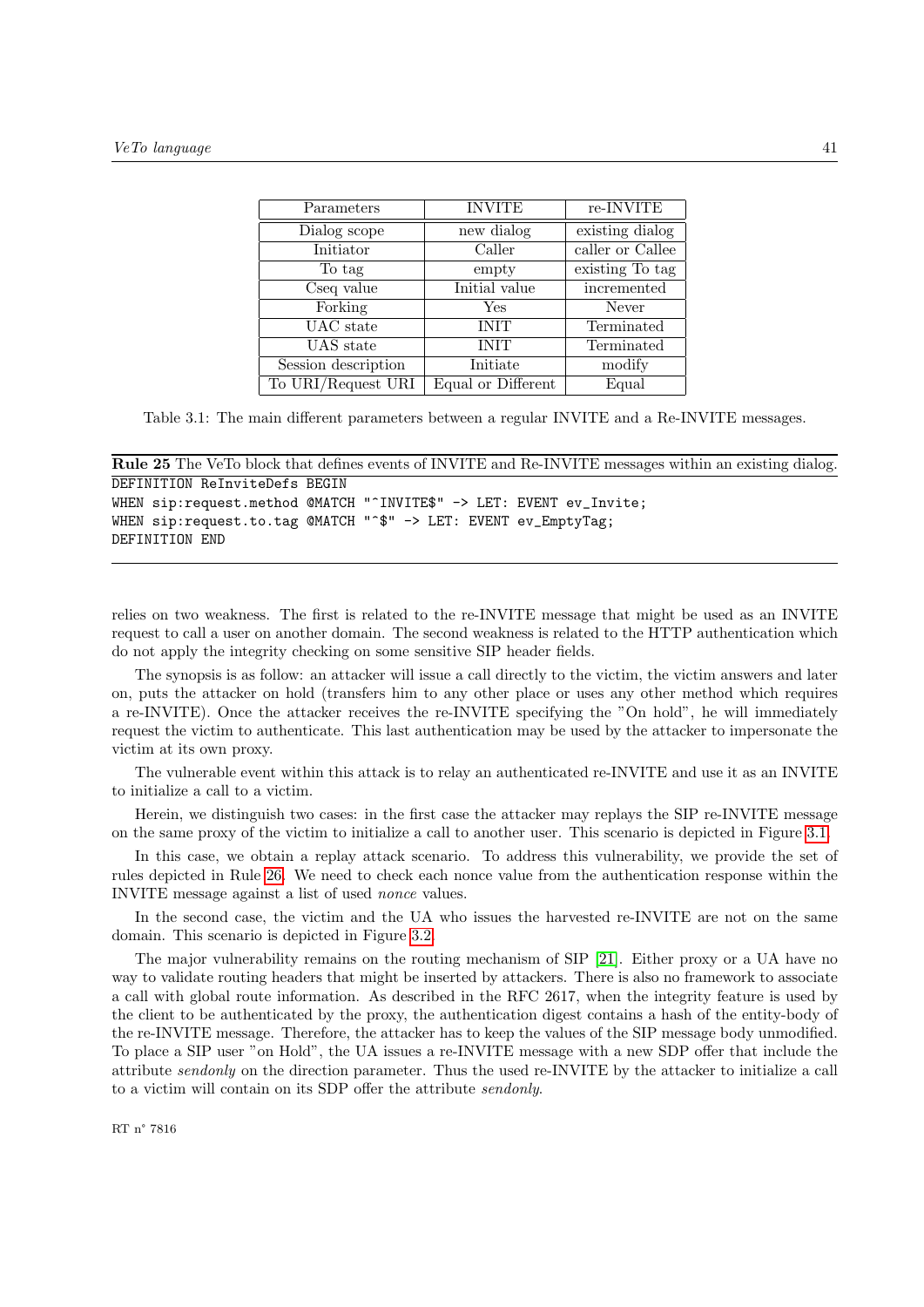

Figure 3.1: The replay attack SIP messages flow.

```
Rule 26 A prevention from an INVITE replay attack with an older nonce value vulnerability.
DEFINITION ReplayDefs BEGIN
LET: GLOBAL SET[sip:headers.proxy-authorization.nonce] Nonce_List;
WHEN sip:response.code @MATCH "^407$" -> LET: EVENT Auth_Required;
DEFINITION END
VETO Replay_Attack@{SIP_PROXY} USES ReInviteDefs,ReInviteDefs BEGIN
(ev_Invite(ev_EmptyTag),Auth_Required) -> STORE:Nonce_List;
(ev_Invite(ev_EmptyTag)) -> IF (nonce_list @contains SIP:Proxy-Authorization.nonce) {
                                DROP;
}
VETO END
```
The rules to prevent from such vulnerability exploitation due to the re-INVITE syndrome with an HTTP authentication feature are depicted in Rule 27. The protection rules detect an authenticated INVITE message with a sendonly value set on the  $\sin \cdot \frac{1}{2}$  parameter of the SDP offer.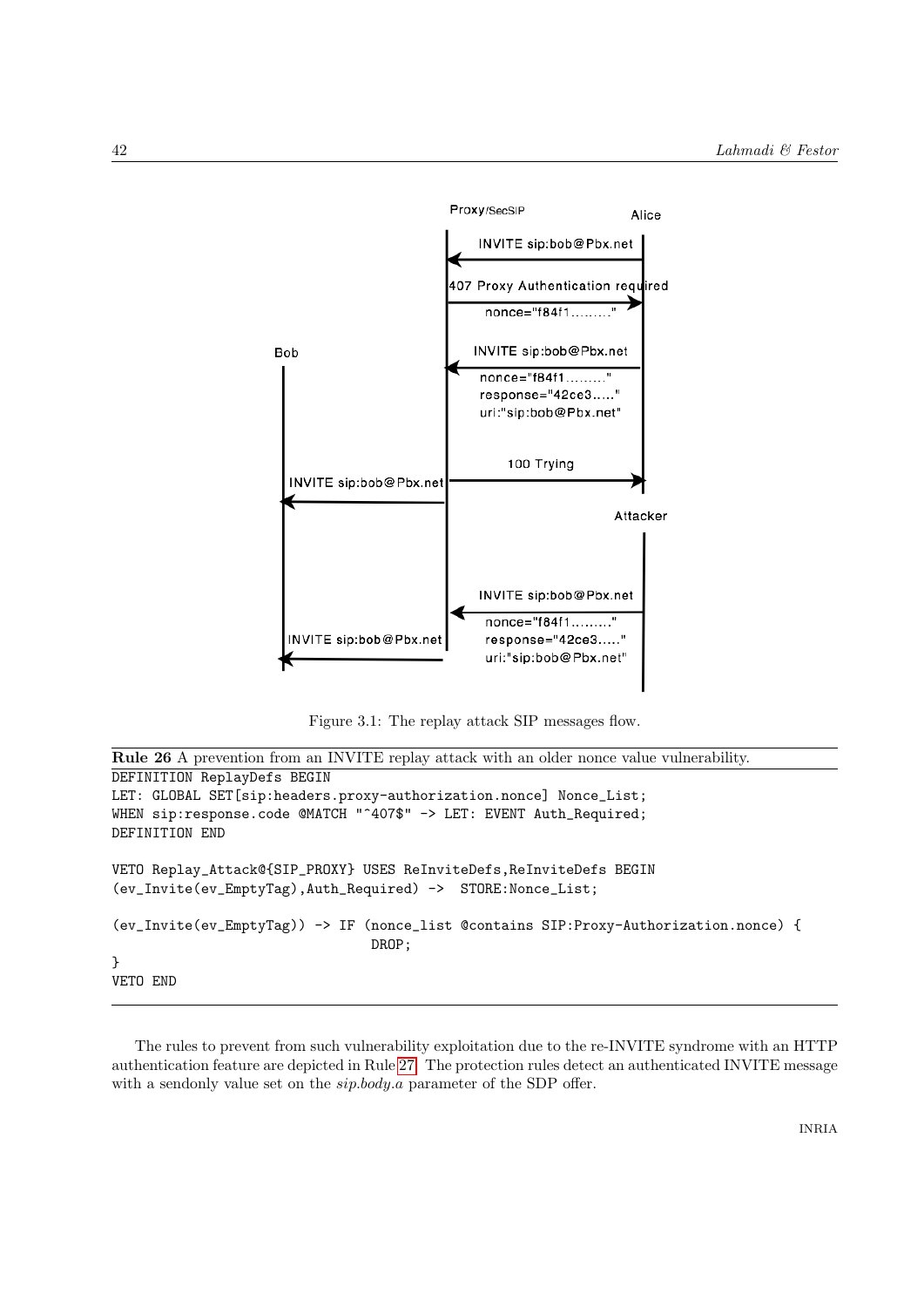

Figure 3.2: The SIP messages flow of the replay attack.

```
Rule 27 Prevention from a re-INVITE based relay attack.
DEFINITION ReplayDefs BEGIN
WHEN sip:body.a @MATCH "^sendonly$" -> LET: EVENT Send_Only;
DEFINITION END
VETO Replay_Attack_Two_Domains USES ReplayDefs,ReInviteDefs BEGIN
(Auth_Required,ev_Invite(ev_EmptyTag,Send_Only)) -> DROP;
VETO END
```
RT n° 7816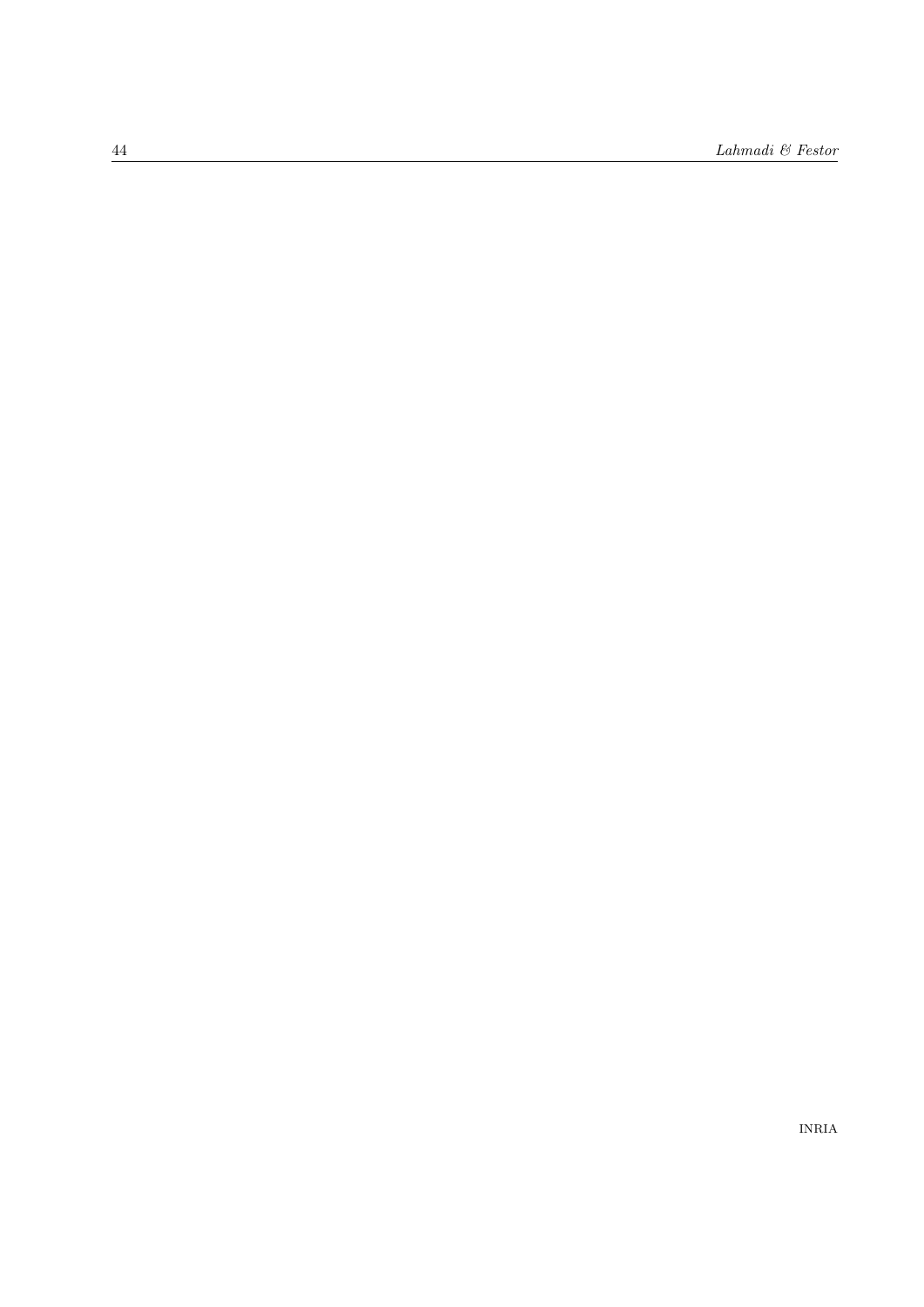# Chapter 4

# Conclusion

We have designed a domain specific language, called VeTo to specify protections against the exploitation of existing vulnerabilities in the SIP protocol and/or its implementation. In VeTo a vulnerability preventions is expressed as a set of assertions around the vulnerable point. The vulnerable point is the point where the target system goes wrong. The assertions are the conditions necessary to go wrong. The main question when expressing a vulnerability is what are the conditions to go towards a vulnerable point ?. This means describing what relationships hold between various properties to go wrong and violate the intended semantics of the SIP protocol. The specification of these conditional relationships relies on a rule based proactive event based approach.

The resulting language builds on three features which are the definition, the context and the events blocks. These blocks specify respectively the input data of the vulnerability, its surrounding environment and its behavior. Each block is based on declarative rules. The definition block contains pattern matching rules over the current SIP message of the current dialog. The context block defines mainly the target SIP device of the vulnerability. The event block is specific to a particular vulnerability. Its uses rules composed of the tuple events pattern, condition and actions. Each events pattern links different SIP protocol behaviors involved in a specific vulnerability. Our language also provides instructions to record and manipulate protocol histories over messages and dialogs. It also includes temporal support to express temporal properties and relationships among different events involved in a vulnerability specification. We have illustrated the language over several known vulnerabilities published in research works or in alert bulletins. The semantics of the language has been implemented on the SecSIP [2] engine which acts as a proactive point of defense of a SIP infrastructure.

At present VeTo specifications only address known vulnerabilities. Unknown vulnerabilities are not supported by our language since our aim was to protect a SIP network from discovered and unpatched vulnerabilities. Other technique and software testing and binary analysis have to be used in conjunction to prevent from unknown and zero-day vulnerabilities exploitation.

In future work, we hop to demonstrate formal modeling techniques in order to verify conflicts between VeTo rules an check their consistency, completeness and compactness.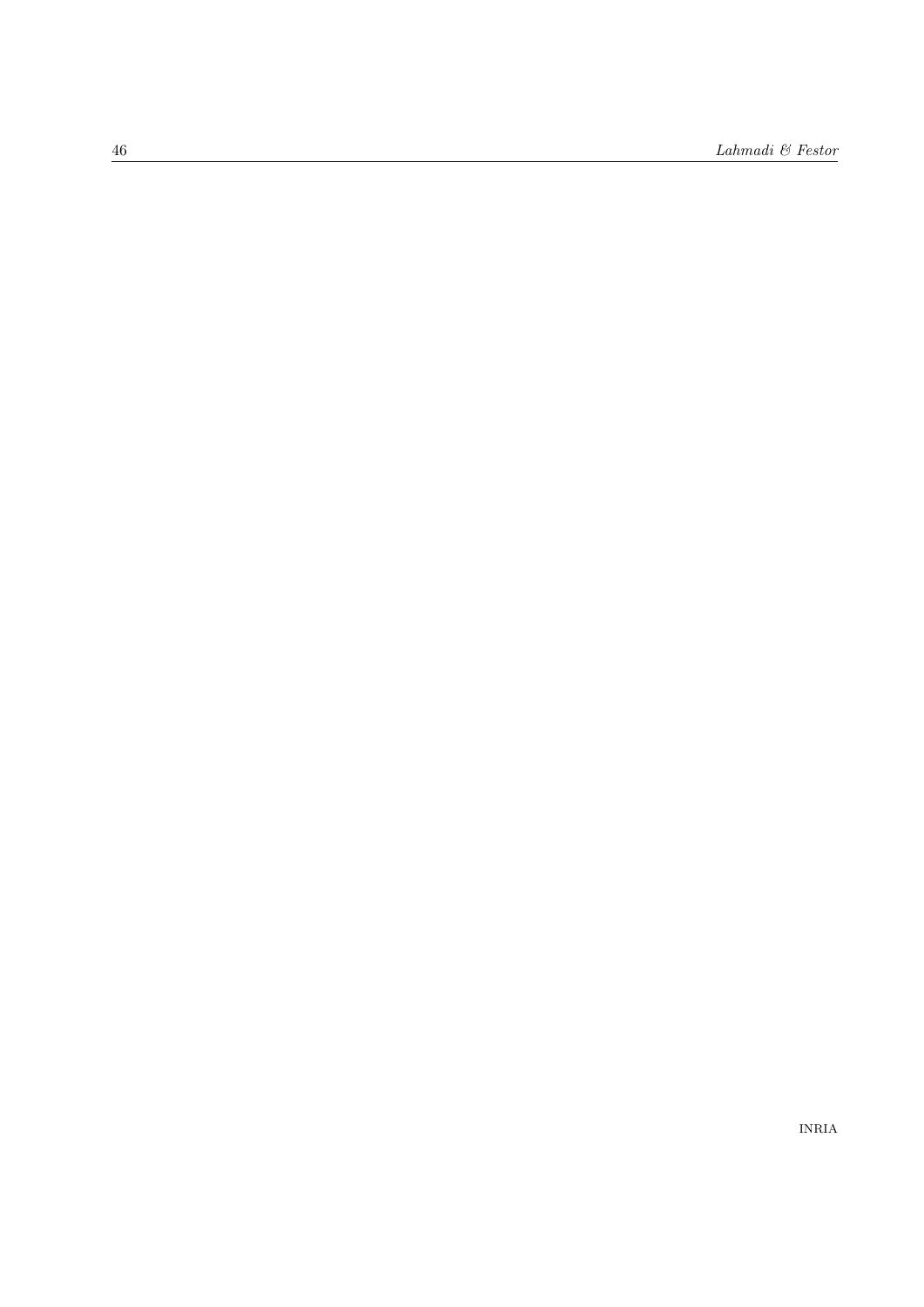# Bibliography

- [1] Snoopib: Interval-based event specification and detection for active databases. Data and Knowledge Engineering,  $59(1):139 - 165$ , 2006.
- [2] Olivier Festor Abdelkader Lahmadi. Secsip: A stateful firewall for sip-based networks. In 11th IFIP/IEEE International Symposium on Integrated Network Management, IM 2009, Long Island, New York, USA, 2009.
- [3] Humberto Abdelnur, Tigran Avanesov, Michaël Rusinowitch, and Radu State. Abusing SIP Authentication. In Information Assurance and Security ( ISIAS) Information Assurance and Security, 2008. ISIAS '08., pages 237–242, Naples Italie, 2008. IEEE.
- [4] Humberto Abdelnur, Olivier Festor, and Radu State. Kif: A stateful sip fuzzer. In ACM, editor, 1st International Conference on Principles, Systems and Applications of IP Telecommunications (IPTComm), July 2007.
- [5] Eric Y. Chen and Mitsutaka Itoh. Scalable detection of sip fuzzing attacks. In SECURWARE '08: Proceedings of the 2008 Second International Conference on Emerging Security Information, Systems and Technologies, pages 114–119, Washington, DC, USA, 2008. IEEE Computer Society.
- [6] E.Y. Chen. Detecting dos attacks on sip systems. VoIP Management and Security, 2006. 1st IEEE Workshop on, pages 53–58, April 2006.
- [7] William Conner and Klara Nahrstedt. Protecting sip proxy servers from ringing-based denial-of-service attacks. Multimedia, International Symposium on, 0:340–347, 2008.
- [8] Ram Dantu and Prakash Kolan. Detecting spam in voip networks. In SRUTI'05: Proceedings of the Steps to Reducing Unwanted Traffic on the Internet on Steps to Reducing Unwanted Traffic on the Internet Workshop, pages 5–5, Berkeley, CA, USA, 2005. USENIX Association.
- [9] Klaus Darilion. Analysis of a voip attack. http://www.ipcom.at/fileadmin/public/2008-10- 22 Analysis of a VoIP Attack.pdf, october 2008.
- [10] Jonathan Davidson, James Peters, Manoj Bhatia, Satish Kalidindi, and Sudipto Mukherjee. Voice over IP Fundamentals (2nd Edition) (Fundamentals). Cisco Press, 2 edition, August 2006.
- [11] Charles L. Forgy. Rete: a fast algorithm for the many pattern/many object pattern match problem. In Expert systems: a software methodology for modern applications, pages 324–341, Los Alamitos, CA, USA, 1990. IEEE Computer Society Press.
- [12] J. Franks, P. Hallam-Baker, J. Hostetler, S. Lawrence, P. Leach, A. Luotonen, and L. Stewart. HTTP Authentication: Basic and Digest Access Authentication. RFC 2617 (Draft Standard), June 1999.

RT n° 7816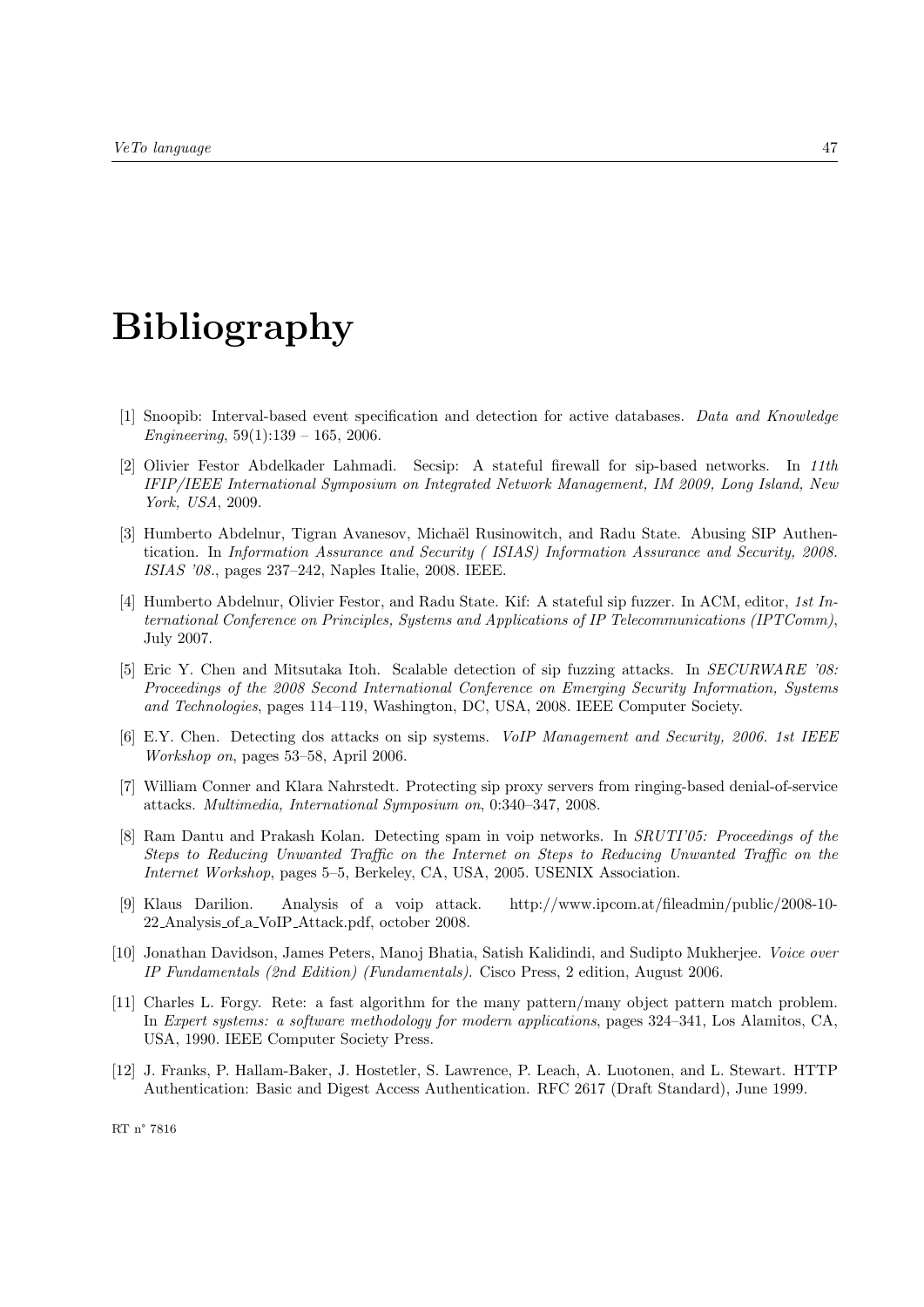- [13] Olivier Hersent. IP Telephony: Deploying VoIP Protocols and IMS Infrastructure, 2nd Edition. Wiley, October 2010.
- [14] Annika Hinze. Efficient filtering of composite events. In In Proc. of the British National Database Conference, pages 207–225, 2003.
- [15] H. Kaplan and D. Wing. The SIP Identity Baiting Attack. IETF draft, February 2008.
- [16] Mohamed Nassar, Saverio Niccolini, Radu State, and Thilo Ewald. Holistic voip intrusion detection and prevention system. In IPTComm '07: Proceedings of the 1st international conference on Principles, systems and applications of IP telecommunications, pages 1–9, New York, NY, USA, 2007. ACM.
- [17] J. Peterson and C. Jennings. Enhancements for Authenticated Identity Management in the Session Initiation Protocol (SIP). RFC 4474 (Proposed Standard), August 2006.
- [18] Thomas Porter and Jr. Jan Kanclirz. Practical VoIP Security. Syngress Publishing, 2006.
- [19] Trygve Reenskaug. Models views controllers. Technical report, Xerox PARC, December 1979. A scanned version on http://heim.ifi.uio.no/ trygver/mvc/index.html.
- [20] J. Rosenberg, H. Schulzrinne, G. Camarillo, A. Johnston, J. Peterson, R. Sparks, M. Handley, and E. Schooler. SIP: Session Initiation Protocol. RFC 3261 (Proposed Standard), June 2002. Updated by RFCs 3265, 3853, 4320, 4916.
- [21] D. Schwartz and J. Barkan. End-to-End Route Management in the Session Initiation Protocol. IETF draft, February 2006.
- [22] D. Schwartz and J. Barkan. End-to-end route management in the session initiation protocol. http://tools.ietf.org/html/draft-schwartz-sip-routing-managment-00, February 2006.
- [23] R. Sparks, S. Lawrence, A. Hawrylyshen, and B. Campen. Addressing an Amplification Vulnerability in Session Initiation Protocol (SIP) Forking Proxies. RFC 5393 (Proposed Standard), December 2008.
- [24] VOIPSA. Voip security and privacy threat taxonomy. http://voipsa.org/Activities/taxonomy.php, October 2005, last checked on november 2011.
- [25] VoIPSA.org. VOIPSEC mailing list on VoIP security issues. http://voipsa.org/mailman/listinfo/voipsec voipsa.org, January 2009, last checked on november 2011.
- [26] Helen J. Wang, Chuanxiong Guo, Daniel R. Simon, and Alf Zugenmaier. Shield: vulnerability-driven network filters for preventing known vulnerability exploits. SIGCOMM Comput. Commun. Rev., 34(4):193–204, 2004.
- [27] Ge Zhang, Sven Ehlert, Thomas Magedanz, and Dorgham Sisalem. Denial of service attack and prevention on sip voip infrastructures using dns flooding. In IPTComm '07: Proceedings of the 1st international conference on Principles, systems and applications of IP telecommunications, pages 57–66, New York, NY, USA, 2007. ACM.
- [28] Ruishan Zhang, Xinyuan Wang, Xiaohui Yang, and Xuxian Jiang. Billing attacks on sip-based voip systems. In WOOT '07: Proceedings of the first USENIX workshop on Offensive Technologies, pages 1–8, Berkeley, CA, USA, 2007. USENIX Association.